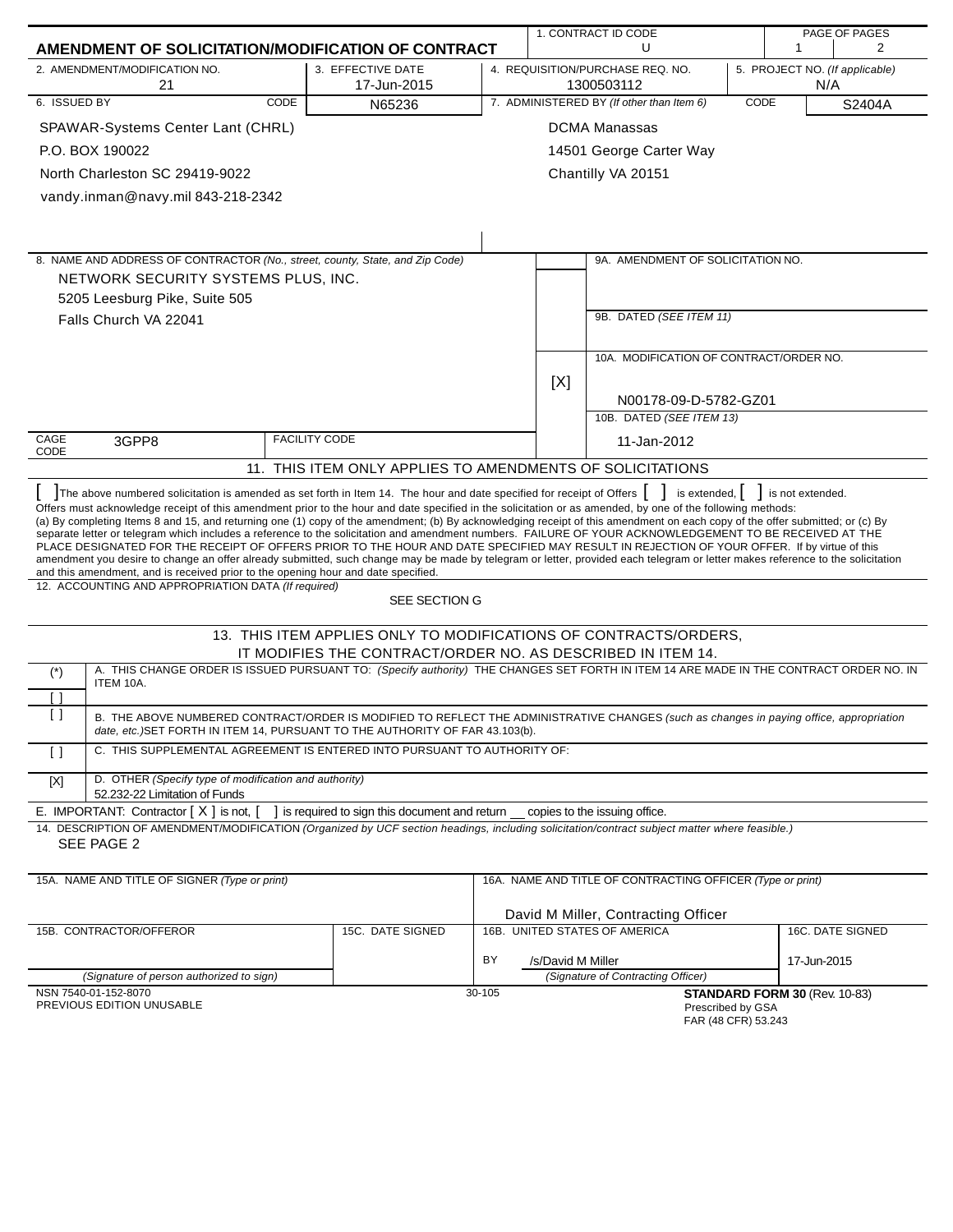| I CONTRACT NO.           | `NO.<br>DELIVERY ORDER | AMENDMENT/MODIFICATION NO. | PAGE   | ' FINAL |
|--------------------------|------------------------|----------------------------|--------|---------|
| N00178-09-D-5<br>$-5782$ | GZ01                   |                            | 2 of 2 |         |

# **GENERAL INFORMATION**

The purpose of this modification is to incrementally fund this task order in the amount of \$500,000.00 with PR1300503112... Accordingly, said Task Order is modified as follows: A conformed copy of this Task Order is attached to this modification for informational purposes only.

The Line of Accounting information is hereby changed as follows:

The total amount of funds obligated to the task is hereby increased from \$10,192,027.70 by \$500,000.00 to \$10,692,027.70.

| <b>CLIN/SLIN</b> | Type Of Fund | From $(\$)$    | By()         | To $($ )     |
|------------------|--------------|----------------|--------------|--------------|
| 400414           | O&MN.N       | $0.00^{\circ}$ | 362,806.38   | 362,806.38   |
| 400415           | 0&MN,N       | $0.00\,$       | 137, 193. 62 | 137, 193. 62 |

The total value of the order is hereby increased from \$32,964,438.00 by \$0.00 to \$32,964,438.00.

The Period of Performance of the following line items is hereby changed as follows:

| <b>CLIN/SLIN</b><br>From |  |
|--------------------------|--|
|--------------------------|--|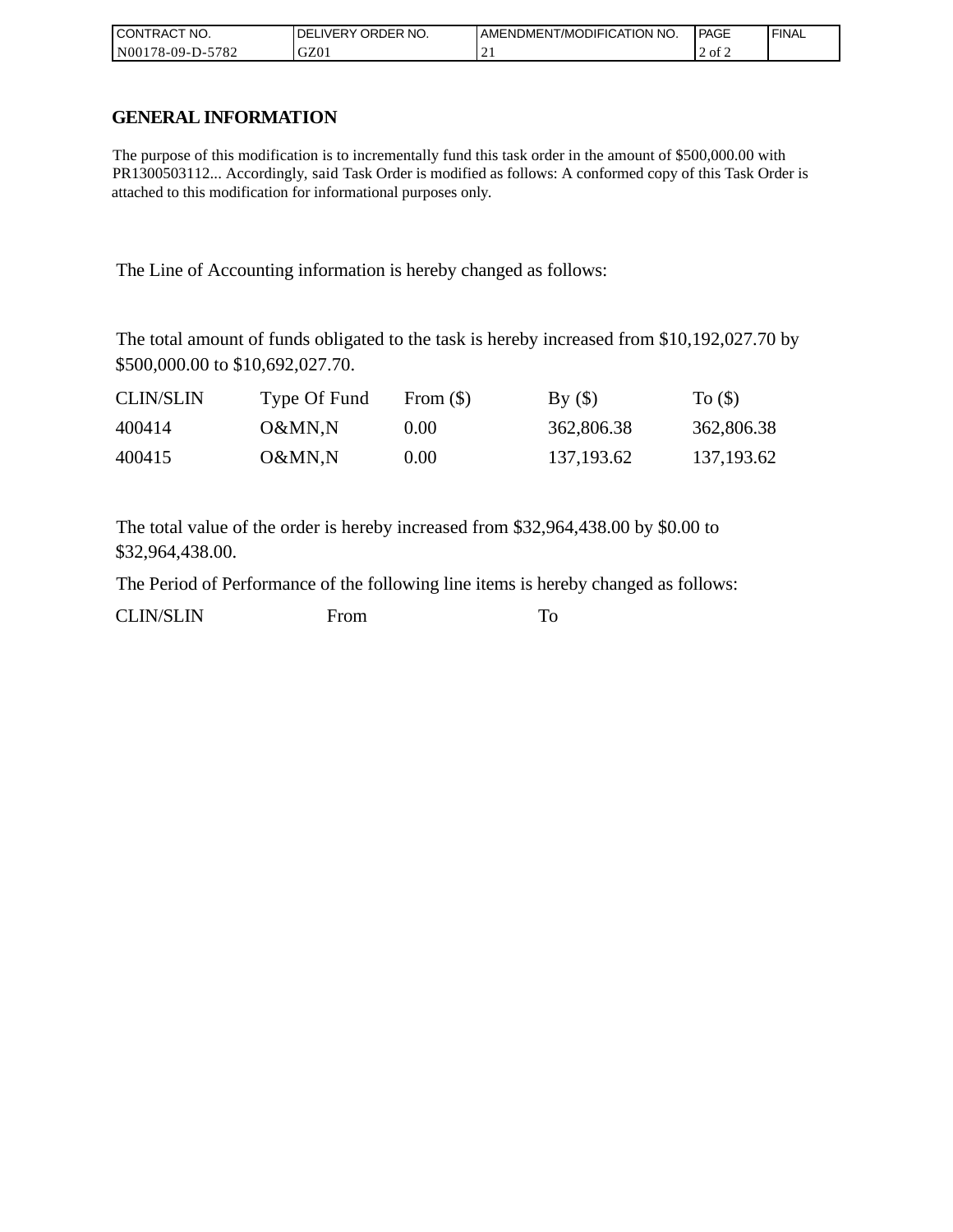| <b>CONTRACT NO.</b> | <b>IDELIVERY ORDER NO.</b> | AMENDMENT/MODIFICATION NO. | <b>PAGE</b>                   | 'FINAL |
|---------------------|----------------------------|----------------------------|-------------------------------|--------|
| N00178-09-D-5782    | GZ01                       | -                          | $\sim$ $\sim$ $\sim$<br>of 36 |        |

# **SECTION B SUPPLIES OR SERVICES AND PRICES**

CLIN - SUPPLIES OR SERVICES

For Cost Type Items:

| Item | PSC | Supplies/Services                                          |  | Qty Unit Est. Cost                                  | Fixed Fee | CPFF |
|------|-----|------------------------------------------------------------|--|-----------------------------------------------------|-----------|------|
| 4001 |     | R425 IA Support (Fund Type - TBD)                          |  | 1.0 LO \$7,328,169.00 \$319,542.00 \$7,647,711.00   |           |      |
|      |     | 400101 R425 ACRN:AA PR 1300239279 (Fund Type -<br>OTHER)   |  |                                                     |           |      |
|      |     | 400102 R425 ACRN:AB PR 1300286595 (Fund Type -<br>OTHER)   |  |                                                     |           |      |
| 4002 |     | R425 IA Support (Fund Type - TBD)                          |  | $1.0$ LO \$7,498,166.00 \$366,636.00 \$7,864,802.00 |           |      |
|      |     | 400201 R425 ACRN: AC PR: 1300298860 (Fund Type -<br>OTHER) |  |                                                     |           |      |
|      |     | 400202 R425 ACRN: AF PR: 1300319971 (Fund Type -<br>OTHER) |  |                                                     |           |      |
|      |     | 400203 R425 ACRN: AE PR: 1300332147 (Fund Type -<br>OTHER) |  |                                                     |           |      |
|      |     | 400204 R425 ACRN: AG PR: 1300354996 (Fund Type -<br>OTHER) |  |                                                     |           |      |
|      |     | 400205 R425 ACRN: AH PR: 1300354996 (Fund Type -<br>OTHER) |  |                                                     |           |      |
| 4003 |     | R425 IA Support (Fund Type - TBD)                          |  | 1.0 LO \$7,672,265.00 \$333,893.00 \$8,006,158.00   |           |      |
|      |     | 400301 R425 ACRN: AJ PR: 1300373150 (Fund Type -<br>OTHER) |  |                                                     |           |      |
|      |     | 400302 R425 ACRN: AK PR: 1300373150 (Fund Type -<br>OTHER) |  |                                                     |           |      |
|      |     | 400303 R425 ACRN: AJ PR: 1300373150 (Fund Type -<br>OTHER) |  |                                                     |           |      |
|      |     | 400304 R425 ACRN: AM PR: 1300394554 (Fund Type -<br>OTHER) |  |                                                     |           |      |
|      |     | 400305 R425 ACRN AN PR 1300415544 (O&MN, N)                |  |                                                     |           |      |
|      |     | 400306 R425 ACRN AP PR 1300436371 (O&MN, N)                |  |                                                     |           |      |
|      |     | 400307 R425 ACRN AQ PR 1300436371 (O&MN, N)                |  |                                                     |           |      |
| 4004 |     | R425 IA Support (Fund Type - TBD)                          |  | 1.0 LO \$7,850,571.00 \$341,316.00 \$8,191,887.00   |           |      |
|      |     | 400401 R425 ACRN AR PR1300443439 (O&MN, N)                 |  |                                                     |           |      |
|      |     | 400402 R425 ACRN AS PR1300443439 (O&MN, N)                 |  |                                                     |           |      |
|      |     | 400403 R425 ACRN AT PR1300443439 (O&MN, N)                 |  |                                                     |           |      |
|      |     | 400404 R425 ACRN AU PR 1300447315 (O&MN, N)                |  |                                                     |           |      |
|      |     | 400405 R425 ACRN AV PR 1300447315 (O&MN, N)                |  |                                                     |           |      |
|      |     | 400406 R425 ACRN AW PR 1300447315 (O&MN, N)                |  |                                                     |           |      |
|      |     | 400407 R425 ACRN AX PR 1300481274 (O&MN, N)                |  |                                                     |           |      |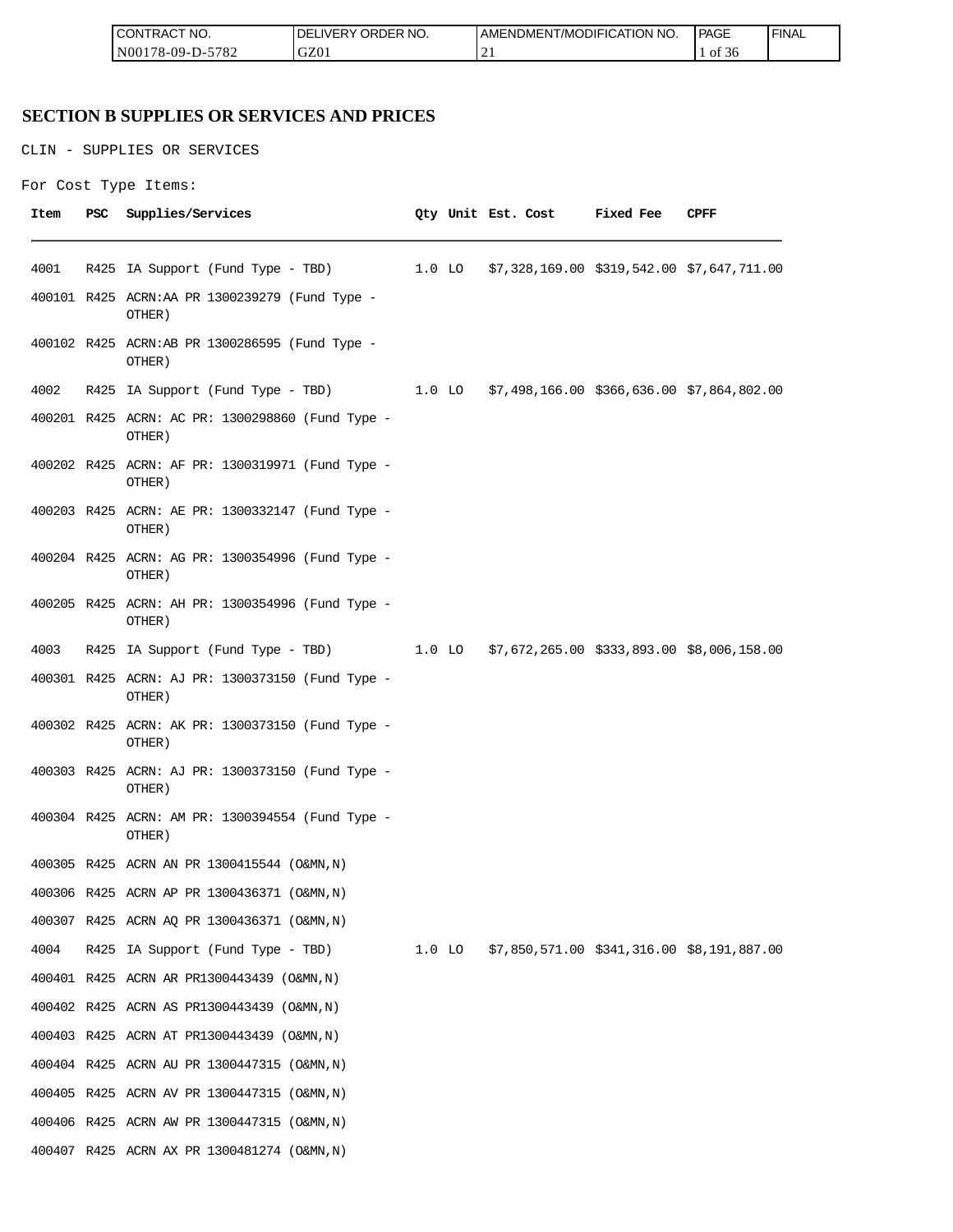| <b>ICONTRACT NO.</b> | I DELIVERY ORDER NO. | LAMENDMENT/MODIFICATION NO. | <b>PAGE</b> | ' FINAL |
|----------------------|----------------------|-----------------------------|-------------|---------|
| N00178-09-D-5782     | GZ01                 | -                           | 2 of 36     |         |

|      | Item PSC Supplies/Services                                                                                                              |          | Oty Unit Est. Cost | <b>Fixed Fee</b> | <b>CPFF</b>                                |
|------|-----------------------------------------------------------------------------------------------------------------------------------------|----------|--------------------|------------------|--------------------------------------------|
|      | 400408 R425 ACRN AY PR 1300481274 (O&MN, N)                                                                                             |          |                    |                  |                                            |
|      | 400409 R425 ACRN AZ PR 1300481274 (O&MN, N)                                                                                             |          |                    |                  |                                            |
|      | 400410 R425 ACRN BB PR 1300493466 (O&MN, N)                                                                                             |          |                    |                  |                                            |
|      | 400411 R425 ACRN BC PR 1300493466 (O&MN, N)                                                                                             |          |                    |                  |                                            |
|      | 400412 R425 ACRN BD PR 1300493466 (O&MN, N)                                                                                             |          |                    |                  |                                            |
|      | 400413 R425 ACRN BE PR 1300494766 (O&MN, N)                                                                                             |          |                    |                  |                                            |
|      | 400414 R425 ACRN BF PR1300503112 FUNDING<br>DOC: PRM510760 NWA/BS: 100000986792<br>0060 EXPIRATION DATE: 9/30/2015<br>$($ O&MN, $N$ $)$ |          |                    |                  |                                            |
|      | 400415 R425 ACRN BG PR1300503112 FUNDING<br>DOC: PRM510785 NWA/BS: 100001054404<br>0060 EXPIRATION DATE: 9/30/2015<br>$($ O&MN, $N$ $)$ |          |                    |                  |                                            |
| 4005 | R425 IA Support (Fund Type - TBD)                                                                                                       | $1.0$ LO |                    |                  | \$8,033,188.00 \$348,911.00 \$8,382,099.00 |

Option

#### For ODC Items:

| Item   | <b>PSC</b> | Supplies/Services                           | Qty | Unit | Est. Cost    |
|--------|------------|---------------------------------------------|-----|------|--------------|
| 6001   | R425       | IA Support (Fund Type - TBD)                | 1.0 | LO   | \$313,470.00 |
| 600101 | R425       | ACRN: AB PR 1300286595 (Fund Type - OTHER)  |     |      |              |
| 6002   | R425       | IA Support (Fund Type - TBD)                | 1.0 | LO   | \$313,470.00 |
| 600201 | R425       | ACRN: AC PR: 1300298860 (Fund Type - OTHER) |     |      |              |
| 600202 | R425       | ACRN: AH PR: 1300354996 (Fund Type - OTHER) |     |      |              |
| 6003   | R425       | IA Support (Fund Type - TBD)                | 1.0 | LO   | \$313,470.00 |
| 600301 | R425       | ACRN: AJ PR: 1300373150 (Fund Type - TBD)   |     |      |              |
| 600302 | R425       | ACRN: AP PR:1300436371 (O&MN, N)            |     |      |              |
| 6004   | R425       | IA Support (Fund Type - TBD)                | 1.0 | LO   | \$313,470.00 |
| 600401 | R425       | ACRN AS PR 1300443439 (O&MN, N)             |     |      |              |
| 600402 | R425       | ACRN AW PR 1300447315 (O&MN, N)             |     |      |              |
| 600403 | R425       | ACRN BA PR 1300481274 (O&MN, N)             |     |      |              |
| 600404 | R425       | ACRN BE PR 1300494766 (O&MN, N)             |     |      |              |
| 6005   | R425       | IA Support (Fund Type - TBD)                | 1.0 | LO   | \$313,470.00 |
|        |            | Option                                      |     |      |              |

#### 5252.216-9204 LEVEL OF EFFORT--FEE ADJUSTMENT FORMULA (MAR 1994)

(a) Subject to the provisions of the "Limitation of Cost" or "Limitation of Funds" clause (whichever is applicable to this contract), it is hereby understood and agreed that the fixed fee is based upon the Contractor providing the following number of staff-hours of direct labor, hereinafter referred to as X, at the estimated cost and during the term of this contract specified elsewhere herein: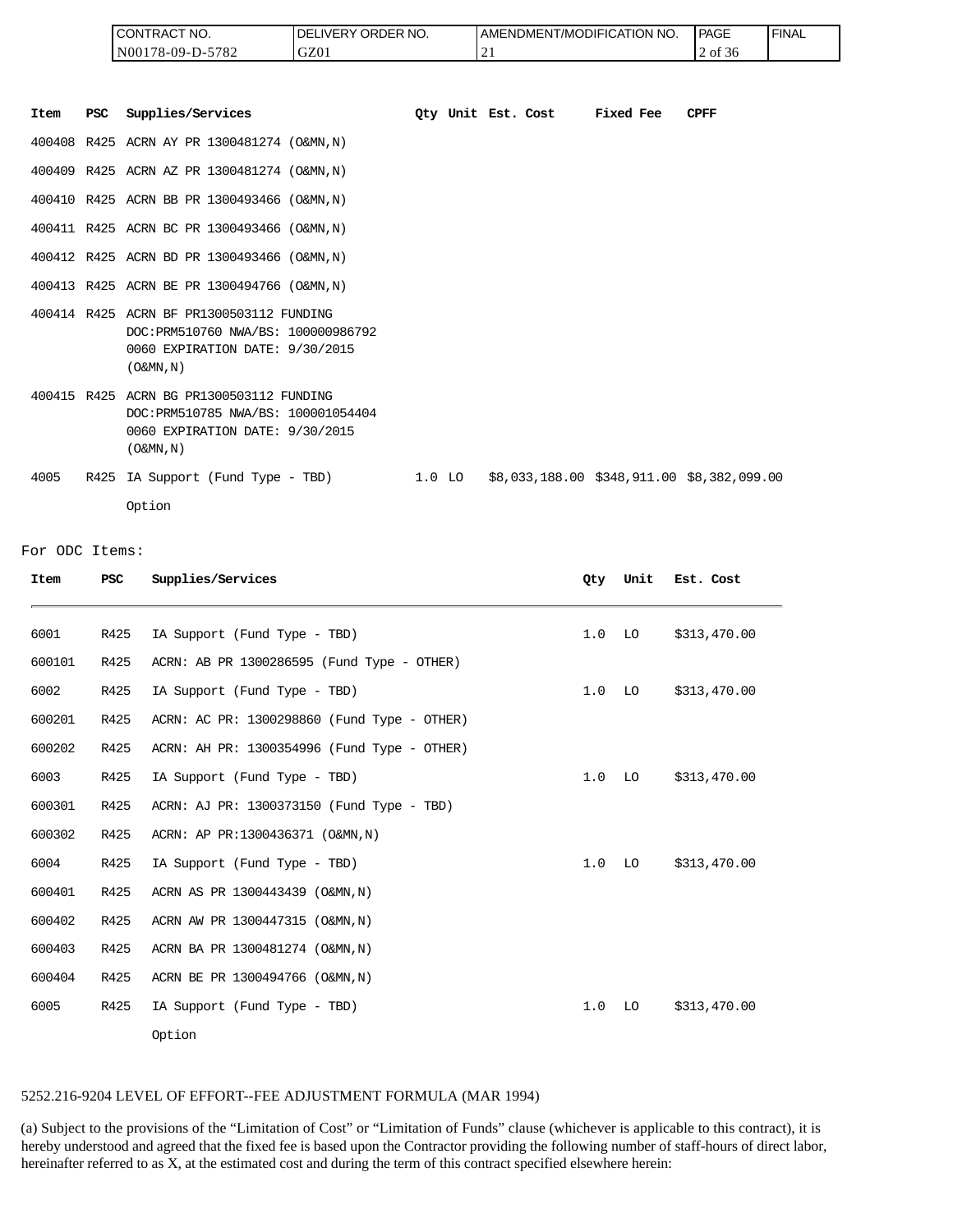| CT NO.<br><b>CONTRACT</b> | ORDER NO.<br>LIVERY .<br>DEL | LAMENDMENT/MODIFICATION NO. | <b>PAGE</b> | ' FINAL |
|---------------------------|------------------------------|-----------------------------|-------------|---------|
| N00178-09-D-5782          | GZ01                         | -<br><u>_</u>               | of 36       |         |

[Contractor shall insert number of estimated direct labor staff hours]

|                                                         |  |  | Total Staff-Hours (X)* Total Prime Staff-Hours Fixed Fee** |  |
|---------------------------------------------------------|--|--|------------------------------------------------------------|--|
| *(inclusive of Prime and any proposed Subcontractor(s)) |  |  |                                                            |  |

| Base Period                                             |  |  |  |                  |                   |
|---------------------------------------------------------|--|--|--|------------------|-------------------|
| Option 1                                                |  |  |  |                  |                   |
| Option 2                                                |  |  |  |                  |                   |
| Option 3                                                |  |  |  |                  |                   |
| Option 4                                                |  |  |  |                  |                   |
| **Contractor is to identify basis for fixed fee amount: |  |  |  | Prime Hours Only | Total Staff-Hours |

The Contractor agrees to provide the total level of effort specified above in performance of work described in Sections "B" and "C" of this contract.

(b) Of the total staff-hours of direct labor set forth above, it is estimated that \_\_ staff-hours are competitive time (uncompensated overtime). Competitive time (uncompensated overtime) is defined as hours provided by personnel in excess of 40 hours per week without additional compensation for such excess work. All other effort is defined as compensated effort. If no amount is indicated in the first sentence of this paragraph, competitive time (uncompensated overtime) effort performed by the contractor shall not be counted in fulfillment of the level of effort obligations under this contract.

(c) Effort performed in fulfilling the total level of effort obligations specified above shall only include effort performed in direct support of this contract and shall not include time and effort expended on such things as local travel from an employee's residence to their usual work location, uncompensated effort while on travel status, truncated lunch periods, or other time and effort which does not have a specific and direct contribution to the tasks described in Section B.

(d) It is understood and agreed that various conditions may exist prior to or upon expiration of the term of the contract, with regard to the expenditure of labor staff-hours and/or costs thereunder which may require adjustment to the aggregate fixed fee. The following actions shall be dictated by the existence of said conditions:

(1) If the Contractor has provided not more than 105% of X or not less than 95% of X, within the estimated cost, and at the term of the contract, then the fee shall remain as set forth in Section B.

(2) If the Contractor has provided X-staff-hours, within the term, and has not exceeded the estimated cost then the Contracting Officer may require the Contractor to continue performance until the expiration of the term, or until the expenditure of the estimated cost of the contract except that, in the case of any items or tasks funded with O&MN funds, performance shall not extend beyond 30 September. In no event shall the Contractor be required to provide more than 105% of X within the term and estimated cost of this contract. The fee shall remain as set forth in Section B.

(3) If the Contractor expends the estimated cost of the contract, during the term of the contract and has provided less than X staff-hours, the Government may require the Contractor to continue performance, by providing cost growth funding, without adjusting the fixed fee, until such time as the Contractor has provided X staff-hours.

(4) If the Contracting Officer does not elect to exercise the Government's rights as set forth in paragraph  $(d)(2)$  and  $(d)(3)$  above, and the Contractor has not expended more than 95% of X staff-hours, the fixed fee shall be equitably adjusted downward to reflect the diminution of work. The total fee due the contractor shall be adjusted so as to be in direct proportion to the number of direct hours utilized in the same ration of fee to the estimated total hours then set forth in the contract.

(5) Nothing herein contained shall, in any way, abrogate the Contractor's responsibilities, and/or the Government's rights within the terms of the contract provision entitled "Limitation of Cost" or "Limitation of Funds" as they shall apply throughout the term of the contract, based upon the total amount of funding allotted to the contract during its specified term.

(e) Within 45 days after completion of the work under each separately identified period of performance hereunder, the Contractor shall submit the following information in writing to the Contracting Officer with copies to the cognizant Contract Administration Office and DCAA office to which vouchers are submitted:

(1) The total number of staff-hours of direct labor expended during the applicable period.

(2) A breakdown of this total showing the number of staff-hours expended in each direct labor classification and associated direct and indirect costs.

(3) A breakdown of other costs incurred.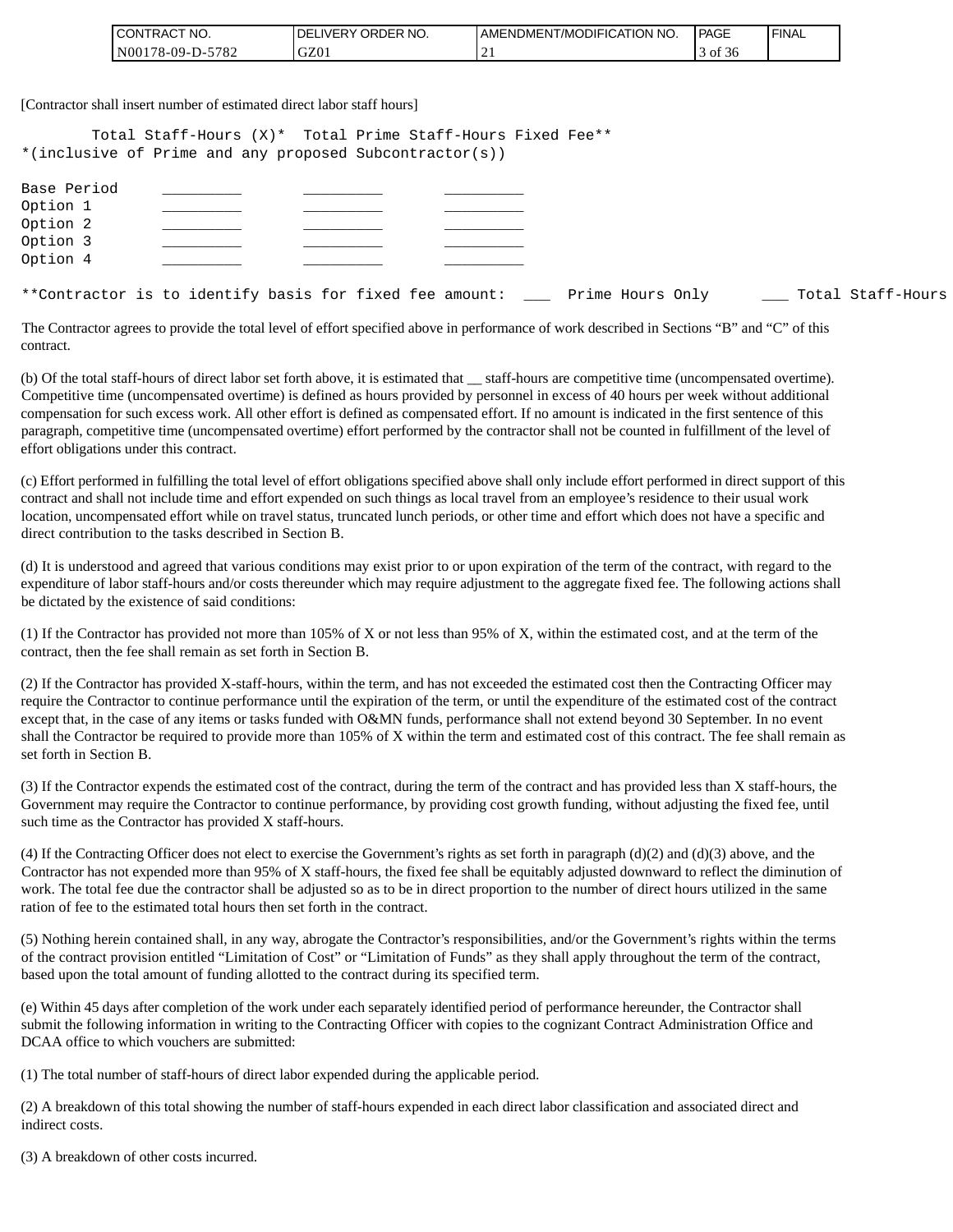| " NO.<br>ICONTRAC,                                         | <b>ORDER</b><br>NO.<br><b>LIVERY</b><br>DE | <b>I AMENDMENT/MODIFICATION NO.</b> | l PAGE       | ' FINAL |
|------------------------------------------------------------|--------------------------------------------|-------------------------------------|--------------|---------|
| 5782<br>N <sub>00</sub><br>$^{\circ}$ 178-09-D- $_{\circ}$ | GZ01                                       | -                                   | 4 of<br>- 36 |         |

(4) The Contractor's estimate of the total allowable cost incurred under the contract for the period.

In the case of a cost under-run, the Contractor shall submit the following information in addition to that required above:

(5) The amount by which the estimated cost of this contract may be reduced to recover excess funds and the total amount of staff-hours not expended, if any.

(6) A calculation of the appropriate fee reduction in accordance with this clause.

All submissions required by this paragraph shall separately identify subcontractor information, if any.

#### ADDITIONAL SLINS

Additional SLINs will be unilaterally created by the Contracting Officer during performance of this Task Order to accommodate the multiple types of funds that will be used under this order.

#### LIMITATION OF LIABILITY – INCREMENTAL FUNDING

CLINs 4001 & 6001 are incrementally funded and the amount currently available for payment hereunder is limited to \$305,000.00. It is estimated that these funds will cover the cost of performance through 10 January 2013. Subject to the provisions of the clause entitled "Limitation of Funds" (APR 94) (FAR 52.232-22) of the general provisions of this contract, no legal liability on the part of the Government for payment in excess of \$305,000.00 shall arise unless additional funds are made available and are incorporated as a modification to the delivery order.

| <b>CLIN</b>  | <b>CPFF</b>    | THIS ACTION      | <b>CUMULATIVE</b> | <b>BALANCE</b> |
|--------------|----------------|------------------|-------------------|----------------|
| 4001         | \$7,647,711.00 | 270,000.00       | 295,000.00        | \$7,352,711.00 |
| 6001         | 313,470.00     | 10,000.00        | 10,000.00         | 303,470.00     |
| <b>TOTAL</b> | 7,961,181.00   | 280,000.00<br>\$ | 305,000.00        | \$7,656,181.00 |

CLINs  $4002 \& 6002$  are incrementally funded and the amount currently available for payment hereunder is limited to \$2,622,844.34. It is estimated that these funds will cover the cost of performance through 10 September 2013. Subject to the provisions of the clause entitled "Limitation of Funds" (APR 94) (FAR 52.232-22) of the general provisions of this contract, no legal liability on the part of the Government for payment in excess of \$2,622,844.34 shall arise unless additional funds are made available and are incorporated as a modification to the delivery order.

| <b>CLIN</b>  | <b>CPFF</b>       | THIS ACTION | <b>CUMULATIVE</b> | <b>BALANCE</b>     |
|--------------|-------------------|-------------|-------------------|--------------------|
| 4002         | 7,864,802.00      | 0.00        | 2,597,844.34      | 5,266,957.66<br>\$ |
| 6002         | 313,470.00        | 0.00<br>S   | 25,000.00<br>D    | \$<br>288,470.00   |
| <b>TOTAL</b> | 8,178,272.00<br>D | 0.00        | 2,622,844.34      | 5,555,427.66<br>\$ |

CLINs 4003 & 6003 are incrementally funded and the amount currently available for payment hereunder is limited to \$3,072,215.99. It is estimated that these funds will cover the cost of performance through 10 September 2014. Subject to the provisions of the clause entitled "Limitation of Funds" (APR 94) (FAR 52.232-22) of the general provisions of this contract, no legal liability on the part of the Government for payment in excess of \$3,072,215.99 shall arise unless additional funds are made available and are incorporated as a modification to the delivery order.

| <b>CLIN</b><br>$\cap$ PFF<br>~~ | <b>ACTION</b><br>THIS | <b>CUMULATIVE</b> | <b>BALANCE</b> |  |
|---------------------------------|-----------------------|-------------------|----------------|--|
|---------------------------------|-----------------------|-------------------|----------------|--|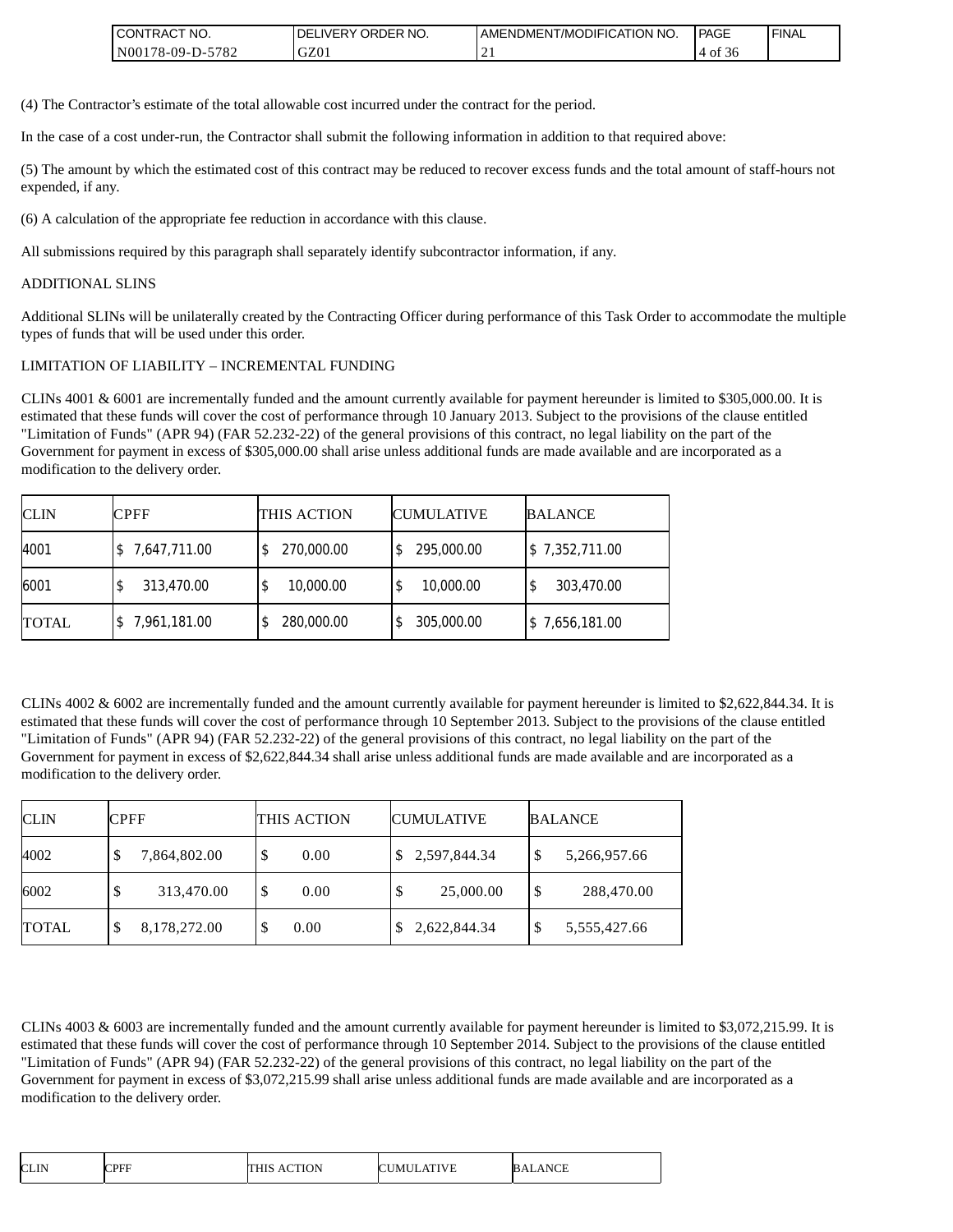| CT NO.<br><b>CONT</b><br>⊺RAC                                     | ORDER NO.<br>DF<br><b>NERY</b> | AMENDMENT/MODIFICATION I<br>`NO. | ' PAGE                            | <b>FINAL</b> |
|-------------------------------------------------------------------|--------------------------------|----------------------------------|-----------------------------------|--------------|
| $570^{\circ}$<br>N001<br>`78-09-l<br>r<br>$'$ O $\angle$<br>ு ப−் | GZ01                           | <u>_</u>                         | $\sim$ $\sim$ $\sim$<br>0t<br>-50 |              |

| 4003         | 8,006,158.00 | 532,000.00 | 3,062,000.00 | 4,944,158,00 |
|--------------|--------------|------------|--------------|--------------|
| 6003         | 313,470.00   | .000.00    | 10.215.99    | 303,254.01   |
| <b>TOTAL</b> | 8.319.628.00 | 533,000.00 | 3,072,215.99 | 5,247,412.01 |

CLINs 4004 & 6004 are incrementally funded and the amount currently available for payment hereunder is limited to \$ 4,691,967.37. It is estimated that these funds will cover the cost of performance through 10 September 2015. Subject to the provisions of the clause entitled "Limitation of Funds" (APR 94) (FAR 52.232-22) of the general provisions of this contract, no legal liability on the part of the Government for payment in excess of \$ 4,691,967.37 shall arise unless additional funds are made available and are incorporated as a modification to the delivery order

| <b>CLIN</b> | CPFF         | THIS ACTION | <b>CUMULATIVE</b>  | <b>BALANCE</b>   |
|-------------|--------------|-------------|--------------------|------------------|
| 4004        | 8.191.887.00 | 500,000.00  | 4,671,967.37<br>-8 | 3,519,919.63     |
| 6004        | 313,470.00   | 8,000.00    | 20,000.00          | 293,470.00<br>۱J |
| TOTAL       | 8,505,357.00 | 500,000.00  | 4,191,967.37<br>ъ  | 4,313,389.63     |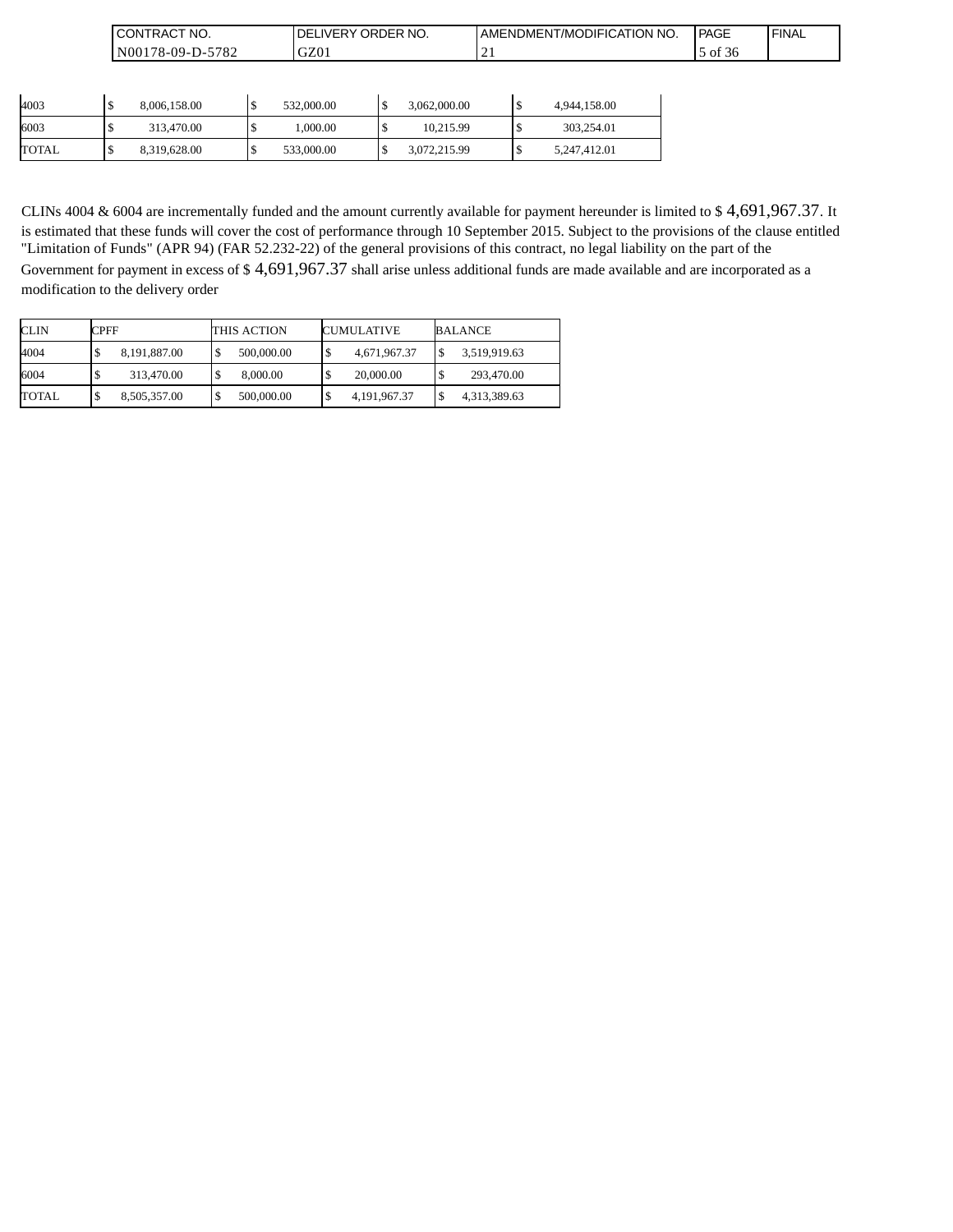| CONTRACT<br>°CT NO.   | NO.<br>' ORDER<br><b>DELIVERY</b> | AMENDMENT/MODIFICATION NO. | <b>PAGE</b> | ' FINAL |
|-----------------------|-----------------------------------|----------------------------|-------------|---------|
| N00178-09-D-5<br>5782 | GZ01                              | . .                        | '6 of 36    |         |

# **SECTION C DESCRIPTIONS AND SPECIFICATIONS**

C-302 SPECIFICATIONS/STATEMENT OF WORK (DEC 1998)

Work under this contract shall be performed in accordance with the following Performance Work Statement (PWS):

#### **Section C - Performance Work Statement (PWS)**

SPAWARSYSCEN-CHARLESTON, Code 582V0, Information Assurance (IA), IA Mitigation, Certification and Accreditation (C&A), and Information Assurance Vulnerability Management (IAVM)

### **1.0 INTRODUCTION**

The Space and Naval Warfare Systems Center (SPAWARSYSCEN) Atlantic; Network Security Implementation Branch, Code 582V0, is providing Network Security Engineering Support Services in support of Navy Medicine and Federal Health Systems as it pertains to information assurance for Navy Medicine's Military Treatment Facilities (MTF), Dental clinics worldwide, and Federal Health agencies.

### **2.0 BACKGROUND**

The task will support the continued Information Assurance initiatives within Navy Medicine and Federal Health agencies, and provide support to the Information Management and Information Technology (IM/IT) execution agent. SSC Atlantic will execute all aspects of Information Assurance for Navy Medicine and Federal Health agencies to ensure compliance with Federal, Department of Defense (DoD), and Department of Navy (DoN) regulations and policies.

### **3.0 SCOPE**

The objective of this Task Order is to provide support in the conduct of Information Assurance (IA), IA Mitigation, Certification and Accreditation (C&A), and Information Assurance Vulnerability Management (IAVM) to support the mission of Navy Medical and Federal Health systems at locations throughout the CONUS and OCONUS areas as well as incorporate the evaluation of the current IA and security posture of Navy Medical and Federal Health Systems facilities. The range of this support would span subject matter expertise to administrative support/graphic services with skill sets and experience that match Code 582V0's need to comply with and respond to requirements including current, updated program plans and documentation, current and accurate requirements definition, alternative approaches for fielding, migrating, staging and supporting systems, site management, adherence to standards, specifications and best practices, mitigation of risks, addressing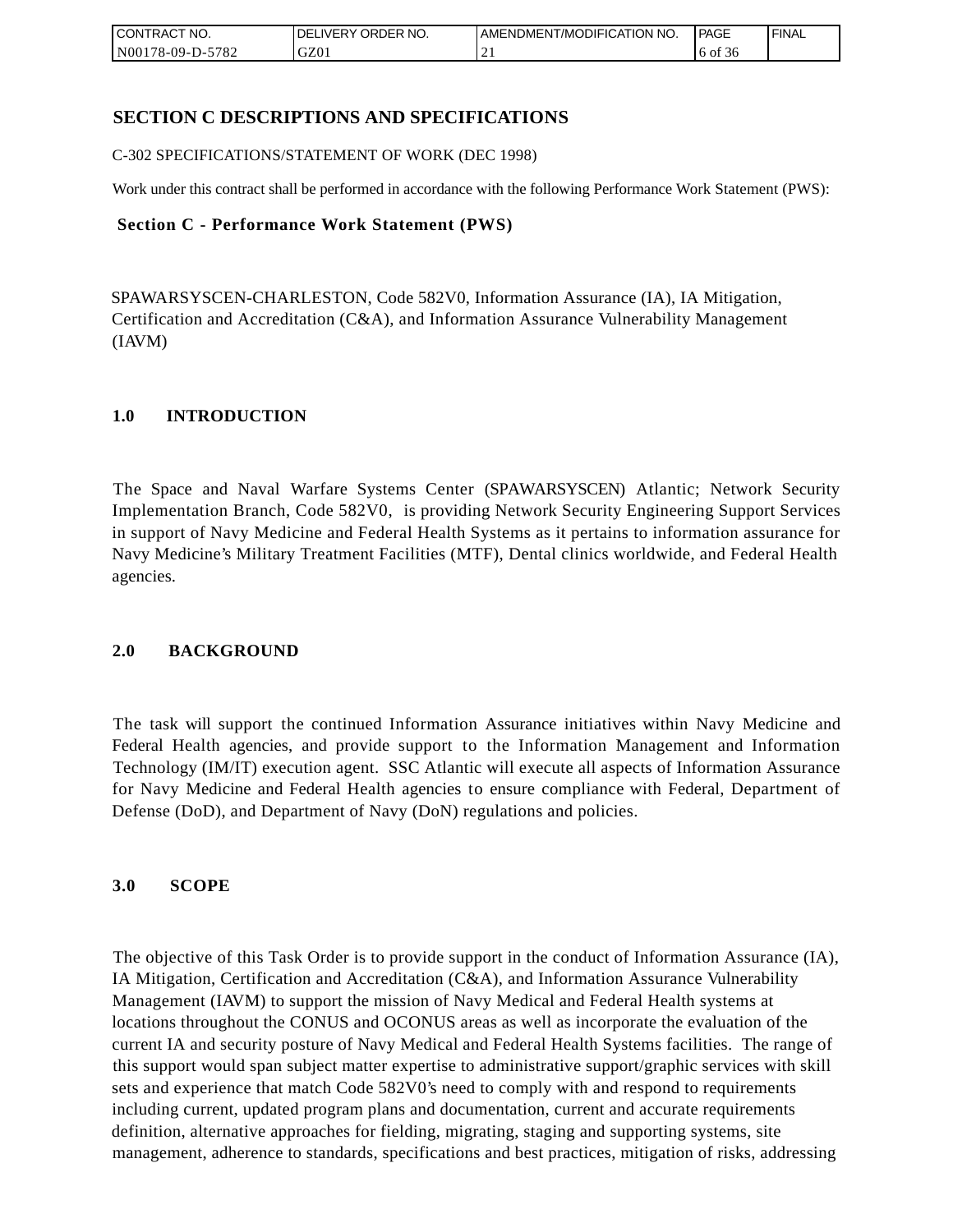| I CONTRACT NO.        | ORDER NO.<br><b>IVERY</b><br>DEI | I AMENDMENT/MODIFICATION NO. | PAGE     | <b>FINAL</b> |
|-----------------------|----------------------------------|------------------------------|----------|--------------|
| N001<br>*78-09-D-5782 | GZ01                             | <u>.</u>                     | ΟĪ<br>эc |              |

issues and performing all Program and Project functions necessary to achieve the strategic goalds and objectives of SPAWAR's customers.

### **4.0 PLACE OF PERFORMANCE**

Work shall be performed at the SPAWARSYSCEN, Atlantic and in each of the following location(s):

- a. Contractor's Facility
- b. Bethesda, MD
- c. San Diego, CA
- d. New Orleans, LA
- e. NH Camp Pendleton, Ocean Side, CA
- f. NH Oak Harbor, WA
- g. NH Corpus Christi, TX
- h. NH Rota, Spain
- i. NH Guam
- j. NH Guantanamo Bay (Cuba)
- k. NH Cherry Point, NC
- l. NH Bremeerton, (Washington)
- m. NH Lemoore, CA
- n. NH Sigonella, Italy
- o. NH Napes, Italy
- p. NH Okinawa, Japan
- q. NH Pensacola, FL
- r. NH 29 Palms, CA
- s. NNMC Bethesda, Maryland
- t. NH Yokosuka, Japan
- u. NAMRU Jakarta (Indonesia)
- v. NAMR:U Cairo (Egypt)
- w. NH Pearl Harbor (Honolulu)
- x. NAMRU Lima (Peru)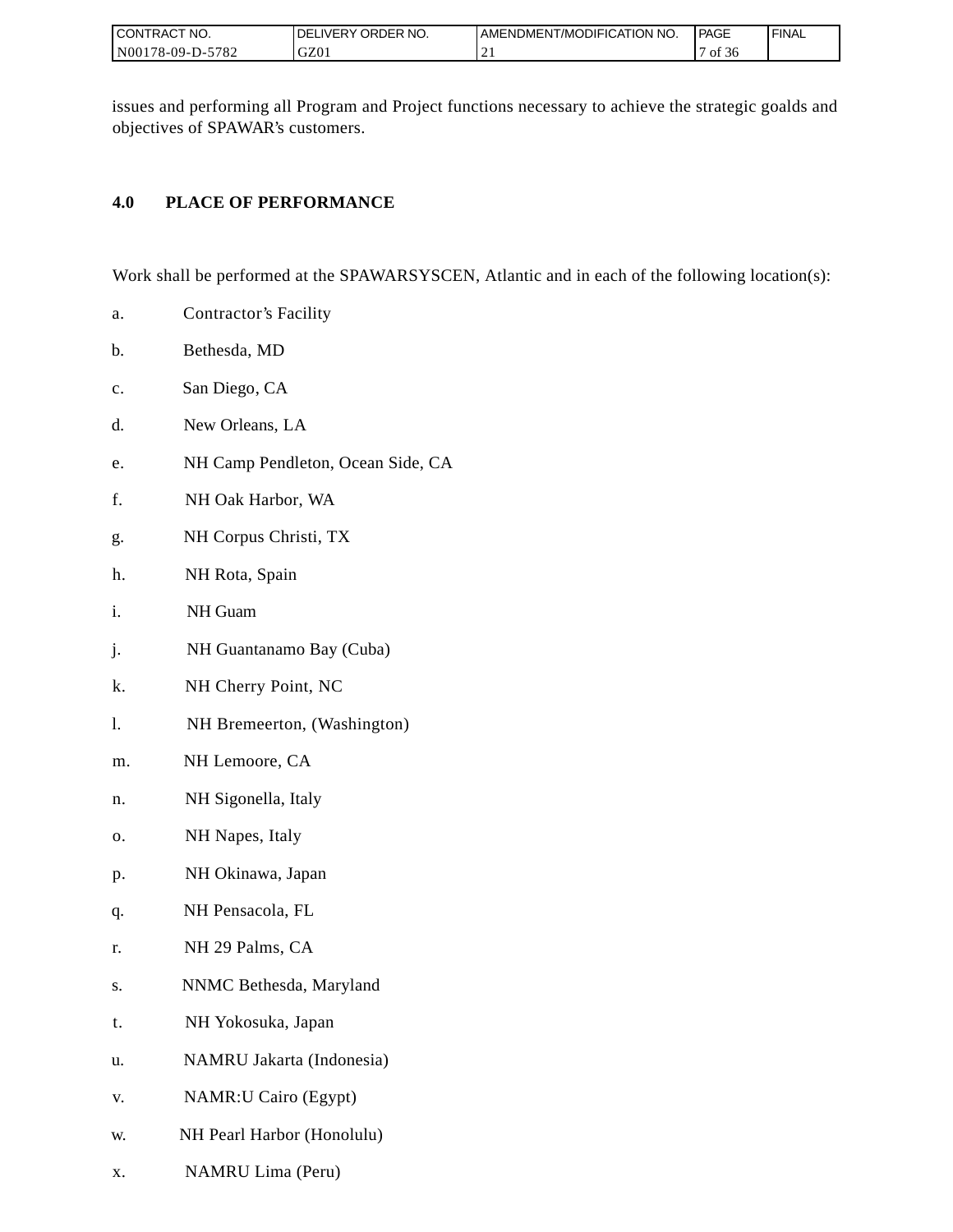| CONTRACT<br>CT NO.   | DELIVERY ORDER NO. | AMENDMENT/MODIFICATION NO. | PAGE         | ' FINAL |
|----------------------|--------------------|----------------------------|--------------|---------|
| N001<br>78-09-D-5782 | GZ01               |                            | 8 of<br>- 50 |         |

### **5.0 APPLICABLE DIRECTIVES / REFERENCES**

The Contractor shall adhere to the following documents in accordance with paragraph 8.0, Performance Requirements.

| <b>Document Type</b> | No./Version | <b>Title</b>                  | Date           |
|----------------------|-------------|-------------------------------|----------------|
| DoD Directive        |             | <b>Information Assurance</b>  | $10-24-2002$   |
| 8500.1               |             | (IA)                          |                |
| DoD Instruction      |             | <b>Information Assurance</b>  | $2 - 6 - 2003$ |
| 8500.2               |             | (IA) Implementation for       |                |
|                      |             | Automated                     |                |
|                      |             | Information<br><b>Systems</b> |                |
| DoD Regulation       |             | DoD Personnel Security        | 1-1987         |
| 5200.2-R             |             | Program                       |                |
| <b>SECNAVINST</b>    |             | Department of the Navy        | 3/10/1999      |
| 5510.30A             |             | <b>Personnel Security</b>     |                |
|                      |             | Program                       |                |
| <b>SECNAVINST</b>    |             | Department of the Navy        | 3/17/1999      |
| 5510.36              |             | <b>Information Security</b>   |                |
|                      |             | Program (ISP)                 |                |

# **6.0 SECURITY and TRAINING SUPPORT**

SSC-A contractor personnel will have the appropriate clearances required for access to classified data as required. Prior to starting work on the task, SSC-A contractor personnel will have a minimum of an interim Secret Security Clearance granted by the Defense Industrial Security Clearance Office (DISCO) and will comply with IT access authorization requirements. In addition, SSC-A contractor personnel will possess the appropriate IT level of access for the required task and position assignment. SSC-A contractor personnel shall handle and safeguard any unclassified but sensitive and classified information in accordance with appropriate Department of Defense security regulations.

The Project Engineer shall determine if the appropriate IT Position Category has been assigned to the respective contractor personnel and inform the contractor of that determination based on the following criteria:

IT-1 Position - Positions in which the incumbent is responsible for the planning, direction, and implementation of a computer security program; major responsibility for the direction, planning and design of a computer system, including the hardware and software; or, can access a system during the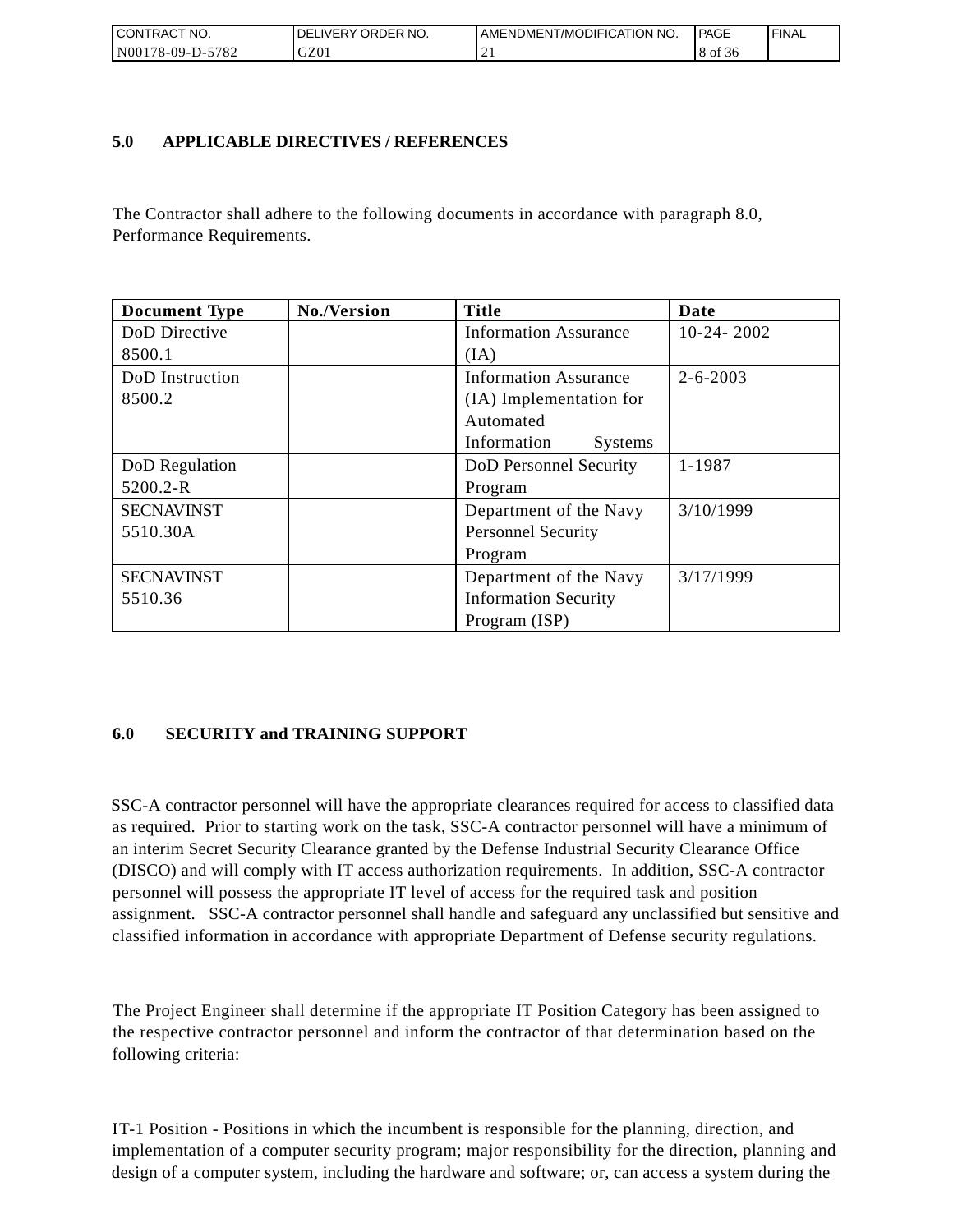| <b>CONTRACT NO.</b>            | NO.<br>DELIVERY ORDER | AMENDMENT/MODIFICATION NO. | PAGE        | <b>I FINAL</b> |
|--------------------------------|-----------------------|----------------------------|-------------|----------------|
| 5782<br>N001<br>78-09-I<br>ב-⊂ | GZ01                  | . .                        | 9 of<br>.36 |                |

operation or maintenance in such a way, and with a relatively high risk for causing grave damage, or realize a significant personal gain. Personnel whose duties meet the criteria for IT-1 Position designation require a favorably adjudicated Single Scope Background Investigation (SSBI) or SSBI Periodic Reinvestigation (SSBI-PR). The SSBI or SSBI-PR shall be updated a minimum of every 5 years.

IT-II Position - Positions in which the incumbent is responsible for the direction, planning, design, operation, or maintenance of a computer system, and whose work is technically reviewed by a higher authority at the IT-II Position level to insure the integrity of the system. Personnel whose duties meet the criteria for an IT-II Position require a favorably adjudicated National Agency Check (NAC).

IT-III Position - All other positions involved in computer activities. Incumbent in this position has non-privileged access to one or more DoD information systems/applications or database to which they are authorized access. Personnel whose duties meet the criteria for an IT-III Position designation require a favorably adjudicated NAC.

Contractor's request for visit authorization shall be submitted in the appropriate format and coordinated with the SSC-C Project Office.

# **6.1 Personnel Common Access Card (CAC) and PKI Requirements**

SSC-A contractor personnel are required to obtain a Common Access Card (CAC) with PKI for access to Department of Defense facilities (CONUS and OCONUS) and websites. In addition, a hardware solution to securely read the card via a personal computer, and approved software for reading the CAC (ex. ActiveGold) is required.

# **6.2 Personnel Supporting Information Assurance (IA) functions**

In accordance with clause 252.239-7001, Contractor personnel supporting Information Assurance (IA) functions shall be appropriately trained and certified prior to being engaged in IA related work. IA Personnel shall be in full compliance with DoD 8570.01-M, Information Assurance Workforce Improvement Program (PWS ref 2.1.\$) and DoDD 8570.1, IA Training, Certification, and Workforce Management (PWS ref 2.1.\$). This includes personnel training being certified/accredited at the appropriate levels of IAT I-III and IAM I-III. This will be verified by the contracting officer who will ensure that contractor personnel are entered in to the Defense Eligibility Enrollment System (DEERS) or other appropriate database. The contractor shall also provide the requested mix of labor categories pertaining to IA applicable tasks as directed by the PCO or Task Order in support of IA training requirements. Contractor personnel not certified within 6 months of assignment of IA duties or who fails to maintain their certified status will not be permitted to carry out the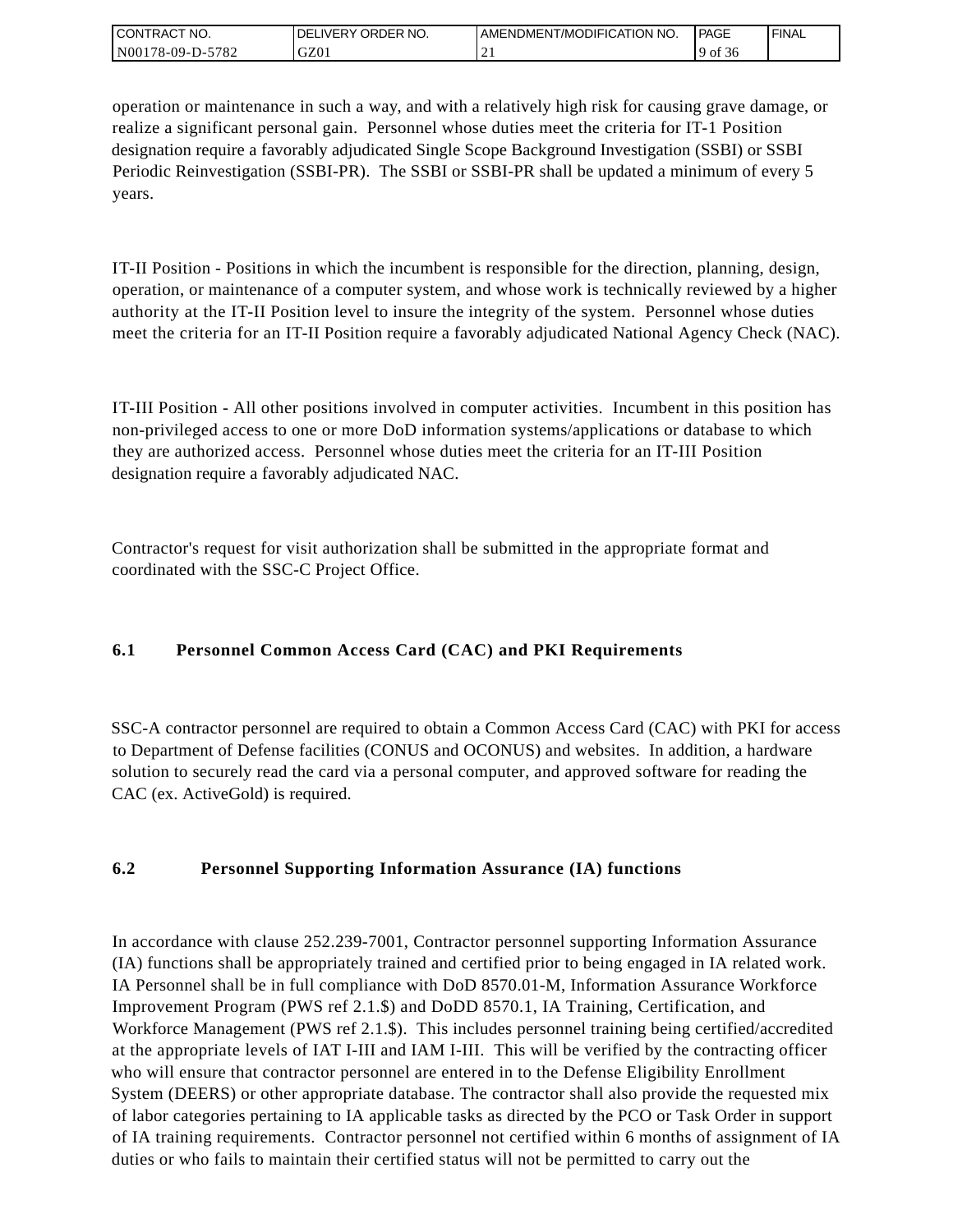| CONTRACT<br>°CT NO.      | NO.<br>' ORDER<br><b>DELIVERY</b> | AMENDMENT/MODIFICATION NO. | <b>PAGE</b>     | ' FINAL |
|--------------------------|-----------------------------------|----------------------------|-----------------|---------|
| $-5782$<br>N00178-09-D-5 | GZ01                              | . .                        | $10$ of<br>- 50 |         |

responsibilities of the position, and shall be replaced with personnel that meet the minimum certification requirements as mandated above.

# **7.0 CONTRACTING OFFICER'S REPRESENTATIVE (COR)**

The COR for this task order is Philip A. Middleton, Code 58210, [philip.a.middleton@navy.mil](mailto:cphilip.a.middleton@navy.mil), (843) 218-3331.

# **8.0 PERFORMANCE REQUIREMENTS**

The contractor shall provide support to SPAWARSYSCEN Atlantic in conducting Information Assurance (IA), IA Mitigation, Certification and Accreditation (C&A), and Information Assurance Vulnerability Management (IAVM) to support the mission of Navy Medical and Federal Health agencies at locations throughout the CONUS and OCONUS areas as well as incorporate the evaluation of the current IA and security posture of Navy Medical and Federal Health facilities in accordance with DoD 8500.1 and 8500.2. The contractor shall provide support to SPAWAR Atlantic in the conduct of Certification and Accreditation (C&A) efforts to support the mission of Navy Medical and Federal Health systems. The contractor shall also assist in prioritizing short and long term initiatives considering strategic planning alignment, budget, and available funding.

In the performance of this work, the contractor will be required to utilize a government provided XenClient computing platform image [\(http://www.citrix.com/products/xenclient/how-it-works/specifications.html\)](http://www.citrix.com/products/xenclient/how-it-works/specifications.html).

# **8.1 Sub-Task 1. Project Management Support**

8.1.1 The contractor shall provide support to SPAWAR Atlantic in the conduct of Information Assurance (IA), IA Mitigation, Certification and Accreditation (C&A), Navy Medicine Network Operations Center (NOC) and Information Assurance Vulnerability Management (IAVM).

8.1.2 The contractor shall appoint a program manager specifically charted with the responsibility of interfacing with the Government on all matters pertaining to this Performance Work Statement. The Program Manager shall direct the contractor's effort through the company's internal management system that shall provide project progress visibility to assure on-time completion of contract requirements. The contractor shall also use best industry practices including ISO/IEC 15288 for System life cycle processes and ISO/IEC 12207 for Software life cycle processes. This shall include providing technical program and project management support that will mitigate the risks to successful program and compliance with SSC Atlantic's Capability Maturity Model Integration (CMMI) Engineering Process Office (EPO) program. The contractor as part of a team will support projects at SPAWAR Atlantic at CMMI Level III. The contractor will be required to utilize the processes and procedures already established for the project and the CMMI program, and deliver products that are compliant with the aforementioned processes and procedures. These tasks require the contractor to research and analyze technical and management information and data, costs, performance trends, and project progress based on earned value management (EVM). The contractor shall participate in design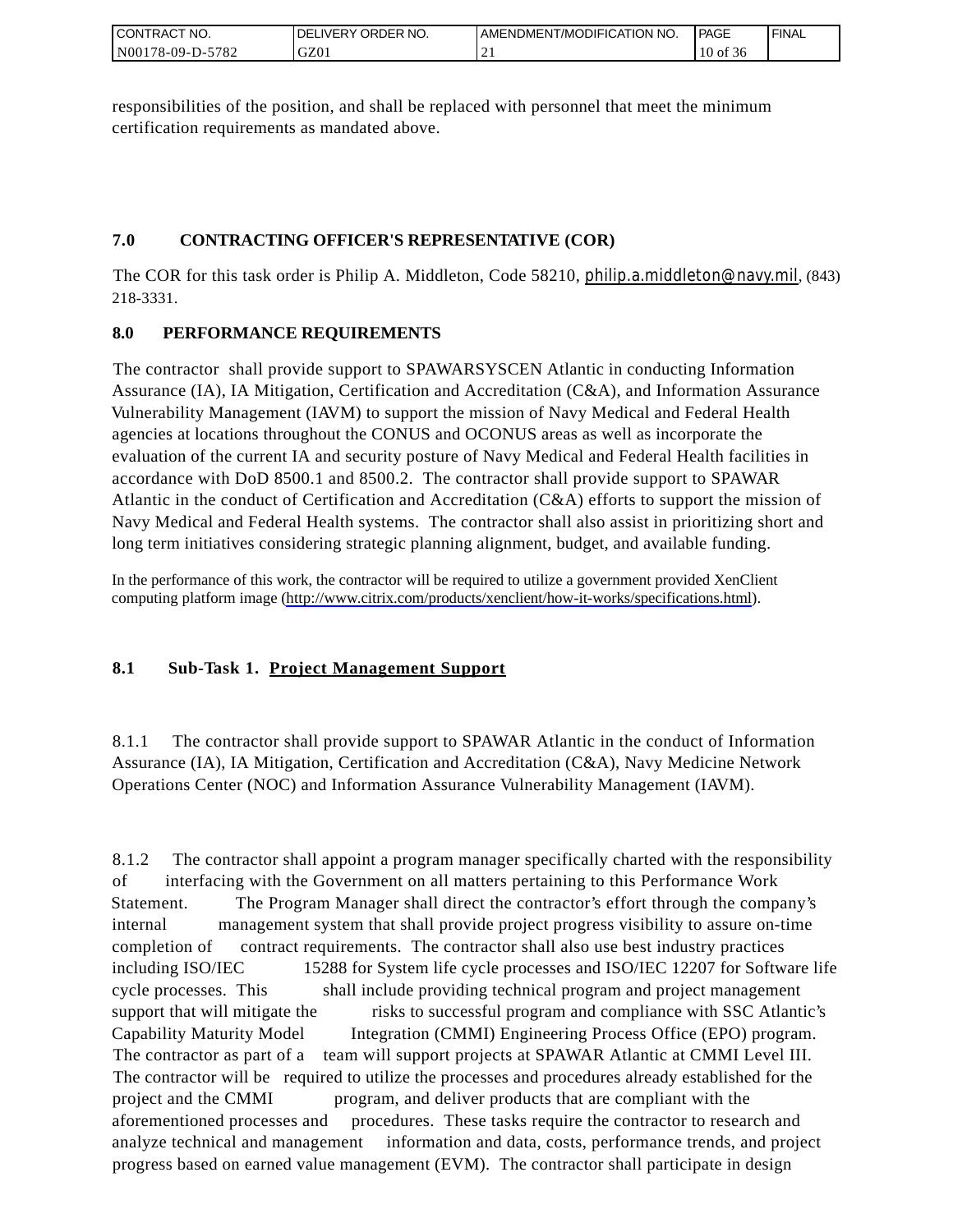| <b>I CONTRACT NO.</b> | ' ORDER NO.<br><b>DELIVERY</b> | <b>I AMENDMENT/MODIFICATION NO.</b> | PAGE  | <b>FINAL</b> |
|-----------------------|--------------------------------|-------------------------------------|-------|--------------|
| N00178-09-D-5782      | GZ0.                           | <u>_</u>                            | of 56 |              |

reviews, technical reviews, audits and discussions, and shall provide SPAWAR Atlantic with management status reports that will be updated and delivered on a weekly/monthly basis, or as required.

# **8.2 Sub-Task 2. Facilitation**

8.2.1 The contractor shall assist in planning, coordinating, and facilitating meetings with the principals, develop material to support the meetings, and ensure all action items are tracked through completion. Meetings shall be held weekly unless otherwise directed.

# **8.3 Sub-Task 3. SCTS Deployment Support**

8.3.1 The contractor shall conduct the installation of the JTF/GNO mandated SCTS system to support the IAVM program at locations throughout the CONUS and OCONUS areas.

# **8.4 Sub-Task 4. Network Device Hardening Analysis**

8.4.1 The contractor shall provide assistance in the management of the network perimeter improvement by ensuring that approved policies are implemented and controlled at the Outside Security Screening Router (OSSR) ACL, Firewall ruleset, and IPSs. This will ensure that only approved Ports, Protocols, Services (PPS) necessary to do business are opened.

# **8.5 Sub-Task 5. Site Network IA Assessment Support**

8.5.1 The contractor shall provide support to SPAWAR Atlantic in the conduct of IA Tiger Team efforts at locations throughout the CONUS and OCONUS areas. These Tiger Team efforts would incorporate the evaluation of the current IA and security posture of these facilities. Final reports would be generated and delivered to SPAWAR Atlantic to support mitigation efforts and the development of an overall IA strategy.

# **8.6 Sub-Task 6. Site Network Remediation and Mitigation support**

8.6.1 The contractor shall conduct the mitigation efforts at locations throughout the CONUS and OCONUS areas. These efforts will incorporate the evaluation of the current IA and security posture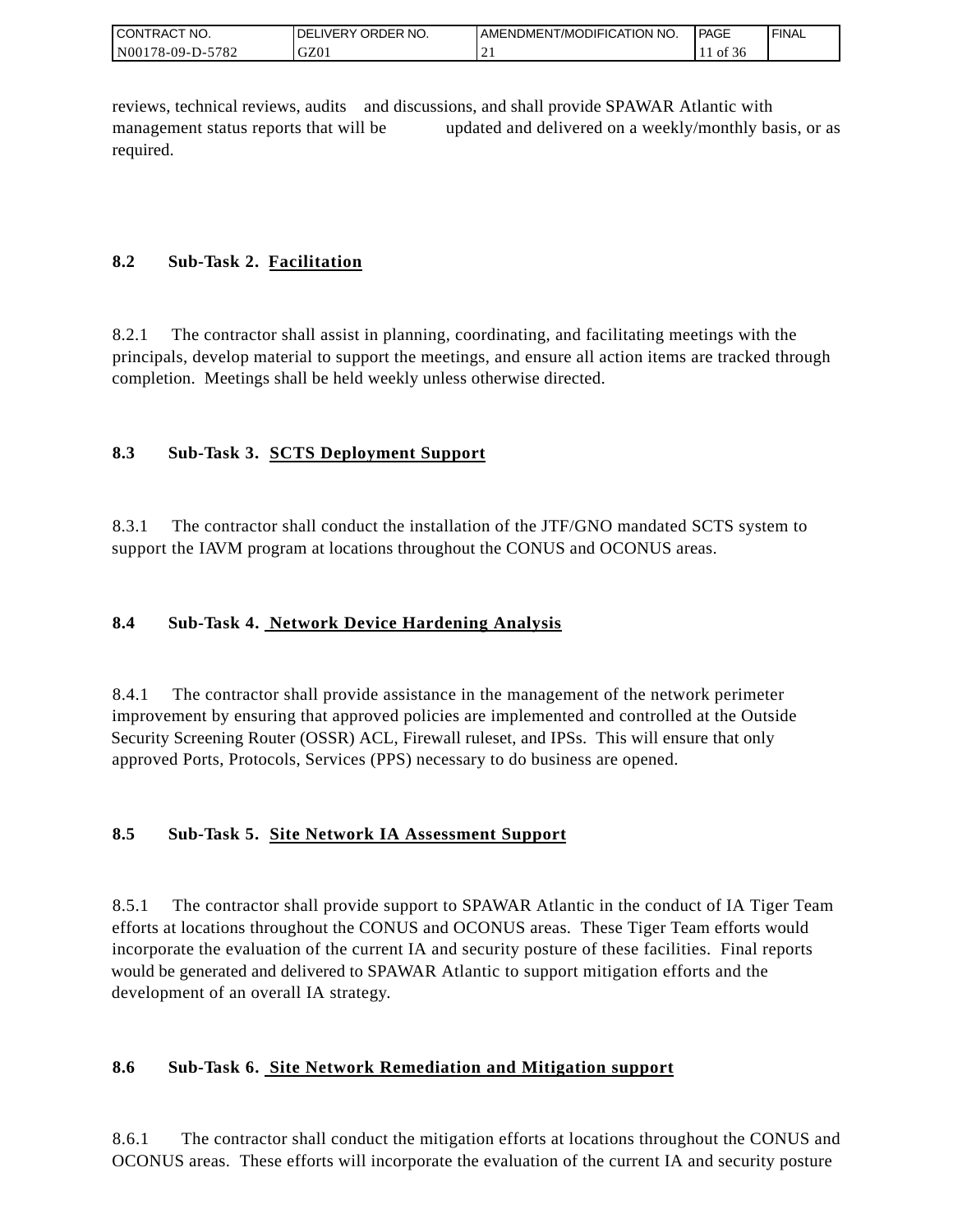| I CONTRACT NO.   | <b>DELIVERY ORDER NO.</b> | I AMENDMENT/MODIFICATION NO. | PAGE  | 'FINAL |
|------------------|---------------------------|------------------------------|-------|--------|
| N00178-09-D-5782 | GZ01                      | ∼                            | of 36 |        |

of these facilities in accordance with 8500.1 and 8500.2. Also provide final reports to SPAWAR Atlantic that can assist in the development of an overall Enterprise mitigation strategy.

### **8.7 Sub-Task 7. Program of Record and Site Certification and Accreditation Packages**

8.7.1 The contractor shall provide support to SPAWAR Atlantic in the conduct of Certification and Accreditation (C&A) efforts. These efforts would be in accordance with Navy Medical and Federal Health systems IA documentation at various locations throughout the CONUS and OCONUS areas, as required.

# **8.8 Sub-Task 8. Navy Medicine Network Operations Center Support**

8.8.1 The contractor shall provide support to SPAWAR Atlantic in the 24 x 7 x 365 operations of the Navy Medicine Operations Center. These efforts will incorporate IA, router analysis, firewall analysis, and IAVA compliance.

### **9.0 GOVERNMENT FURNISHED INFORMATION**

The government will furnish a XenClient software image for contractor use when working on government networks

### **10.0 GOVERNMENT FURNISHED MATERIAL**

Not Applicable

### **11.0 GOVERNMENT FURNISHED EQUIPMENT**

Not Applicable

### **12.0 CONTRACTOR FURNISHED MATERIAL**

Miscellaneous Other Direct Costs (ODCs) such as FedEx shipping.

### **13.0 CONTRACTOR FURNISHED EQUIPMENT**

Not Applicable

### **14.0 TRAVEL REQUIREMENTS**

CONTRACT NO.<br>
NO0178-09-D-5<br>
CONTRACT NO.<br>
NO0178-09-D-5<br>
Of these facili<br>
Atlantic that of<br>
8.7 Sub-1<br>
8.7 Sub-1<br>
8.7 Sub-1<br>
8.8 Sub-1<br>
8.8 Sub-1<br>
8.8 Sub-1<br>
8.8.1 The of the Navy M<br>
8.8.1 The of the Navy M<br>
analysis, and When it becomes necessary for the contractor to travel, the contractor shall submit a request, via email, to the SPAWARSYSCEN Atlantic Task Order Manager seeking approval to travel before initiating any travel plans. All travel claims shall make reference to the e-mail, letter or phone call that granted approval. Failure to gain prior approval may result in disallowance of invoiced travel claims. Emergent travel as directed by the Project Engineer for upgrade support and engineering solutions provided efforts are fair and reasonable and in accordance with the Joint Travel Regulations.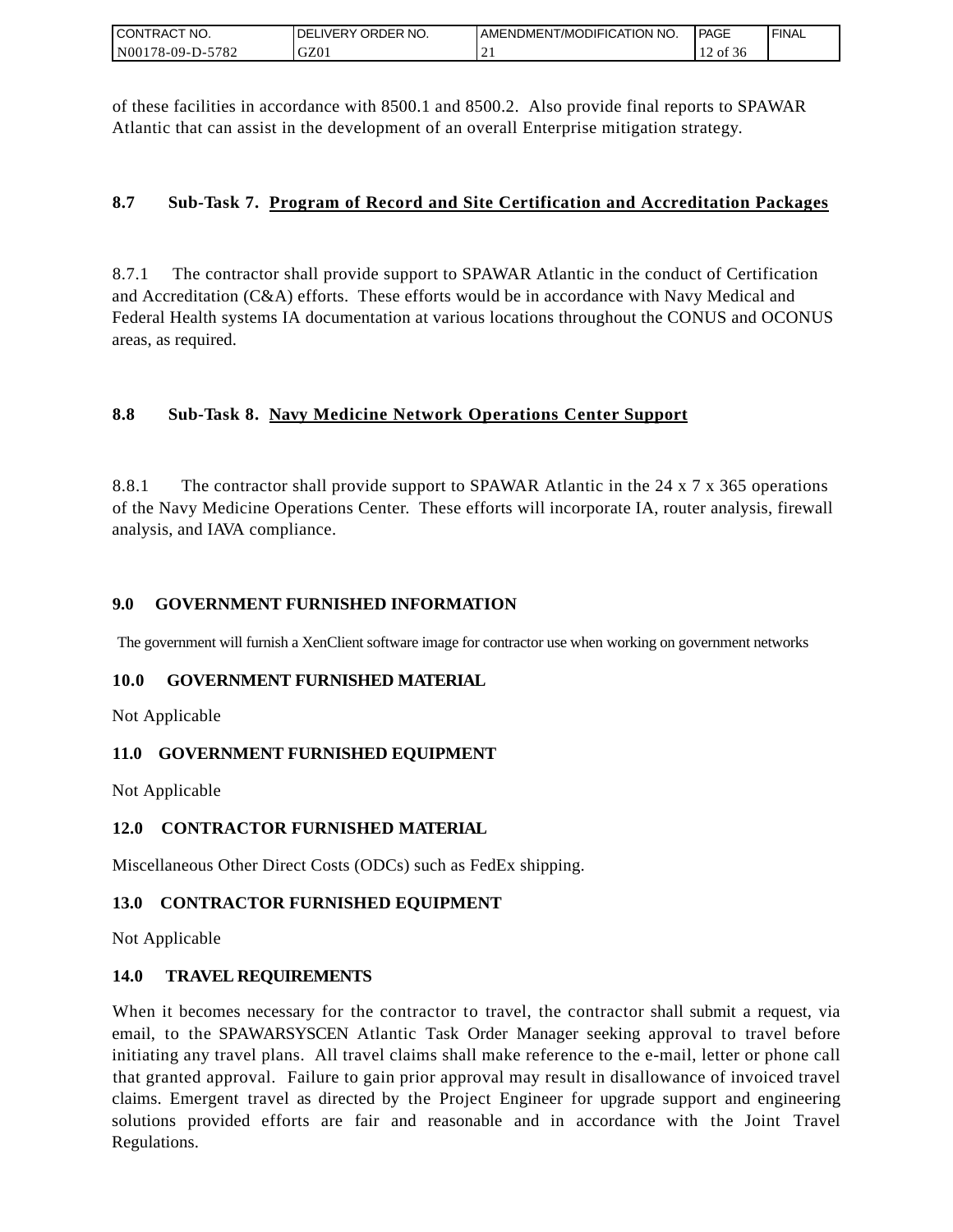| <b>I CONTRACT NO.</b> | DELIVERY ORDER NO. | AMENDMENT/MODIFICATION NO. | <b>PAGE</b> | ' FINAL |
|-----------------------|--------------------|----------------------------|-------------|---------|
| N00178-09-D-5782      | GZ01               |                            | οt<br>- 50  |         |

Estimated travel locations are as follows. The following trips are per annum.

| <b>To</b>                    | # of Trips     | # of people    |
|------------------------------|----------------|----------------|
| San Diego, CA                | $\overline{2}$ | $\overline{2}$ |
| Ocean Side, CA               | $\overline{2}$ | $\overline{2}$ |
| New Orleans, LA              | $\overline{2}$ | $\overline{2}$ |
| Oak Harbor, WA               | $\overline{2}$ | $\overline{2}$ |
| Corpus Christi,<br><b>TX</b> | $\overline{2}$ | $\overline{2}$ |
| Rota Spain                   | $\overline{2}$ | $\overline{2}$ |
| Guam                         | $\overline{2}$ | $\overline{c}$ |
| Guantanamo Bay,<br>Cuba      | $\overline{2}$ | $\overline{2}$ |
| Cherry Point, NC             | $\overline{2}$ | $\overline{2}$ |
| Brenerton,<br>Washington     | 3              | $\overline{2}$ |
| LeMoore,<br>California       | $\overline{2}$ | $\overline{2}$ |
| Sigonella, Italy             | $\overline{2}$ | $\overline{2}$ |
| Naples, Italy                | $\overline{2}$ | $\overline{2}$ |
| Okinawa, Japan               | $\overline{2}$ | $\overline{2}$ |
| Pensacola, FL                | 3              | $\overline{2}$ |
| 29 Palms, CA                 | 3              | 2              |
| Bethesda,<br>Maryland        | 6              | $\overline{2}$ |
| Yokosuka, Japan              | $\overline{2}$ | $\overline{2}$ |
| Jakarta, Indonesia           | $\overline{2}$ | $\overline{2}$ |
| Cairo, Egypt                 | $\overline{2}$ | $\overline{2}$ |
| Pearl Harbor, HI             | $\overline{2}$ | $\overline{c}$ |
| Lima, Peru                   | $\overline{2}$ | $\overline{2}$ |

### **15.0 DELIVERABLES**

- a. Conference, Meeting Minutes and Presentation Reports as required CDRL A001
- b. Technical Reports as required CDRL A002
- c. Monthly Status Reports CDRL A003
- d. Monthly Financial Reports CDRL A004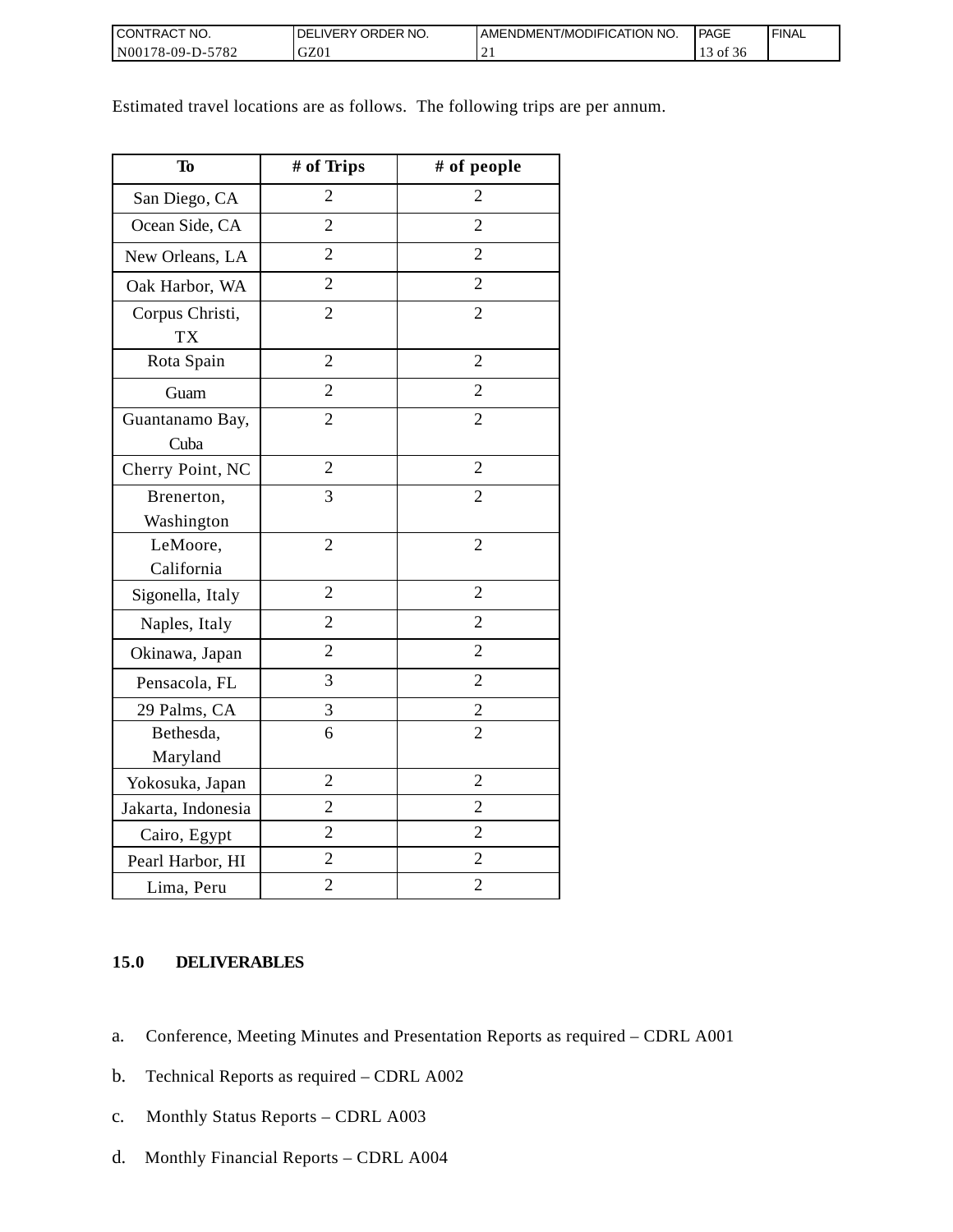| <b>CONTRAC</b><br>'NO.          | NO.<br><b>ORDER</b><br><b>DELIVERY</b> | AMENDMENT/MODIFICATION NO. | <b>PAGE</b>  | 'FINAL |
|---------------------------------|----------------------------------------|----------------------------|--------------|--------|
| 5700<br>N00<br>78-09-D-.<br>104 | $\sim$<br>JZUI                         | . .                        | - OI<br>- 20 |        |

- e. Weekly Activity Reports (WAR) CDRL A005
- f. White Papers CDRL A006
- g. NOC Operations CDRL A007
- h. Network Architecture Analysis Design as required CDRL A008

| Type of Technical Reports $-$ A002   |  |  |
|--------------------------------------|--|--|
| <b>NOC</b> Operations                |  |  |
| Network Architecture Analysis Design |  |  |
| <b>Mitigation Reports</b>            |  |  |
| <b>SSAA Gap Analysis</b>             |  |  |

### **16.0 WORKLOAD ESTIMATE**

The following workload data is provided for informational purposes only to assist you in estimating the price of this Contract.

Number of man-hours: 121,408 per year

Other Direct Costs: \$300,000 per year

C-313 SECURITY REQUIREMENTS (DEC 1999)

The work to be performed under this contract as delineated in the DD Form 254, Attachment No. 2 [Contracting officer insert attachment number] involves access to and handling of classified material up to and including Secret.

In addition to the requirements of the FAR 52.204-2 "Security Requirements" clause, the Contractor shall appoint a Security Officer, who shall (1) be responsible for all security aspects of the work performed under this contract, (2) assure compliance with the National Industry Security Program Operating Manual (DODINST 5220.22M), and (3) assure compliance with any written instructions from the Security Officer Code OA1, SPAWAR Systems Center Charleston, P.O. Box 190022, North Charleston, SC 29419-9022.

C-315 WORKWEEK (DEC 1999)

(a) All or a portion of the effort under this contract will be performed on a Government installation. The normal workweek for Government employees at SPAWAR Systems Center Charleston and its Detachments is Monday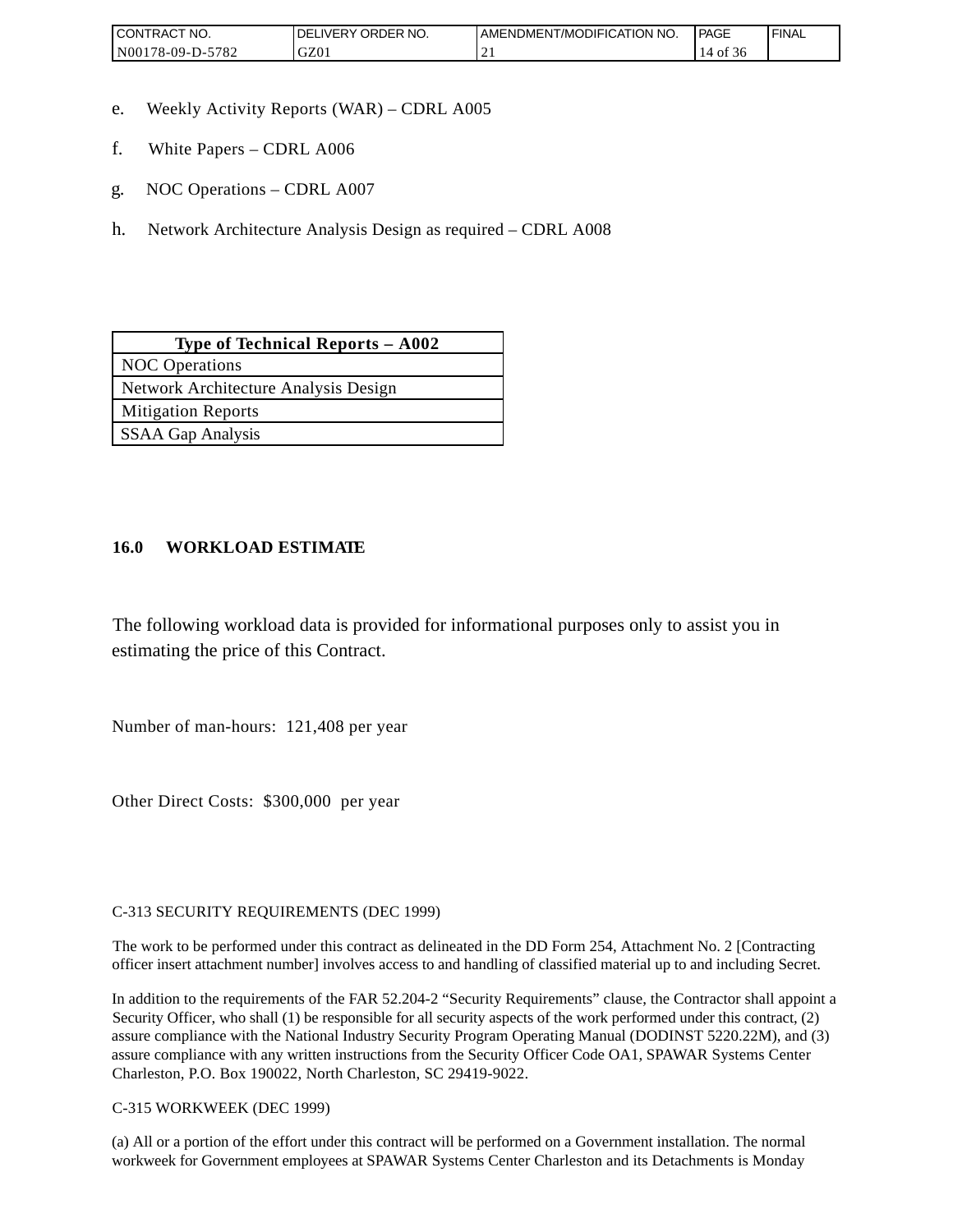| <b>I CONTRACT NO.</b> | ' ORDER NO.<br><b>DELIVERY</b> | I AMENDMENT/MODIFICATION NO. | PAGE  | <b>FINAL</b> |
|-----------------------|--------------------------------|------------------------------|-------|--------------|
| N00178-09-D-5782      | GZ0                            | -                            | 01 50 |              |

through Friday 0730 to 1600. Work at this Government installation, shall be performed by the contractor within the normal workweek unless differing hours are specified on the individual task orders. Following is a list of holidays observed by the Government:

Name of Holiday Time of Observance

New Year's Day 1 January

Martin Luther King Jr. Day Third Monday in January

President's Day Third Monday in February

Memorial Day Last Monday in May

Independence Day 4 July

Labor Day First Monday in September

Columbus Day Second Monday in October

Veteran's Day 11 November

Thanksgiving Day Fourth Thursday in November

Christmas Day 25 December

(b) If any of the above holidays occur on a Saturday or a Sunday, then such holiday shall be observed by the Contractor in accordance with the practice as observed by the assigned Government employees at the using activity.

(c) If the Contractor is prevented from performance as the result of an Executive Order or an administrative leave determination applying to the using activity, such time may be charged to the contract as direct cost provided such charges are consistent with the Contractor's accounting practices.

(d) This contract does not allow for payment of overtime during the normal workweek for employees who are not exempted from the Fair Labor Standards Act unless expressly authorized by the Ordering Officer. Under Federal regulations the payment of overtime is required only when an employee works more than 40 hours in a normal week period.

#### C-317 NOTICE TO CONTRACTOR OF CERTAIN DRUG DETECTION PROCEDURES (DEC 1999)

(a) Pursuant to Navy policy applicable to both Government and contractor personnel, measures will be taken to prevent the introduction and utilization of illegal drugs and related paraphernalia into Government Work areas.

(b) In furtherance of the Navy's drug control program, unannounced periodic inspections of the following nature may be conducted by installation security authorities:

(1) Routine inspection of contractor occupied work spaces.

(2) Random inspections of vehicles on entry or exit, with drug detection dog teams as available, to eliminate them as a safe haven for storage of or trafficking in illegal drugs.

(3) Random inspections of personnel possessions on entry or exit from the installation.

(c) When there is probable cause to believe that a contractor employee on board a naval installation has been engaged in use, possession or trafficking of drugs, the installation authorities may detain said employee until the employee can be removed from the installation, or can be released to the local authorities having jurisdiction.

(d) Trafficking in illegal drug and drug paraphernalia by contract employees while on a military vessel/installation may lead to possible withdrawal or downgrading of security clearance, and/or referral for prosecution by appropriate law enforcement authorities.

(e) The contractor is responsible for the conduct of employees performing work under this contract and is, therefore,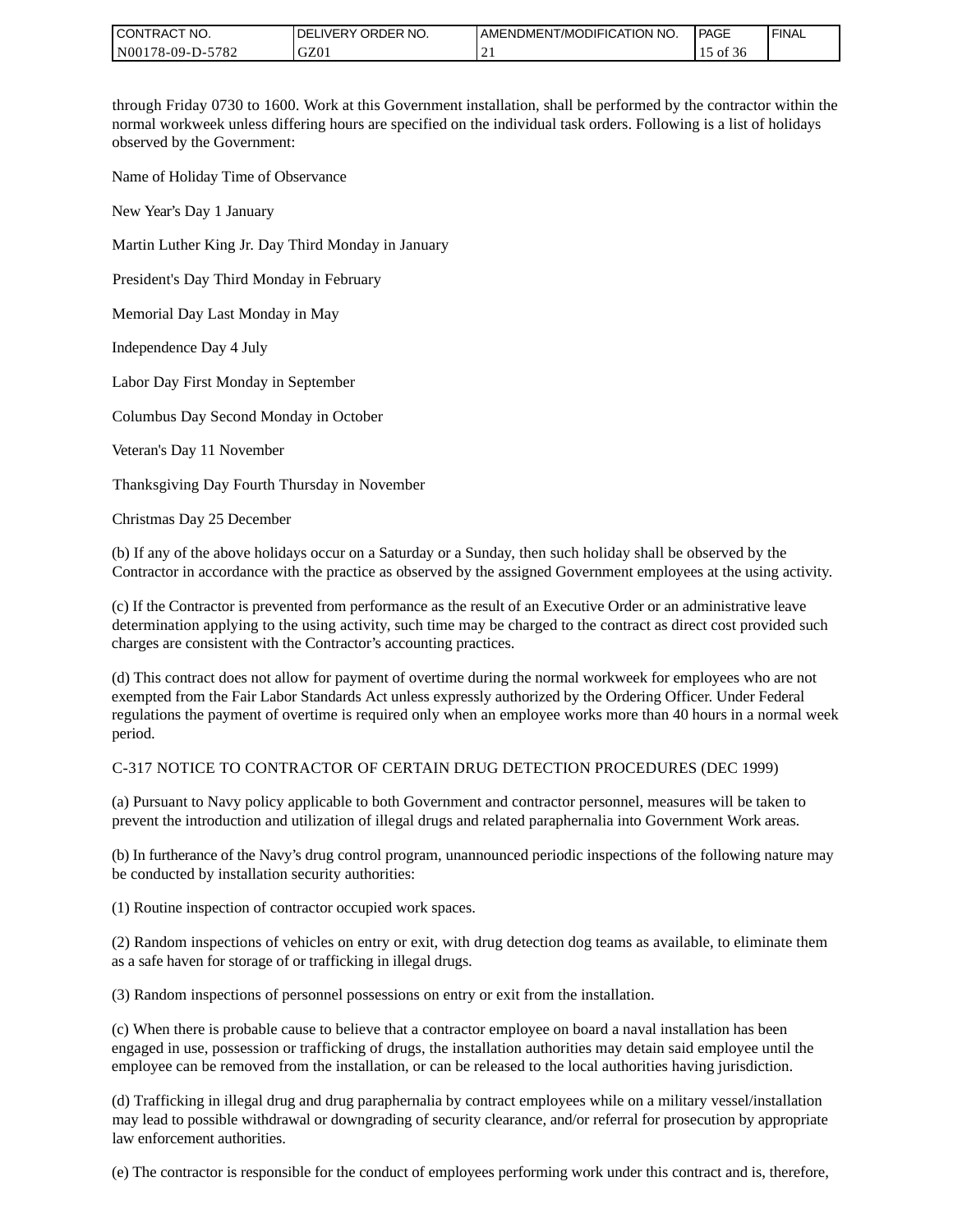| CONTRACT<br>°CT NO.      | NO.<br>' ORDER<br><b>DELIVERY</b> | AMENDMENT/MODIFICATION NO. | <b>PAGE</b>   | ' FINAL |
|--------------------------|-----------------------------------|----------------------------|---------------|---------|
| N00178-09-D-5<br>$-5782$ | GZ01                              | . .                        | 16 of<br>- 50 |         |

responsible to assure that employees are notified of these provisions prior to assignment.

(f) The removal of contractor personnel from a Government vessel or installation as a result of the drug offenses shall not be cause for excusable delay, nor shall such action be deemed a basis for an equitable adjustment to price, delivery or other provisions of this contract.

C-718 ACCESSIBILITY OF ELECTRONIC AND INFORMATION TECHNOLOGY (JUN 2001)

(a) Each Electronic and Information Technology (EIT) supply or service provided under this contract shall comply with the EIT Accessibility Standards listed below:

[The Contracting Officer shall consult with the program office to determine which standards listed in subsection (a) apply and shall check all applicable standards prior to issuing the solicitation.]

\_\_36 C.F.R. § 1194.21 (Software Applications and operating systems

\_\_36 C.F.R. § 1194.22 (Web-based and internet information and applications)

\_\_36 C.F.R. § 1194.23 (Telecommunications products)

\_\_36 C.F.R. § 1194.24 (Video and multimedia products)

\_\_36 C.F.R. § 1194.25 (Self contained, closed products)

\_\_36 C.F.R. § 1194.26 (Desktop and portable computers)

In addition, each EIT supply or service provided under this contract shall comply with 36 C.F.R. § 1194.31 (Functional performance criteria) and 36 C.F.R. § 1194.41 (Information, documentation, and support).

(b) If the Contracting Officer determines that any supply or service delivered under this contract does not comply with the EIT Accessibility Standards, the Contracting Officer will notify the Contractor in writing accordingly. If the Contractor fails to promptly correct or replace the nonconforming products or services with conforming products or services within the delivery schedule contained in the contract, the Government will have the rights and remedies contained in the contract.

(End of specification)

#### C-719 EXEMPTION FROM ELECTRONIC AND INFORMATION TECHNOLOGY ACCESSIBILITY REQUIREMENTS (JUN 2001)

(a) The Government has determined that the following exemption(s) to the Electronic and Information Technology (EIT) Accessibility Standards (36 C.F.R. § 1194) are applicable to this procurement:

The EIT to be provided under this contract has been designated as a National Security System.

\_\_\_\_ The EIT acquired by the contractor is incidental to this contract.

\_\_\_\_ The EIT to be provided under this contract would require a fundamental alteration in the nature of the product or its components in order to comply with the EIT Accessibility Standards.

The EIT to be provided under this contract will be located in spaces frequented only by service personnel for maintenance, repair, or occasional monitoring of equipment.

\_\_\_\_ Compliance with the EIT Accessibility Standards would impose an undue burden on the agency.

\_\_\_\_ The EIT to be provided under this contract is purchased in accordance with FAR Subpart 13.2 prior to January 1, 2003.

(b) Notwithstanding that an exemption exists, the Contractor may furnish supplies or services provided under this contract that comply with the EIT Accessibility Standards (36 C.F.R. § 1194).

#### C-720 PERFORMANCE BASED REVIEW AND ACCEPTANCE PROCEDURES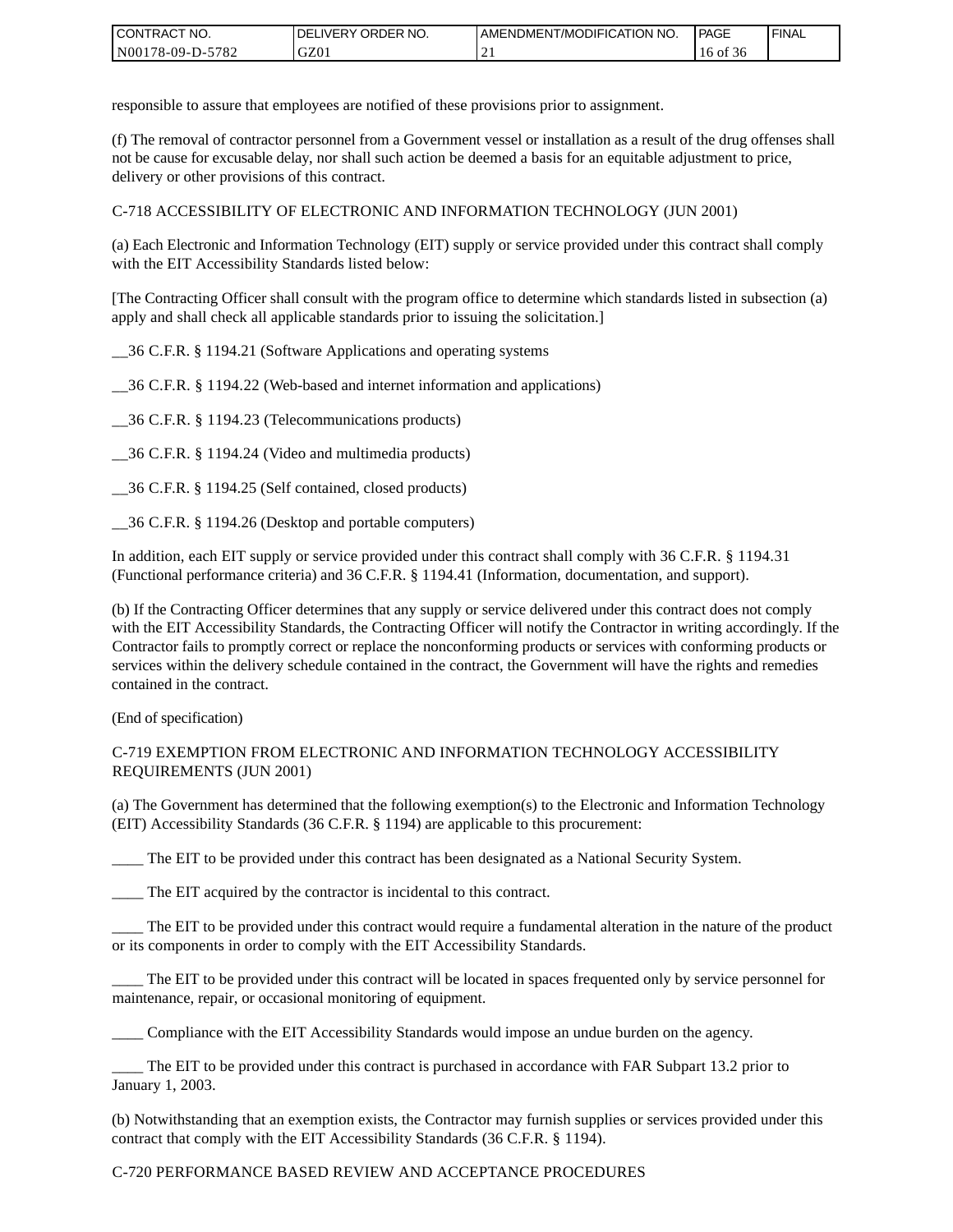| CONTRACT<br>`CT NO. | `NO.<br><b>DELIVERY ORDER</b> | AMENDMENT/MODIFICATION NO. | <b>PAGE</b> | ' FINAL |
|---------------------|-------------------------------|----------------------------|-------------|---------|
| N00178-09-D-5782    | GZ01                          | . .                        | ΟĪ<br>20    |         |

This is a performance based order, as defined in FAR Part 37.6. Contractor performance will be reviewed in accordance with the Quality Assurance Plan as follows:

#### QUALITY ASSURANCE PLAN

(1) Objective: The purpose of this plan is to provide a quality assurance plan for the services contracted under this Task Order. This plan provides a basis for the Task Order Manager (TOM) to evaluate the quality of the contractor's performance. The oversight provided for in this plan, and the remedy established, will help ensure that service levels are of high quality throughout the task order term.

(2) Performance Standards:

a. The deliverables under this task order will be consistently technically accurate.

b. The services delivered under this task order will be consistently of high quality.

c. The contractor's cost control efforts under this task order will be consistently effective (applicable to cost reimbursement task orders).

d. The contractor will be consistently responsive to Government customers in its performance of this task order.

e. For the purposes of this plan, "consistently" is defined as "generally holding true", "persistently over time", and/or "overall uniformly".

(3) Evaluation Methods: The TOM will conduct performance evaluations based on the standards in paragraph 2 above using the following technique:

a. During the performance period of the task order, the TOM will continually and proactively monitor contractor efforts and obtain input from other Government personnel with performance oversight functions to ascertain the level of compliance with the Performance Standards.

b. Every 12 months after the effective date of the task order, the TOM will prepare a Task Order Performance Evaluation (TOPE) documenting the results of the efforts performed under paragraph 3.a. above.

c. The TOM will upload the TOPE to the SeaPort Portal.

(4) Remedy

a. If the annual Performance Evaluation indicates that the contractor has not met one or more of the Performance Standards, the following negative remedy becomes effective: the TOM will submit a negative TOPE on the SeaPort Portal for the applicable Performance Standard.

b. This is a significant negative remedy as the TOPE is a key part of the Performance Monitoring process which:

i. Provides input to the annual Contractor Performance Assessment Report (CPAR); and

ii. Determines the contractor's ability to earn term extensions to its basic SeaPort-e contract in accordance with the Award Term provisions contained therein.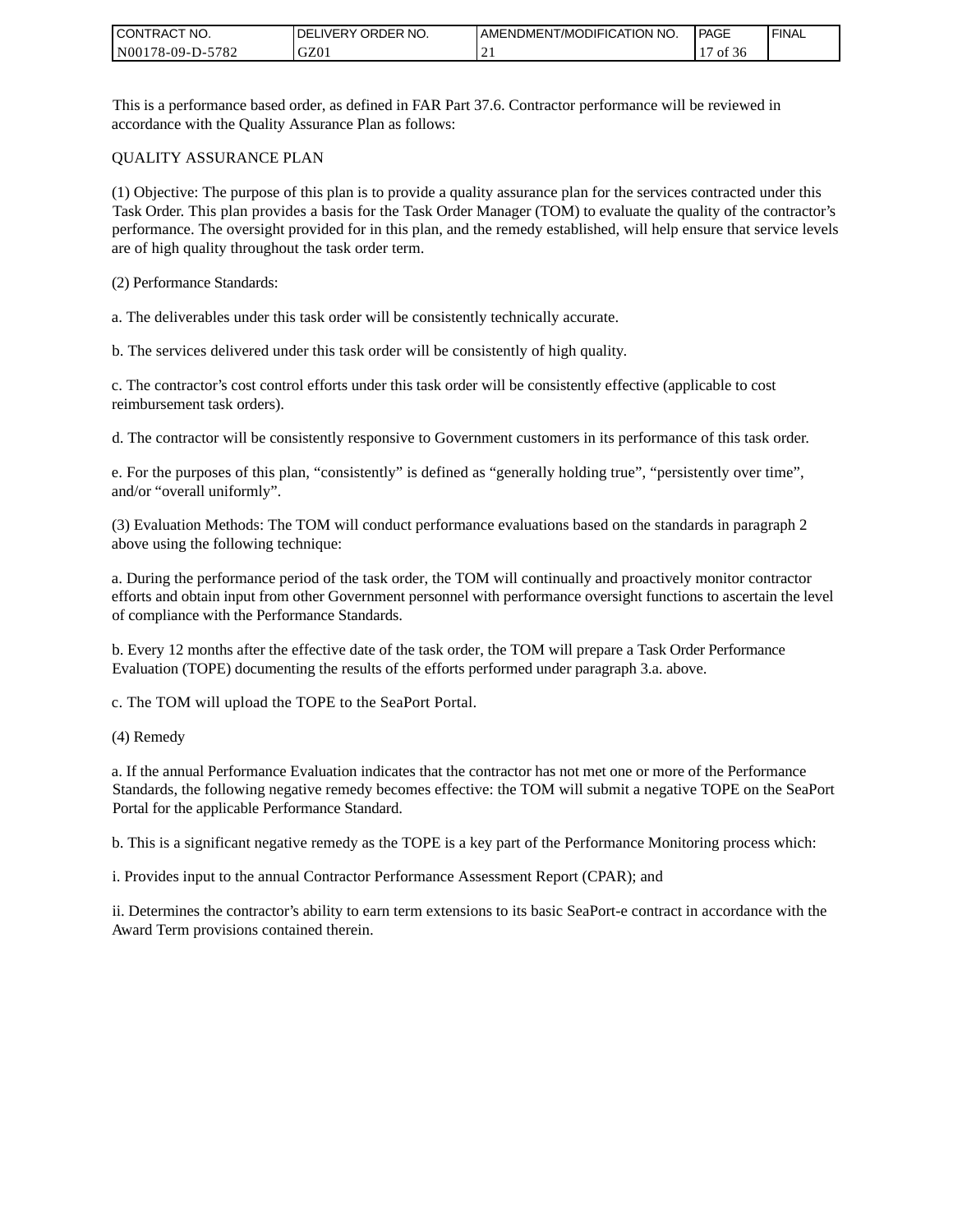| CONTRACT NO.                        | NO.<br><b>ORDER</b><br>DELIVERY | AMENDMENT/MODIFICATION NO. | PAGE            | ' FINAL |
|-------------------------------------|---------------------------------|----------------------------|-----------------|---------|
| 1178-09-D-5782<br>N001 <sup>*</sup> | GZ01                            | . .                        | ΟĪ<br>-50<br>10 |         |

# **SECTION D PACKAGING AND MARKING**

SHIP TO INFORMATION:

See Section G - Task Order Manager

Packaging and Marking shall be in accordance with Section D of the SeaPort-e Multiple Award IDIQ contract.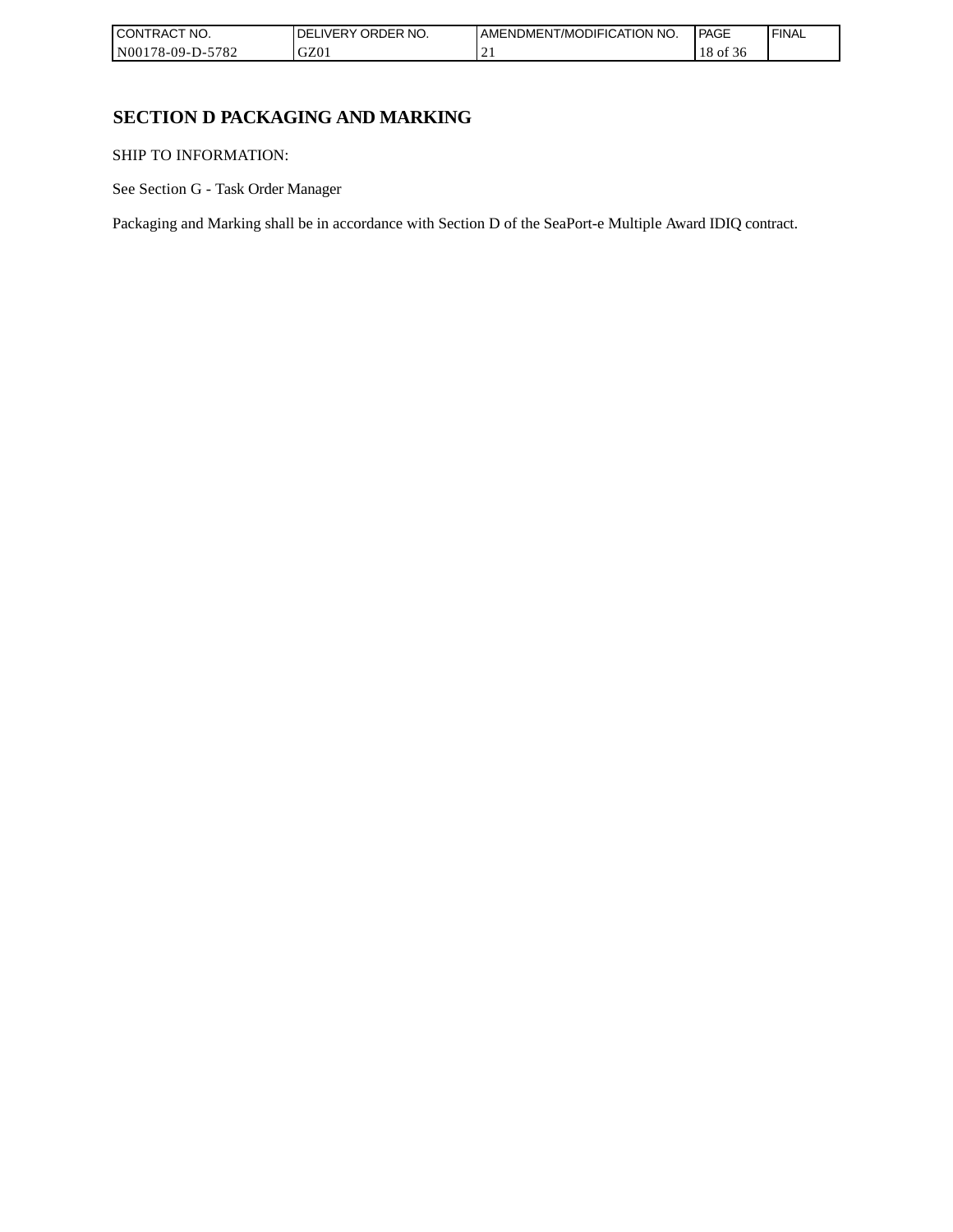| CONTRACT<br>`CT NO.      | `NO.<br>' ORDER<br><b>DELIVERY</b> | I AMENDMENT/MODIFICATION NO. | l PAGE      | 'FINAL |
|--------------------------|------------------------------------|------------------------------|-------------|--------|
| $-5782$<br>N00178-09-D-5 | GZ01                               | . .                          | ` OI<br>-50 |        |

# **SECTION E INSPECTION AND ACCEPTANCE**

E-303 INSPECTION AND ACCEPTANCE- - DESTINATION (JAN 2002)

Inspection and acceptance of the services to be furnished hereunder shall be made at destination by the Task Order Manager or his duly authorized representative.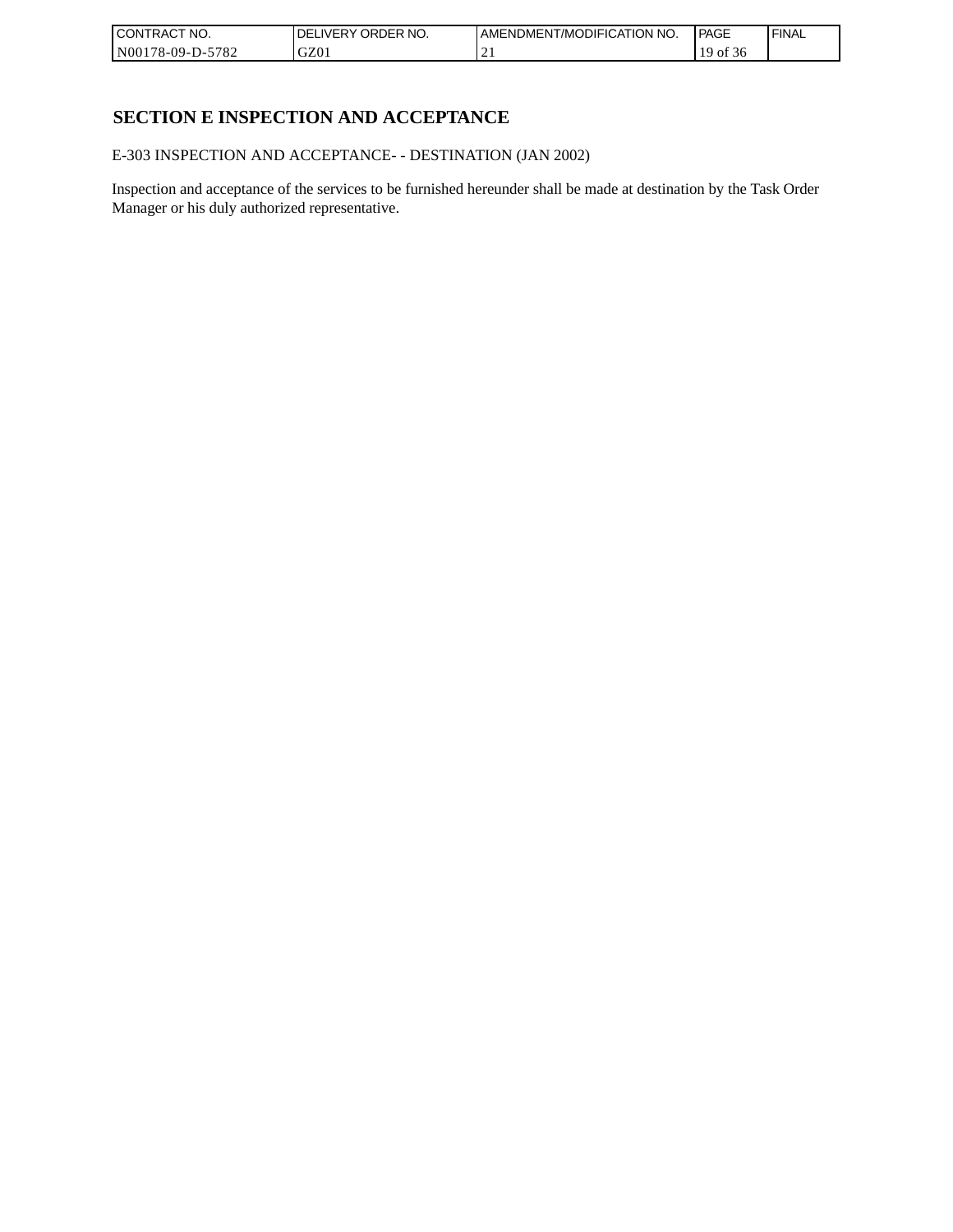| CON <sub>1</sub><br>TRACT NO. | NO.<br><b>DELIVERY ORDER</b> | <b>I AMENDMENT/MODIFICATION NO.</b> | <b>PAGE</b> | ' FINAL |
|-------------------------------|------------------------------|-------------------------------------|-------------|---------|
| N00178-09-D-5782              | GZ01                         | <u>_</u>                            | 20 of 36    |         |

### **SECTION F DELIVERABLES OR PERFORMANCE**

The periods of performance for the following Items are as follows:

| $1/11/2012 - 1/10/2013$ |
|-------------------------|
| $9/11/2012 - 9/10/2013$ |
| $9/11/2013 - 9/10/2014$ |
| $9/11/2014 - 9/10/2015$ |
| $1/11/2012 - 1/10/2013$ |
| $9/11/2012 - 9/10/2013$ |
| $9/11/2013 - 9/10/2014$ |
| $9/11/2014 - 9/10/2015$ |
|                         |

CLIN - DELIVERIES OR PERFORMANCE

The periods of performance for the following Items are as follows:

| $1/11/2012 - 1/10/2013$ |
|-------------------------|
| $9/11/2012 - 9/10/2013$ |
| $9/11/2013 - 9/10/2014$ |
| $9/11/2014 - 9/10/2015$ |
| $1/11/2012 - 1/10/2013$ |
| $9/11/2012 - 9/10/2013$ |
| $9/11/2013 - 9/10/2014$ |
| $9/11/2014 - 9/10/2015$ |
|                         |

The periods of performance for the following Option Items are as follows:

| 4005 | $9/11/2015 - 9/12/2016$ |
|------|-------------------------|
| 6005 | $9/11/2015 - 9/10/2016$ |

Services to be performed hereunder will be provided at (insert specific address and building etc.)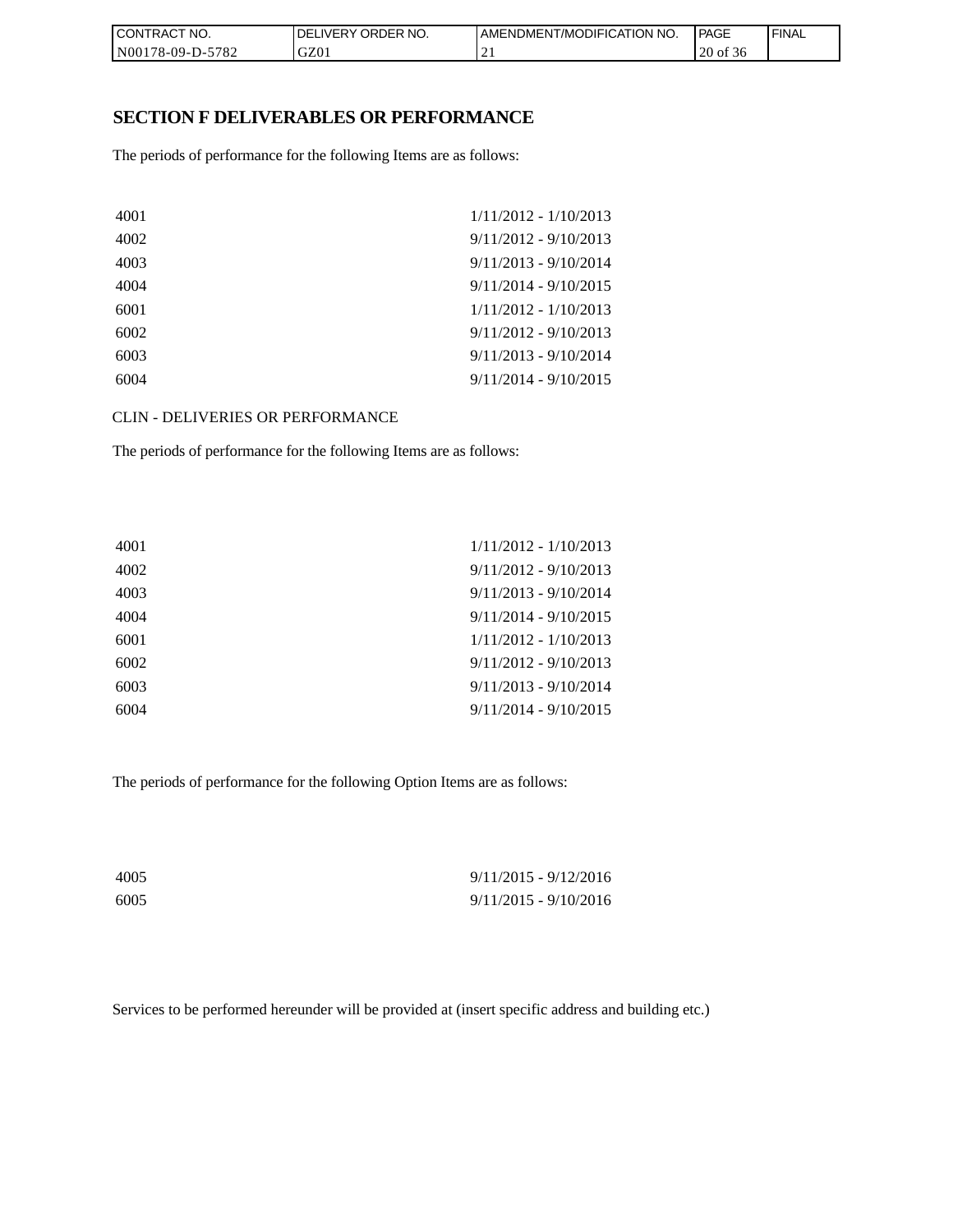| <b>CONTRACT</b><br>`CT NO. | `NO.<br><b>DELIVERY ORDER</b> | AMENDMENT/MODIFICATION NO. | <b>PAGE</b>            | ' FINAL |
|----------------------------|-------------------------------|----------------------------|------------------------|---------|
| N00178-09-D-5782           | GZ01                          | . .                        | 0Ť<br>. 30<br>$\sim$ 1 |         |

# **SECTION G CONTRACT ADMINISTRATION DATA**

Task Order Manager

Philip A. Middleton, Code 58210, P. O. Box 19022 North Charleston, SC 29419-9022 [philip.a.middleton@navy.mil,](mailto:cphilip.a.middleton@navy.mil) 843-218-3331

G-314 TYPE OF CONTRACT (DEC 1999)

This is a CPFF task order.

G-317 INVOICING INSTRUCTIONS FOR SERVICES USING WIDE AREA WORK FLOW (WAWF) (JAN 2007)

(a) Invoices for services rendered under this task order shall be submitted electronically through the Wide Area Work Flow-Receipt and Acceptance (WAWF). The contractor shall submit invoices for payment per contract terms. The Government shall process invoices for payment per contract terms.

(b) The vendor shall have their CAGE Code activated by calling 1-866-618-5988. Once activated, the vendor shall self-register at the WAWF website at [https://wawf.eb.mil.](https://wawf.eb.mil/) Vendor training is available on the internet at [https://wawftraining.eb.mil.](https://wawftraining.eb.mil/) Additional support can be accessed by calling the Navy WAWF Assistance Line at 1-800-559-9293.

(c) Back-up documentation can be included and attached to the invoice in WAWF. Attachments created with any Microsoft Office product, or Adobe (.pdf files), is attachable to the invoice in WAWF.

(d) A separate invoice will be prepared no more frequently than every two weeks. Do not combine the payment claims for services provided under this contract.

(e) The following information is provided for completion of the invoice in WAWF:

| Invoice Type        | <b>Cost Vouchers</b>             |
|---------------------|----------------------------------|
| Issued by           | N65236                           |
| Admin by            | Code S2404A DCMA MANASSAS        |
| <b>DCAA</b> Auditor | Code DCAA Branch Office          |
| Service Approver    | Code S2404A DCMA MANASSAS        |
| Pay by              | Code HQ0338 DFAS COLUMBUS CENTER |

Pursuant to the requirement at DFARS PGI 204.7108, Payment Instructions (d) (12) none of the standard payment instructions identified in paragraphs (d)(1) through (11) of this section are appropriate, the Payment instructions below provide a significantly better reflection of how funds will be expended in support of contract performance.

INVOICING AND PAYMENT INSTRUCTIONS FOR MULTIPLE ACCOUNTING CLASSIFICATION CITATIONS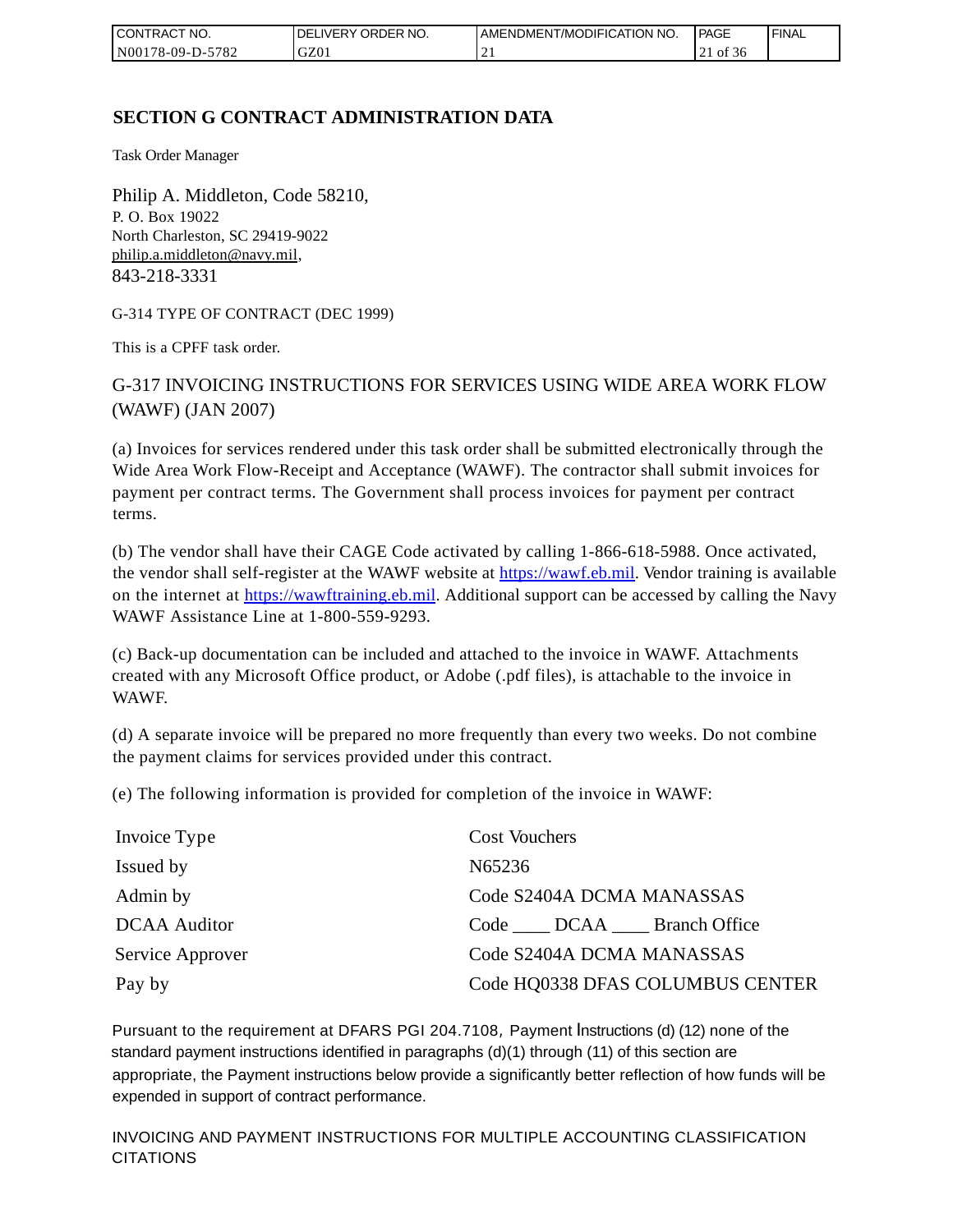| CONTRACT NO.     | DELIVERY ORDER NO. | AMENDMENT/MODIFICATION NO. | PAGE  | ' FINAL |
|------------------|--------------------|----------------------------|-------|---------|
| N00178-09-D-5782 | GZ01               |                            | of 36 |         |

Consistent with task order clause 5252.232-9206, Segregation of Costs, the contractor shall segregate and accumulate costs for the performance of this task order by the appropriate Accounting Classification Reference Number (ACRN). The contractor's invoice shall identify the appropriate Contract and Task Order numbers. For the work performed, invoiced costs shall be associated to the Contract Line Item Number (CLIN), the Contract Subline Item (SLIN), and the specific ACRN. Invoices submitted to the paying office that do not comply with this requirement will be returned to the contractor for resubmission. The contractor shall provide an electronic copy of each invoice to the Task Order Manager at the time of submission to DCAA/DFAS. The paying office will disburse funds in strict compliance with the amounts invoiced by CLIN/SLIN/ACRN.

#### ACTIVITY OMBUDSMAN

The SPAWAR Ombudsman for this Task Order is:

Name: Code: 8.6.2 Address: PO Box 190022, N. Charleston, SC 29419 Phone: (843) 218-5115 Email: Accounting Data SLINID PR Number **Amount** -------- -------------------------------------------------- --------------------- 400101 1300239279 25000.00 LLA : AA 970130.1212D 2012 010 1 010400807793-1 884 257.22 DRAM 26316 044226 Standard Number: DRAM 26316/AA NWA: 100000579665 0060 ALL TASKS IN THE PWS BASE Funding 25000.00 Cumulative Funding 25000.00 MOD 01 400102 1300286595 270000.00 LLA : AB 9720130 1212 201 2 010 1 010100 80 7700-1 884 257.31 P RM 22085 Standard Number: PRM 22085/AA NWA: 100000579674 0060 ALL TASKS 600101 1300286595 10000.00 LLA : AB 9720130 1212 201 2 010 1 010100 80 7700-1 884 257.31 P RM 22085 Standard Number: PRM 22085/AA NWA: 100000579674 0060 ODCS MOD 01 Funding 280000.00 Cumulative Funding 305000.00 MOD 02 400201 1300298860 1865000.00  $T.T.A$  : AC 9720130.18P2 252 46896 0 068688 2D JTF42 468962 1H303Q Standard Number: N4689612MPJTF42/AA NWA: 100000742221 0060 TASK MCIS CNDSP 600201 1300298860 20000.00 LLA : AC 9720130.18P2 252 46896 0 068688 2D JTF42 468962 1H303Q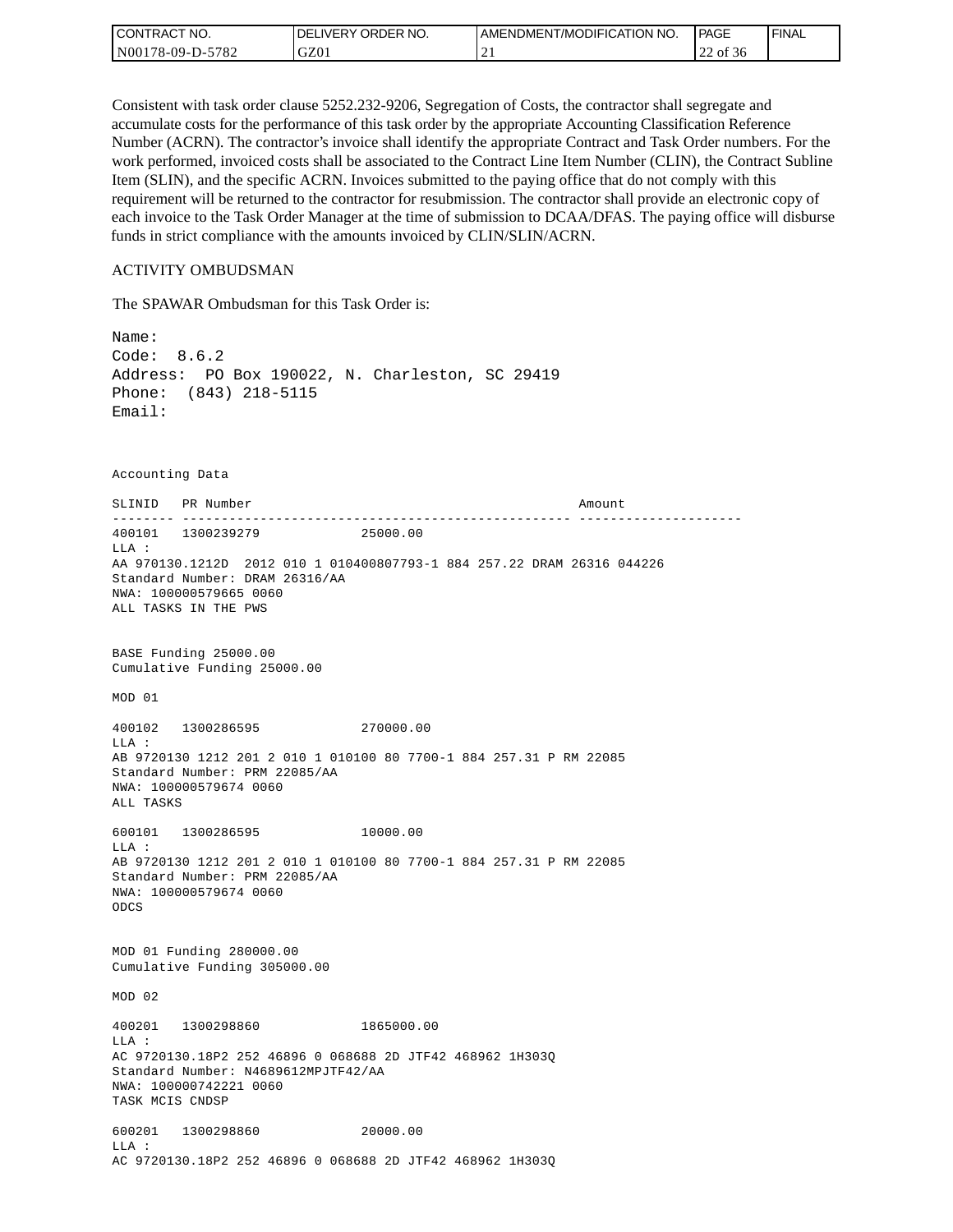CONTRACT NO. DELIVERY ORDER NO. AMENDMENT/MODIFICATION NO. **PAGE**  FINALCONTRACT NO.<br>NO0178-09-D-5<br>Standard Numb<br>NMA: 10000074<br>ODCS TASK MCI<br>ODCS TASK MCI<br>NMA: 10000074<br>ODCS TASK MCI<br>Cumulative Fu<br>MOD 03<br>400202 1300<br>LLA:<br>AD 970130.131<br>Standard Numb<br>NMA: 10000080<br>TASK MCIS NET<br>NMA: 1000080<br>TASK N00178-09-D-5782 GZ01 21 23 of 36 Standard Number: N4689612MPJTF42/AA NWA: 100000742221 0060 ODCS TASK MCIS CNDSP MOD 02 Funding 1885000.00 Cumulative Funding 2190000.00 MOD 03 400202 1300319971 272477.34  $T.T.A$  : AD 970130.1313D 2013 0101010400807793-1884 257.31 PRM 3347 044226 Standard Number: PRM 33474 NWA: 100000773020 0060 MOD 03 Funding 272477.34 Cumulative Funding 2462477.34 MOD 04 400203 1300332147 185367.00 LLA : AE 9730130 1884 201 3 010 1 010400 80 7793-1 884 257.31 P RM 34293 044226 Standard Number: PRM 34293 NWA: 100000809878 0060 TASK MCIS NETTOPS MOD 04 Funding 185367.00 Cumulative Funding 2647844.34 MOD 05 Funding 0.00 Cumulative Funding 2647844.34 MOD 06 400204 1300354996 150000.00  $T.T.A$  : AG 970130.1313D 2013 0101010400807793-1884 275.31 PRM35086 044226 Standard Number: PMR 35086 NWA:100000832927-0060 TASK MCIS NETTOPS 400205 1300354996 125000.00 LLA : AH 970130.1313D 2013 0101010400807793-1884 275.31 PRM35050 044226 Standard Number: PRM 35050 NWA: 100000832928-0060 TASK MCIS NETTOPS 600202 1300354996 5000.00 LLA : AH 970130.1313D 2013 0101010400807793-1884 275.31 PRM35050 044226 Standard Number: PRM 35050 NWA: 100000832928-0060 ODCS MCIS NETTOPS MOD 06 Funding 280000.00 Cumulative Funding 2927844.34 MOD 07 Funding 0.00 Cumulative Funding 2927844.34 MOD 08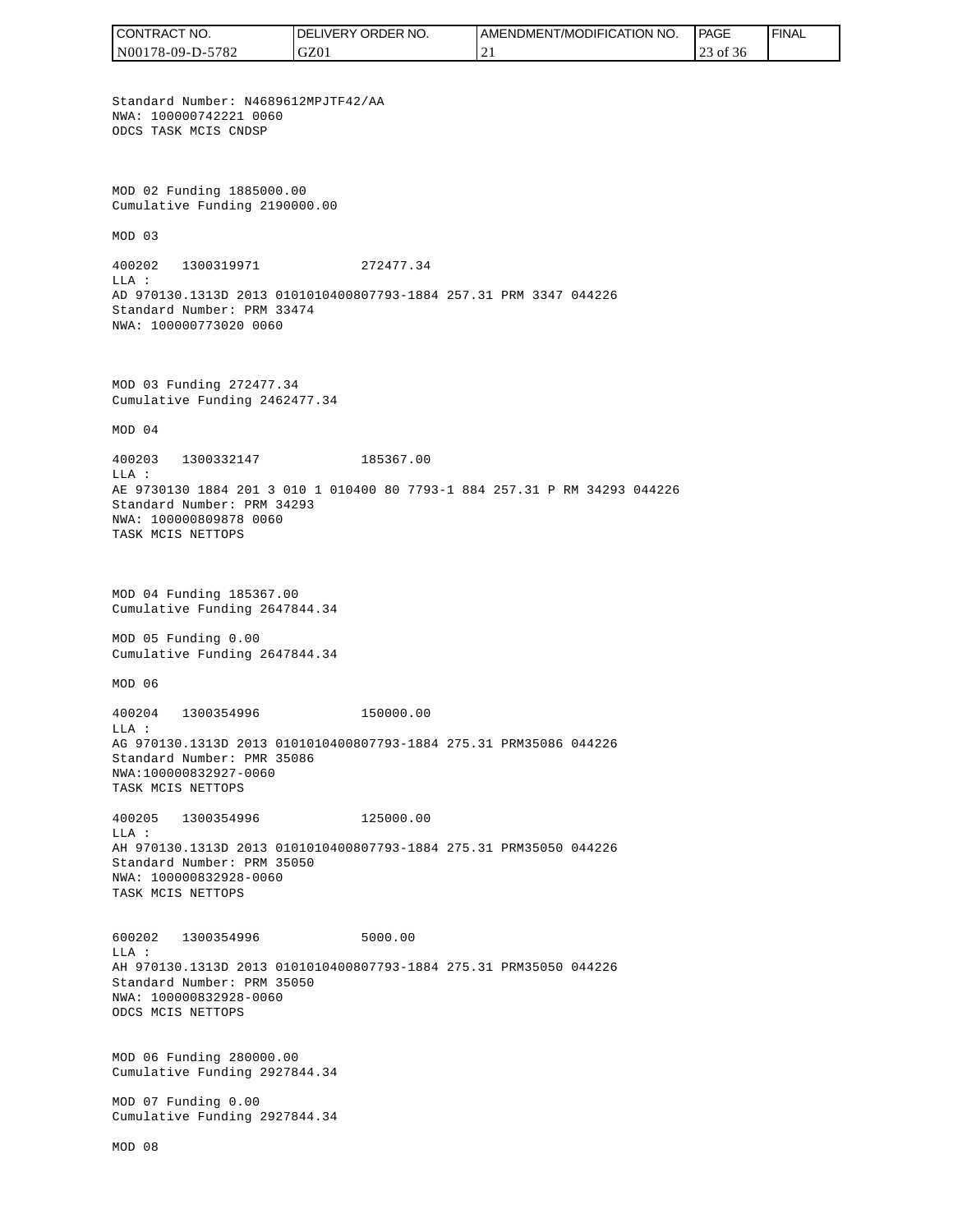400301 1300373150 1700000.00  $T.T.A$  : AJ 9730130 18P2 253 46896 0 068688 2D PJTF38 4689631H304Q Standard Number: N4689613MPJTF38 NWA: 100000831524-0060 MCIS NETTOPS 400302 1300373150 180000.00 LLA : AK 9730130 1884 010 10104 0 080779 3 257.31 PRM36219 044226 Standard Number: PRM 36219 NWA: 100000852592-0060 MCIS NETTOPS 400303 1300373150 50000.00 LLA : AL 9730130 1884 010 10104 0 080779 3 257.31 PRM36229 044226 Standard Number: PRM 36229 NWA: 100000852590-0060 MCIS NETTOPS 600301 1300373150 9215.99  $T.T.A$  : AJ 9730130 18P2 253 46896 0 068688 2D PJTF38 4689631H304Q MOD 08 Funding 1939215.99 Cumulative Funding 4867060.33 MOD 09 Funding 0.00 Cumulative Funding 2927844.34 MOD 10 Funding 0.00 Cumulative Funding 4867060.33 MOD 11 400304 1300394554 150000.00 LLA : AM 970130.1414D 1884 0101010400807793 257.31 PRM46252 044226 Standard Number: PRM 46252 NWA: 100000876563 0060 TASK MCIS NETTOPS MOD 11 Funding 150000.00 Cumulative Funding 5017060.33 MOD 12 Funding 0.00 Cumulative Funding 5017060.33 MOD 13 400305 1300415544 450000.00  $T.T.A$  : AN 970130.1414D 1884 0101010400807793 257.31 PRM47234 044226 Standard Number: PRM47234 NWA: 100000876217 0060 MCIS NETTOPS MOD 13 Funding 450000.00 Cumulative Funding 5467060.33 MOD 14 400306 1300436371 432000.00  $L.L.A$  : AP 970130 1414D 1884 010 10104 0 080779 3 257.31 PRM47625 044226 Standard Number: PRM 47625 NWA: 100000876218 0060 IA CNDSP SUPPORT CONTRACT NO. N00178-09-D-5782 DELIVERY ORDER NO. GZ01 AMENDMENT/MODIFICATION NO. 21 **PAGE**  24 of 36 FINAL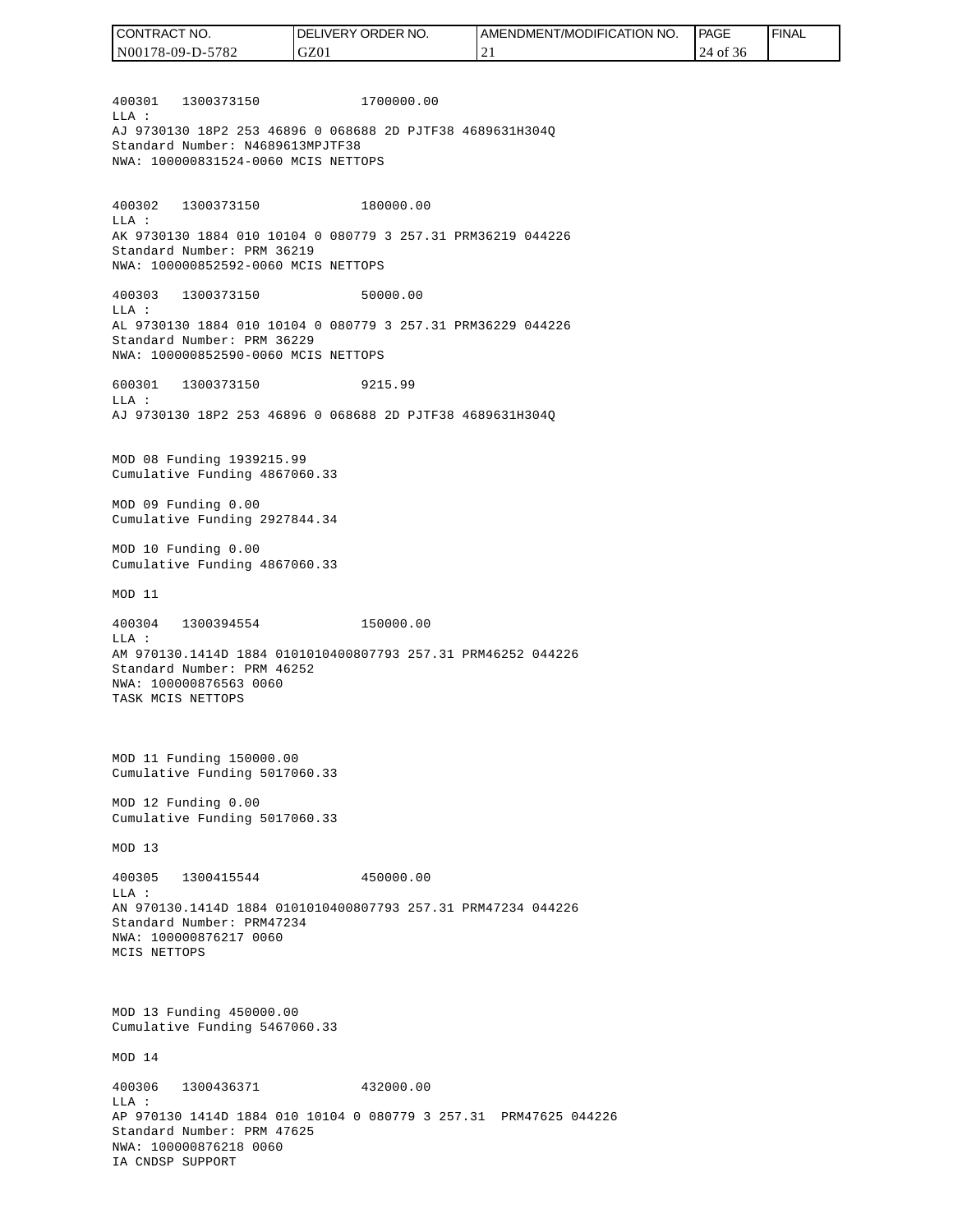| CONTRACT NO.     | <b>IDELIVERY ORDER NO.</b> | I AMENDMENT/MODIFICATION NO. | PAGE        | ' FINAL |
|------------------|----------------------------|------------------------------|-------------|---------|
| N00178-09-D-5782 | GZ01                       | $\sim$<br>∼                  | of 36<br>ر_ |         |

400307 1300436371 100000.00 LLA : AQ 970130 1414D 1884 010 10104 0 080779 3 257.31 PRM47236 044226 Standard Number: PRM 47236 NWA: 100000876564 0060 NETTOPS SUPPORT

600302 1300436371 1000.00 LLA : AP 970130 1414D 1884 010 10104 0 080779 3 257.31 PRM47625 044226 Standard Number: PRM 47625 NWA:100000876218 0060 ODCs IA CNDSP

MOD 14 Funding 533000.00 Cumulative Funding 6000060.33

MOD 15

400401 1300443439 146506.30 LLA : AR 970130.1414D 1884 0101010400807793 257.31 PRM47246 044226 Standard Number: PRM 47246 NWA: 100000876513 0060 HAIMS SUPPORT

400402 1300443439 326566.16 LLA : AS 970130.1414D 1884 0101010400807793 257.31 PRM47632 044226 Standard Number: PRM 47632 NWA: 100000876514 0060 HAIMS SUPPORT

400403 1300443439 170045.28 LLA : AT 970130.1414D 1884 0101010400807793 257.31 PRM47629 044226 Standard Number: PRM 47629 NWA: 100000876565 0060 NET OPS

600401 1300443439 2000.00  $L.L.A$  : AS 970130.1414D 1884 0101010400807793 257.31 PRM47632 044226 Standard Number: PRM 47632 NWA: 100000876514 0060 ODC HAIMS SUPPORT

MOD 15 Funding 645117.74 Cumulative Funding 6645178.07

MOD 16

400403 1300443439 100.00 LLA : AT 970130.1414D 1884 0101010400807793 257.31 PRM47629 044226 Standard Number: PRM 47629 NWA: 100000876565 0060 NET OPS

MOD 16 Funding 100.00 Cumulative Funding 6645278.07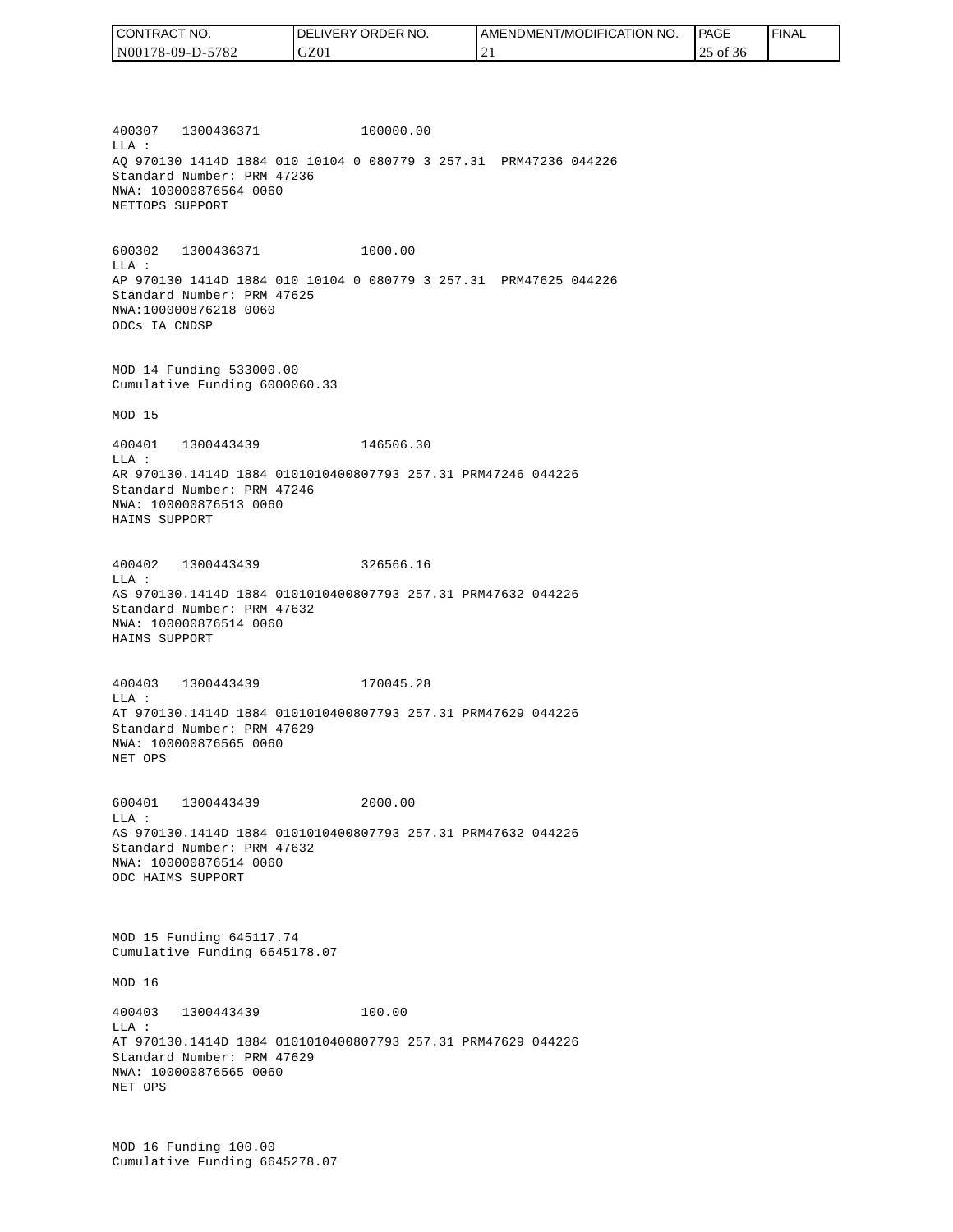| CON <sub>1</sub><br>'TRACT NO. | NO.<br><b>DELIVERY ORDER</b> | AMENDMENT/MODIFICATION NO. | <b>PAGE</b> | ' FINAL |
|--------------------------------|------------------------------|----------------------------|-------------|---------|
| -5782<br>  N00178-09-D-:       | GZ01                         |                            | 26 of 36    |         |

MOD 17 400404 1300447315 79883.00 LLA : AU 9740130.14140 1884 010 10104 0 080779 3 257.31 PRM47236 044226 Standard Number: PRM 47236 NWA#100000876564-0060 400405 1300447315 31866.63 LLA : AV 9740130.1414D 1884 010 10104 0 080779 3 257.31 PRM47625 044226 Standard Number: PRM 47625 NWA# 100000876218-0060 400406 1300447315 1700000.00 LLA : AW 9740130.1414D 1884 010 10104 0 080778 1 257.31 PRM48711 044226 Standard Number: PRM 48711 NWA# 100000961211-0060 600402 1300447315 5000.00 LLA : AW 9740130.1414D 1884 010 10104 0 080778 1 257.31 PRM48711 044226 Standard Number: PRM 48711 NWA#100000961211-0060 MOD 17 Funding 1816749.63 Cumulative Funding 8462027.70 MOD 18 400407 1300481274 175000.00 LLA : AX 970130.1515D-1884 0101010400807793 257.31 044226 PRM510087 Standard Number: PRM510087 PR 1300481274 Funding Doc PRM510087 400408 1300481274 195000.00 LLA : AY 9750130 1884 010 10104 0 080779 3 257.31 PRM58800 044226 130048127400002 Standard Number: PRM58800 PR 1300481274 Funding DOC PRM58800 400409 130048127400004 90000.00 LLA : AZ 9750130 1884 010 10104 0 080779 3 257.31 PRM58810 044226 Standard Number: PRM58810 PR 1300481274 Funding DOC PRM58810 600403 130048127400003 5000.00  $L.L.A$  : BA 9750130 1884 010 10104 0 080779 3 257.31 PRM58800 044226 Standard Number: PRM58800(odc) PR 1300481274 Funding Doc PRM58800(odc) MOD 18 Funding 465000.00 Cumulative Funding 8927027.70 MOD 19 400410 130049346600001 400000.00 LLA : BB 9750130 1884 010 10104 0 080779 3 257.31 PRM510177 044226 Standard Number: PRM510177 ACRN BB: Labor PR 1300493466 DOC: PRM510177<br>NWA/BS# 100000986791 0060 (CONTRACT NO. 1986)<br>
NO0178-09-D-5782<br>
NO0178-09-D-5782<br>
MDB10<br>
NOD 17<br>
400404 1300447315<br>
NAJ 9740130.14140 1884 010<br>
Standard Number: PRM 47236<br>
NWA#100000876564-0060<br>
10405 1300447315<br>
Standard Number: PRM 47625<br>
NAJ 97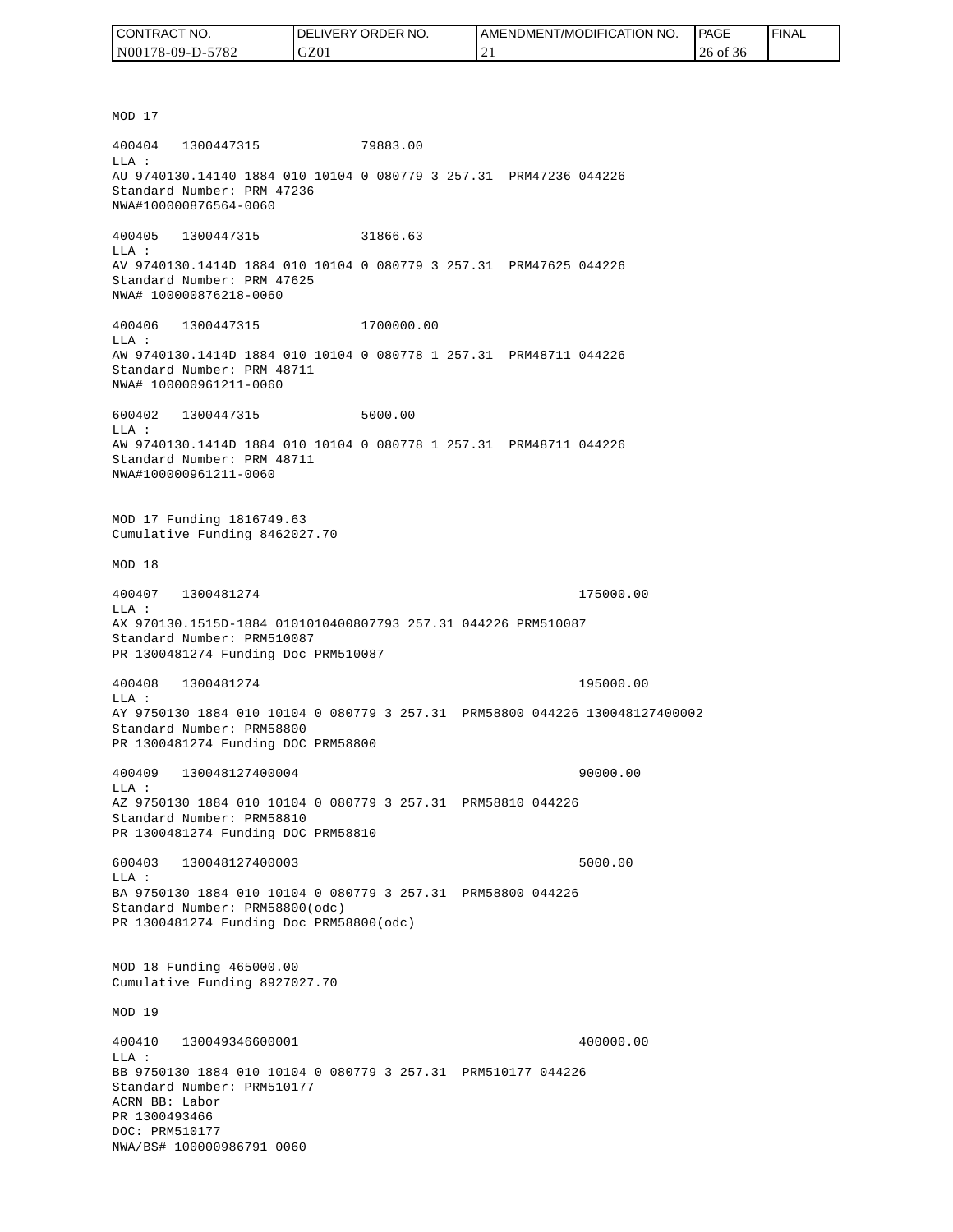400411 130049346600002 300000.00  $L.L.A$  : BC 9750130 1884 010 10104 0 080779 3 257.31 044226 Standard Number: PRM510223 ACRN BC: Labor PR: 1300493466 DOC: PRM510223 NWA/BS# 100000986794 0060 400412 130049346600003 65000.00 LLA : BD 9750130 1884 010 10104 0 080779 3 257.31 PRM58810 044226 Standard Number: PRM58810 ACRN BD: Labor PR 1300493466 DOC NO. PRM58810 NWA/BS# 100000989199 0060 MOD 19 Funding 765000.00 Cumulative Funding 9692027.70 MOD 20 400413 130049476600001 492000.00 LLA : BE 9750130 1882 252 00018 0 068688 2D CV0003 6890151H334Q Standard Number: N6890115RCV0003 PR: 1300494766 COST CODE: 6890151H334Q FUNDING DOC: N6890115RCV0003 NWA: 100001020678 0401 600404 130049476600002 8000.00 LLA : BE 9750130 1882 252 00018 0 068688 2D CV0003 6890151H334Q Standard Number: N6890115RCV0003 PR: 1300494766 COST CODE: 6890151H334Q FUNDING DOC: N6890115RCV0003 NWA:100001020678 0401 MOD 20 Funding 500000.00 Cumulative Funding 10192027.70 MOD 21 400414 130050311200001 362806.38  $T.T.A$  : BF 9750130 1884 010 10104 0 080779 3 257.31 PRM510760 044226 Standard Number: PRM510760 ACRN BF PR1300503112 FUNDING DOC:PRM510760 NWA/BS: 100000986792 0060 EXPIRATION DATE: 9/30/2015 400415 130050311200002 137193.62 LLA : BG 9750130 1884 010 10104 0 080778 3 257.31 PRM510785 044226 Standard Number: PRM510785 ACRN BG PR1300503112 FUNDING DOC:PRM510785 NWA/BS: 100001054404 0060 EXPIRATION DATE: 9/30/2015 MOD 21 Funding 500000.00 CONTRACT NO. [DELIVER]<br>
INCO178-09-D-5782 [GZ01<br>
10601178-09-D-5782 [GZ01<br>
1070111 130049346600002<br>
EC 9750130 1884 010 10104 0 080<br>
EC 9750130 1884 010 10104 0 080<br>
EC 9750130 1884 010 10104 0 080<br>
ACRN BC: Labor<br>
DRC: DR N00178-09-D-5782 DELIVERY ORDER NO. GZ01 AMENDMENT/MODIFICATION NO. 21 **PAGE**  27 of 36 FINAL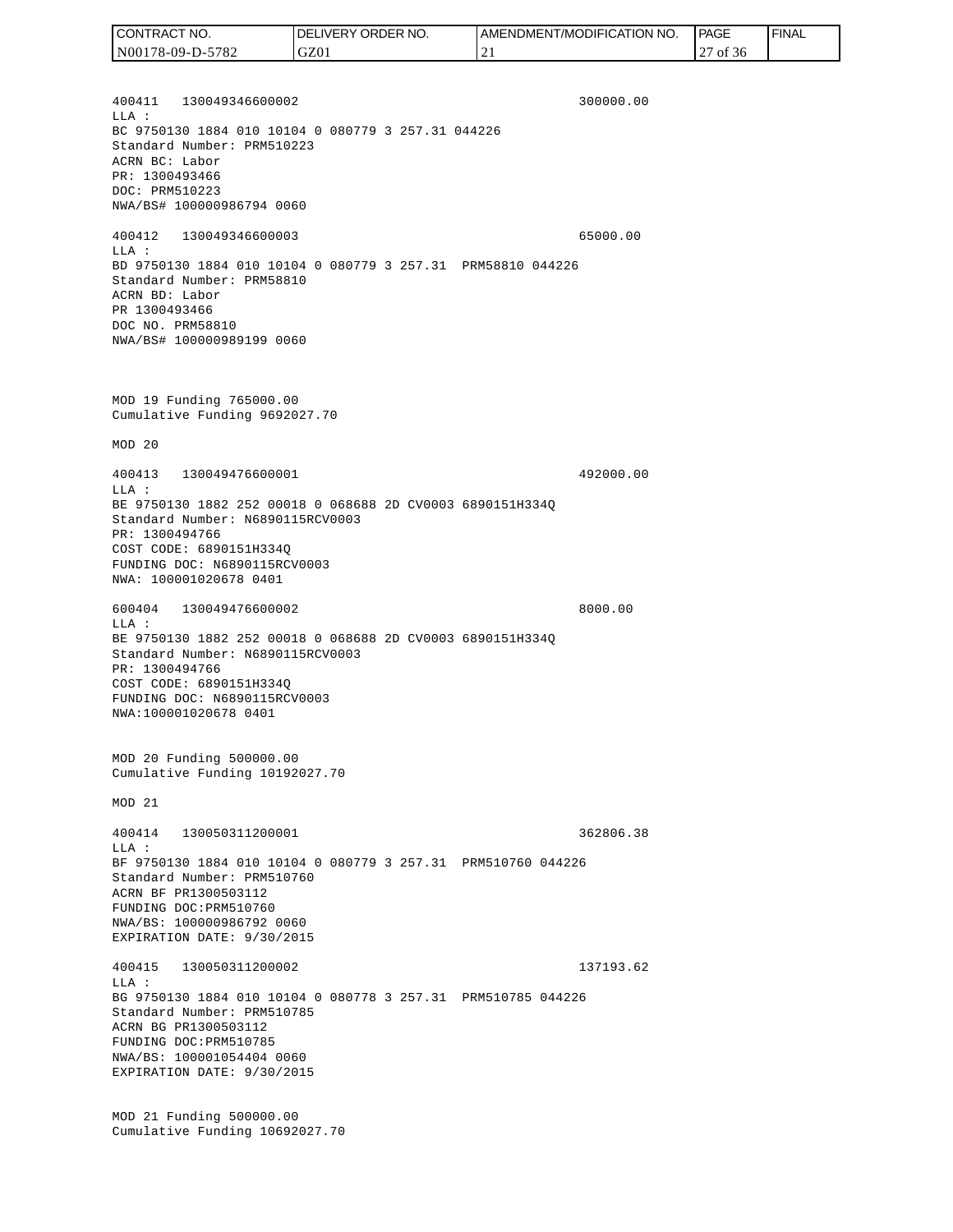| CONTRACT NO.     | ' ORDER NO.<br>DEl<br>LIVERY | I AMENDMENT/MODIFICATION NO. | PAGE            | ' FINAL |
|------------------|------------------------------|------------------------------|-----------------|---------|
| N00178-09-D-5782 | GZ01                         | <u>_</u>                     | 28<br>0Ī<br>-50 |         |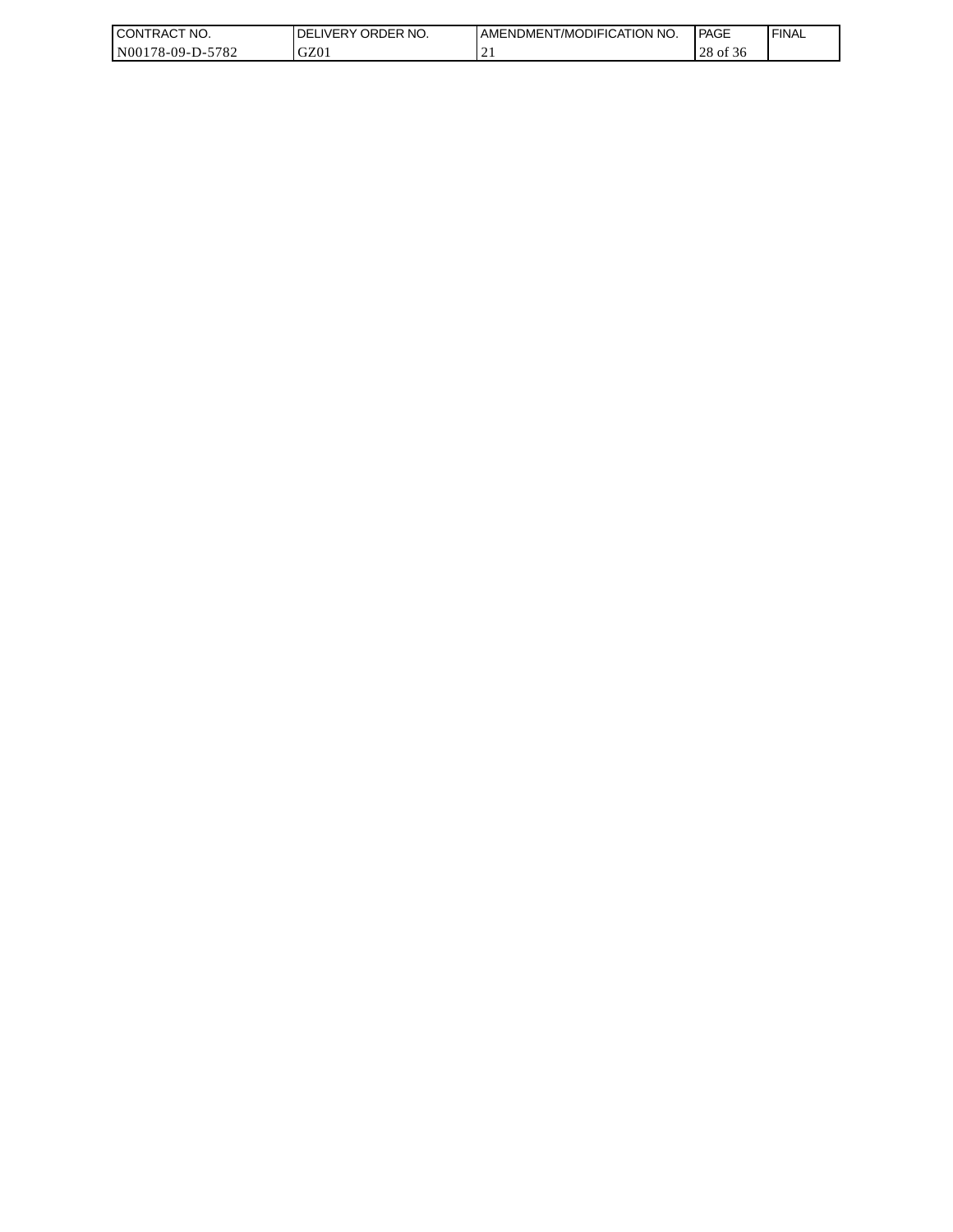| I CONTRACT NO.   | NO.<br>DELIVERY ORDER | AMENDMENT/MODIFICATION NO. | PAGE                     | ' FINAL |
|------------------|-----------------------|----------------------------|--------------------------|---------|
| N00178-09-D-5782 | GZ01                  |                            | 20<br>` Oİ<br>-56<br>ر ت |         |

### **SECTION H SPECIAL CONTRACT REQUIREMENTS**

#### 5252.232-9206 SEGREGATION OF COSTS (DEC 2003)

(a) The Contractor agrees to segregate costs incurred under this task order at the lowest level of performance, either task or subtask, rather than on a total task order basis, and to submit invoices reflecting costs incurred at that level. Invoices shall contain summaries of work charged during the period covered, as well as overall cumulative summaries by labor category for all work invoiced to date (if applicable), by line item, task or subtask.

(b) Where multiple lines of accounting are present, the ACRN preceding the accounting citation will be found in Section B and/or Section G. Payment of Contractor invoices shall be accomplished only by charging the ACRN that corresponds to the work invoiced.

(c) Except when payment requests are submitted electronically as specified in the clause at DFARS 252.232-7003, Electronic Submission of Payment Requests, one copy of each invoice or voucher will be provided, at the time of submission to DCAA, to the Task Order Manager.

#### H-350 REIMBURSEMENT OF TRAVEL COSTS (NOV 2005)

(a) Contractor Request and Government Approval of Travel

Any travel under this contract must be specifically requested in writing, by the contractor prior to incurring any travel costs. If this contract is a definite or indefinite delivery contract, then the written Government authorization will be by task/delivery orders issued by the Ordering Officer or by a modification to an issued task/delivery order. If this contract is not a definite or indefinite delivery contract, then the written Government authorization will be by written notice of approval from the Contracting Officer's Representative (COR). The request shall include as a minimum, the following:

- (1) Contract number
- (2) Date, time, and place of proposed travel
- (3) Purpose of travel and how it relates to the contract
- (4) Contractor's estimated cost of travel
- (5) Name(s) of individual(s) traveling and;
- (6) A breakdown of estimated travel and per diem charges.
- (b) General

(1) The costs for travel, subsistence, and lodging shall be reimbursed to the contractor only to the extent that it is necessary and authorized for performance of the work under this contract. The costs for travel, subsistence, and lodging shall be reimbursed to the contractor in accordance with the Federal Acquisition Regulation (FAR) 31.205-46, which is incorporated by reference into this contract. As specified in FAR 31.205-46(a) (2), reimbursement for the costs incurred for lodging, meals and incidental expenses (as defined in the travel regulations cited subparagraphs  $(b)(1)(i)$  through  $(b)(1)(iii)$  below) shall be considered to be reasonable and allowable only to the extent that they do not exceed on a daily basis the maximum per diem rates in effect at the time of travel as set forth in the following:

(i) Federal Travel Regulation prescribed by the General Services Administration for travel in the contiguous 48 United States;

(ii) Joint Travel Regulation, Volume 2, DoD Civilian Personnel, Appendix A, prescribed by the Department of Defense for travel in Alaska, Hawaii, The Commonwealth of Puerto Rico, and the territories and possessions of the United States; or

(iii) Standardized Regulations, (Government Civilians, Foreign Areas), Section 925, "Maximum Travel Per Diem Allowances in Foreign Areas" prescribed by the Department of State, for travel in areas not covered in the travel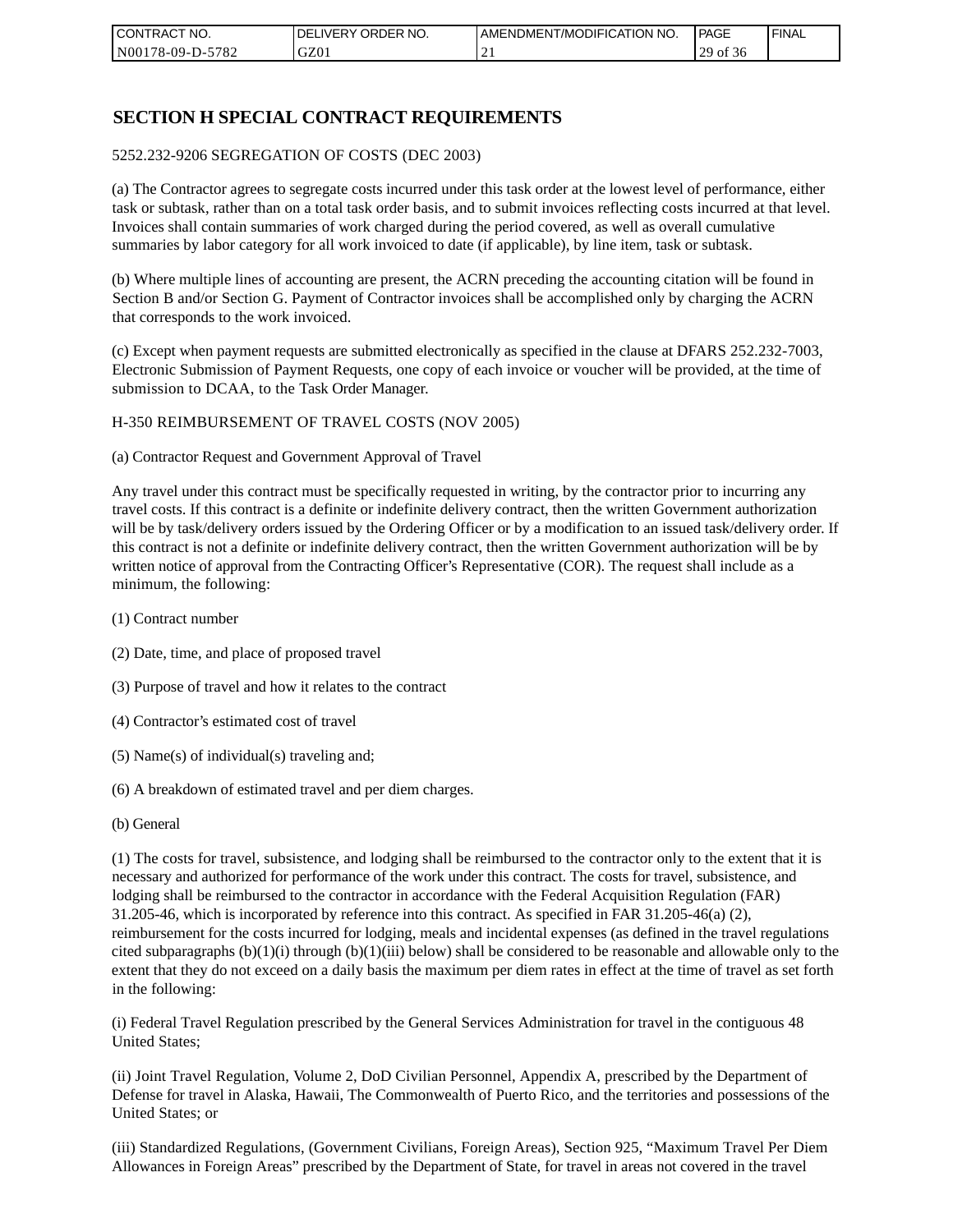| <b>I CONTRACT NO.</b> | `NO.<br><b>DELIVERY ORDER</b> | AMENDMENT/MODIFICATION NO. | <b>PAGE</b>     | ' FINAL |
|-----------------------|-------------------------------|----------------------------|-----------------|---------|
| N00178-09-D-5782      | GZ01                          | . .                        | $30$ of<br>- 50 |         |

regulations cited in subparagraphs  $(b)(1)(i)$  and  $(b)(1)(ii)$  above.

(2) Personnel in travel status from and to the contractor's place of business and designated work site or vice versa, shall be considered to be performing work under the contract, and contractor shall bill such travel time at the straight (regular) time rate; however, such billing shall not exceed eight hours per person for any one person while in travel status during one calendar day.

(c) Per Diem

(1) The contractor shall not be paid per diem for contractor personnel who reside in the metropolitan area in which the tasks are being performed. Per diem shall not be paid on services performed at contractor's home facility and at any facility required by the contract, or at any location within a radius of 50 miles from the contractor's home facility and any facility required by this contract.

(2) Costs for subsistence and lodging shall be paid to the contractor only to the extent that overnight stay is necessary and authorized in writing by the Government for performance of the work under this contract per paragraph (a). When authorized, per diem shall be paid by the contractor to its employees at a rate not to exceed the rate specified in the travel regulations cited in FAR 31.205-46(a)(2) and authorized in writing by the Government. The authorized per diem rate shall be the same as the prevailing locality per diem rate.

(3) Reimbursement to the contractor for per diem shall be limited to payments to employees not to exceed the authorized per diem and as authorized in writing by the Government per paragraph (a). Fractional parts of a day shall be payable on a prorated basis for purposes of billing for per diem charges attributed to subsistence on days of travel. The departure day from the Permanent Duty Station (PDS) and return day to the PDS shall be 75% of the applicable per diem rate. The contractor shall retain supporting documentation for per diem paid to employees as evidence of actual payments, as required by the FAR 52.216-7 "Allowable Cost and Payment" clause of the contract.

#### (d) Transportation

(1) The contractor shall be paid on the basis of actual amounts paid to the extent that such transportation is necessary for the performance of work under the contract and is authorized in writing by the Government per paragraph (a).

(2) The contractor agrees, in the performance of necessary travel, to use the lowest cost mode commensurate with the requirements of the mission and in accordance with good traffic management principles. When it is necessary to use air or rail travel, the contractor agrees to use coach, tourist class or similar accommodations to the extent consistent with the successful and economical accomplishment of the mission for which the travel is being performed. Documentation must be provided to substantiate non-availability of coach or tourist if business or first class is proposed to accomplish travel requirements.

(3) When transportation by privately owned conveyance (POC) is authorized, the contractor shall be paid on a mileage basis not to exceed the applicable Government transportation rate specified in the travel regulations cited in FAR 31.205-46(a)(2) and is authorized in writing by the Government per paragraph (a).

(4) When transportation by privately owned (motor) vehicle (POV) is authorized, required travel of contractor personnel, that is not commuting travel, may be paid to the extent that it exceeds the normal commuting mileage of such employee. When an employee's POV is used for travel between an employee's residence or the Permanent Duty Station and one or more alternate work sites within the local area, the employee shall be paid mileage for the distance that exceeds the employee's commuting distance.

(5) When transportation by a rental automobile, other special conveyance or public conveyance is authorized, the contractor shall be paid the rental and/or hiring charge and operating expenses incurred on official business (if not included in the rental or hiring charge). When the operating expenses are included in the rental or hiring charge, there should be a record of those expenses available to submit with the receipt. Examples of such operating expenses include: hiring charge (bus, streetcar or subway fares), gasoline and oil, parking, and tunnel tolls.

#### (6) Definitions:

(i) "Permanent Duty Station" (PDS) is the location of the employee's permanent work assignment (i.e., the building or other place where the employee regularly reports for work.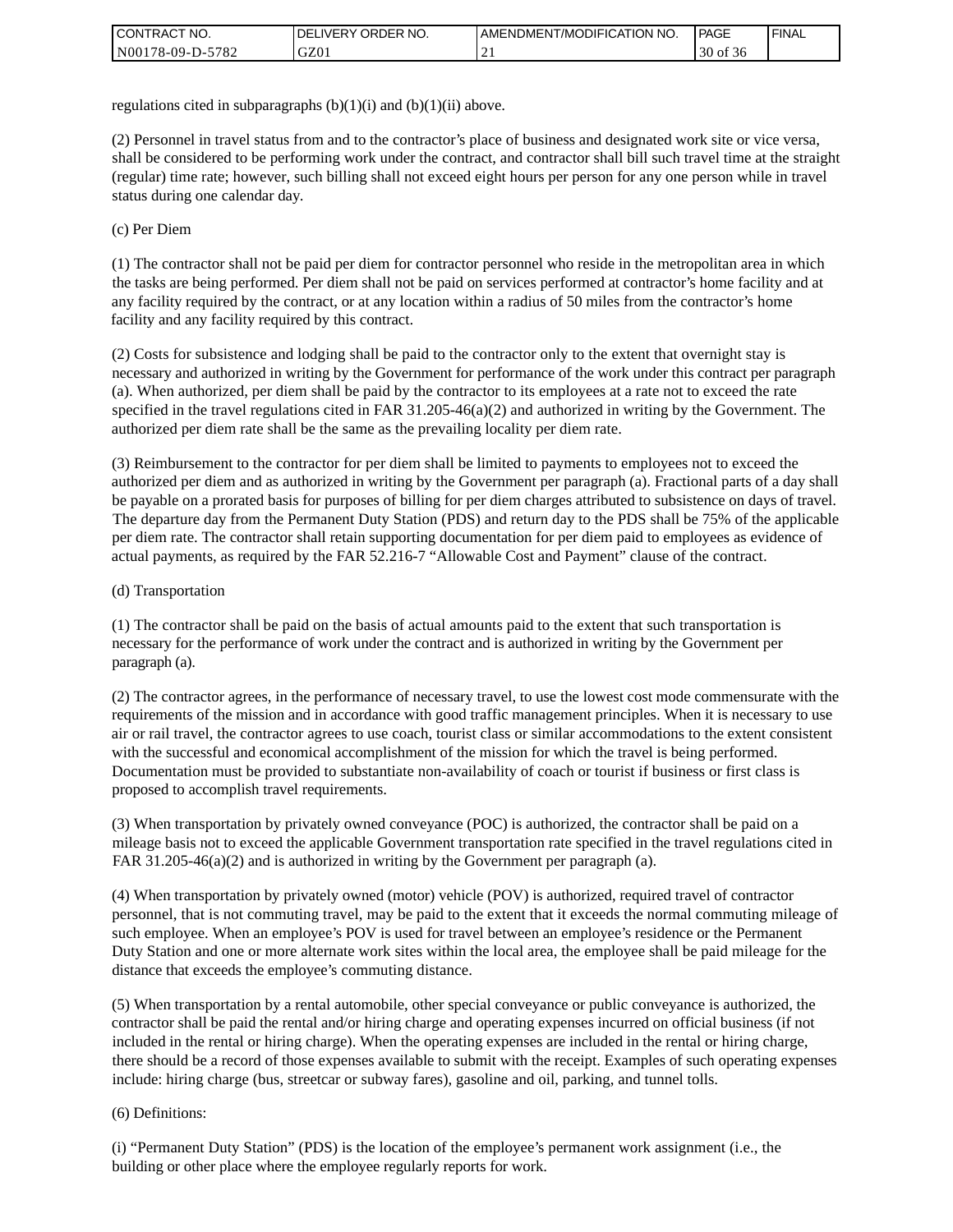| CONTRACT<br>CT NO.                       | NO.<br>' ORDER<br><b>DELIVERY</b> | <b>I AMENDMENT/MODIFICATION NO.</b> | l PAGE    | 'FINAL |
|------------------------------------------|-----------------------------------|-------------------------------------|-----------|--------|
| $-5782$<br>N <sub>001</sub><br>78-09-D-J | GZ01                              | . .                                 | ОI<br>-50 |        |

(ii) "Privately Owned Conveyance" (POC) is any transportation mode used for the movement of persons from place to place, other than a Government conveyance or common carrier, including a conveyance loaned for a charge to, or rented at personal expense by, an employee for transportation while on travel when such rental conveyance has not been authorized/approved as a Special Conveyance.

(iii) "Privately Owned (Motor) Vehicle (POV)" is any motor vehicle (including an automobile, light truck, van or pickup truck) owned by, or on a long-term lease (12 or more months) to, an employee or that employee's dependent for the primary purpose of providing personal transportation, that:

(a) is self-propelled and licensed to travel on the public highways;

(b) is designed to carry passengers or goods; and

(c) has four or more wheels or is a motorcycle or moped.

(iv) "Special Conveyance" is commercially rented or hired vehicles other than a POC and other than those owned or under contract to an agency.

(v) "Public Conveyance" is local public transportation (e.g., bus, streetcar, subway, etc) or taxicab.

(iv) "Residence" is the fixed or permanent domicile of a person that can be reasonably justified as a bona fide residence.

EXAMPLE 1: Employee's one way commuting distance to regular place of work is 7 miles. Employee drives from residence to an alternate work site, a distance of 18 miles. Upon completion of work, employee returns to residence, a distance of 18 miles.

In this case, the employee is entitled to be reimbursed for the distance that exceeds the normal round trip commuting distance (14 miles). The employee is reimbursed for 22 miles (18 + 18 - 14 = 22).

EXAMPLE 2: Employee's one way commuting distance to regular place of work is 15 miles. Employee drives from residence to an alternate work site, a distance of 5 miles. Upon completion of work, employee returns to residence, a distance of 5 miles.

In this case, the employee is not entitled to be reimbursed for the travel performed (10 miles), since the distance traveled is less than the commuting distance (30 miles) to the regular place of work.

EXAMPLE 3: Employee's one way commuting distance to regular place of work is 15 miles. Employee drives to regular place of work. Employee is required to travel to an alternate work site, a distance of 30 miles. Upon completion of work, employee returns to residence, a distance of 15 miles.

In this case, the employee is entitled to be reimbursed for the distance that exceeds the normal round trip commuting distance (30 miles). The employee is reimbursed for 30 miles  $(15 + 30 + 15 - 30 = 30)$ .

EXAMPLE 4: Employee's one way commuting distance to regular place of work is 12 miles. In the morning the employee drives to an alternate work site (45 miles). In the afternoon the employee returns to the regular place of work (67 miles). After completion of work, employee returns to residence, a distance of 12 miles.

In this case, the employee is entitled to be reimbursed for the distance that exceeds the normal round trip commuting distance (24 miles). The employee is reimbursed for 100 miles  $(45 + 67 + 12 - 24 = 100)$ .

EXAMPLE 5: Employee's one way commuting distance to regular place of work is 35 miles. Employee drives to the regular place of work (35 miles). Later, the employee drives to alternate work site #1 (50 miles) and then to alternate work site #2 (25 miles). Employee then drives to residence (10 miles).

In this case, the employee is entitled to be reimbursed for the distance that exceeds the normal commuting distance (70 miles). The employee is reimbursed for 50 miles  $(35 + 50 + 25 + 10 - 70 = 50)$ .

EXAMPLE 6: Employee's one way commuting distance to regular place of work is 20 miles. Employee drives to the regular place of work (20 miles). Later, the employee drives to alternate work site #1 (10 miles) and then to alternate work site #2 (5 miles). Employee then drives to residence (2 miles).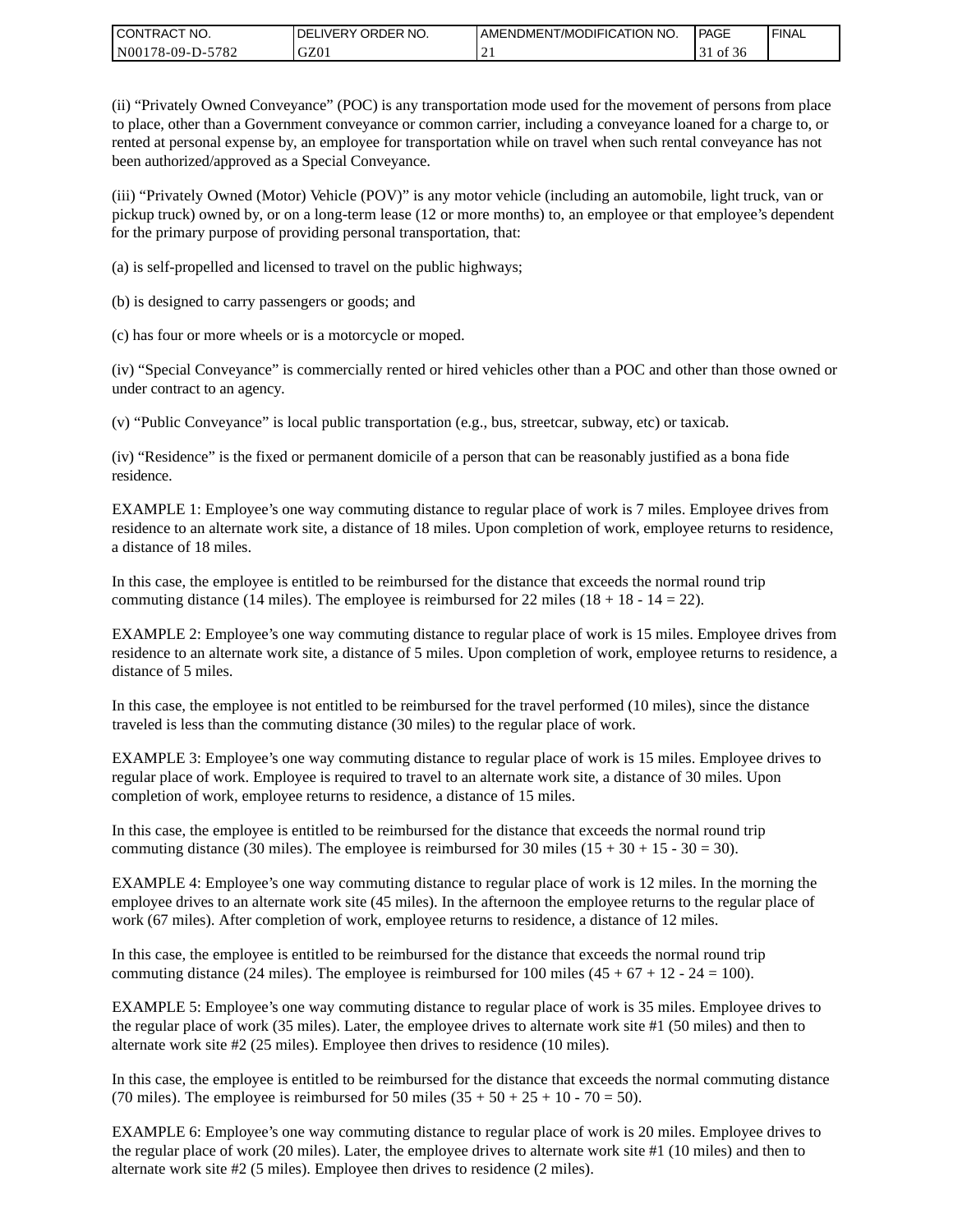| <b>I CONTRACT NO.</b>       | `NO.<br>DELIVERY ORDER | AMENDMENT/MODIFICATION NO. | PAGE   | <b>I FINAL</b> |
|-----------------------------|------------------------|----------------------------|--------|----------------|
| 5782<br>N001<br>$78-09-D$ - | GZ01                   | . .                        | -of 36 |                |

In this case, the employee is not entitled to be reimbursed for the travel performed (37 miles), since the distance traveled is less than the commuting distance (40 miles) to the regular place of work.

#### H-355 CONTRACTOR IDENTIFICATION (DEC 1999)

(a) Contractor employees must be clearly identifiable while on Government property by wearing appropriate badges.

(b) Contractor employees are required to clearly identify themselves and the company they work for whenever making contact with Government personnel by telephone or other electronic means.

H-359 LIMITED RELEASE OF CONTRACTOR CONFIDENTIAL BUSINESS INFORMATION (CBI) (NOV 2003)

#### (a) Definition.

"Confidential business information," as used in this clause, is defined as all forms and types of financial, business, scientific, technical, economic, or engineering information, including patterns, plans, compilations, program devices, formulas, designs, prototypes, methods, techniques, processes, procedures, programs, or codes, whether tangible or intangible, and whether or how stored, compiled, or memorialized physically, electronically, graphically, photographically, or in writing if -- (1) the owner thereof has taken reasonable measures to keep such information secret, and (2) the information derives independent economic value, actual or potential from not being generally known to, and not being readily ascertainable through proper means by, the public. Confidential business information may include technical data as that term is defined in DFARS  $\S$ § 252.227-7013(a)(14),  $252.227-7015(a)(4)$ , and  $252.227-7018(a)(19)$ . It may also include computer software as that term is defined in DFARS §§ 252.227-7014(a)(4) and 252.227-7018(a)(4).

(b) The Space and Naval Warfare Systems Command (SPAWAR) may release to individuals employed by SPAWAR support contractors and their subcontractors confidential business information submitted by the contractor or its subcontractors pursuant to the provisions of this contract. Business information that would ordinarily be entitled to confidential treatment may be included in the information released to these individuals. Accordingly, by submission of a proposal or execution of this contract, the offeror or contractor and its subcontractors consent to a limited release of its confidential business information.

(c) Circumstances where SPAWAR may release the contractor's or subcontractors' confidential business information include the following:

(1) To other SPAWAR contractors and subcontractors, and their employees tasked with assisting SPAWAR in handling and processing information and documents in the administration of SPAWAR contracts, such as file room management and contract closeout.

(2) To SPAWAR contractors and subcontractors, and their employees tasked with assisting SPAWAR in accounting support services, including access to cost-reimbursement vouchers.

(3) To SPAWAR contractors and subcontractors, and their employees tasked with assisting SPAWAR in crafting performance work statements, assisting with the evaluation of task order cost/technical proposals and assembling performance metrics information.

(d) SPAWAR recognizes its obligation to protect the contractor and its subcontractors from competitive harm that could result from the release of such information. SPAWAR will permit the limited release of confidential business information under paragraphs  $(c)(1)$ ,  $(c)(2)$  and  $(c)(3)$  only under the following conditions:

(1) SPAWAR determines that access is required by other SPAWAR contractors and their subcontractors to perform the tasks described in paragraphs  $(c)(1)$ ,  $(c)(2)$  and  $(c)(3)$ ,

(2) Access to confidential business information is restricted to individuals with a bona fide need to possess,

(3) Contractors, their subcontractors, and their employees who are granted access to confidential business information have signed an appropriate non-disclosure agreement requiring them to provide the same level of protection to confidential business information that would be provided by SPAWAR employees,

(4) Contractors and their subcontractors having access to confidential business information have agreed under their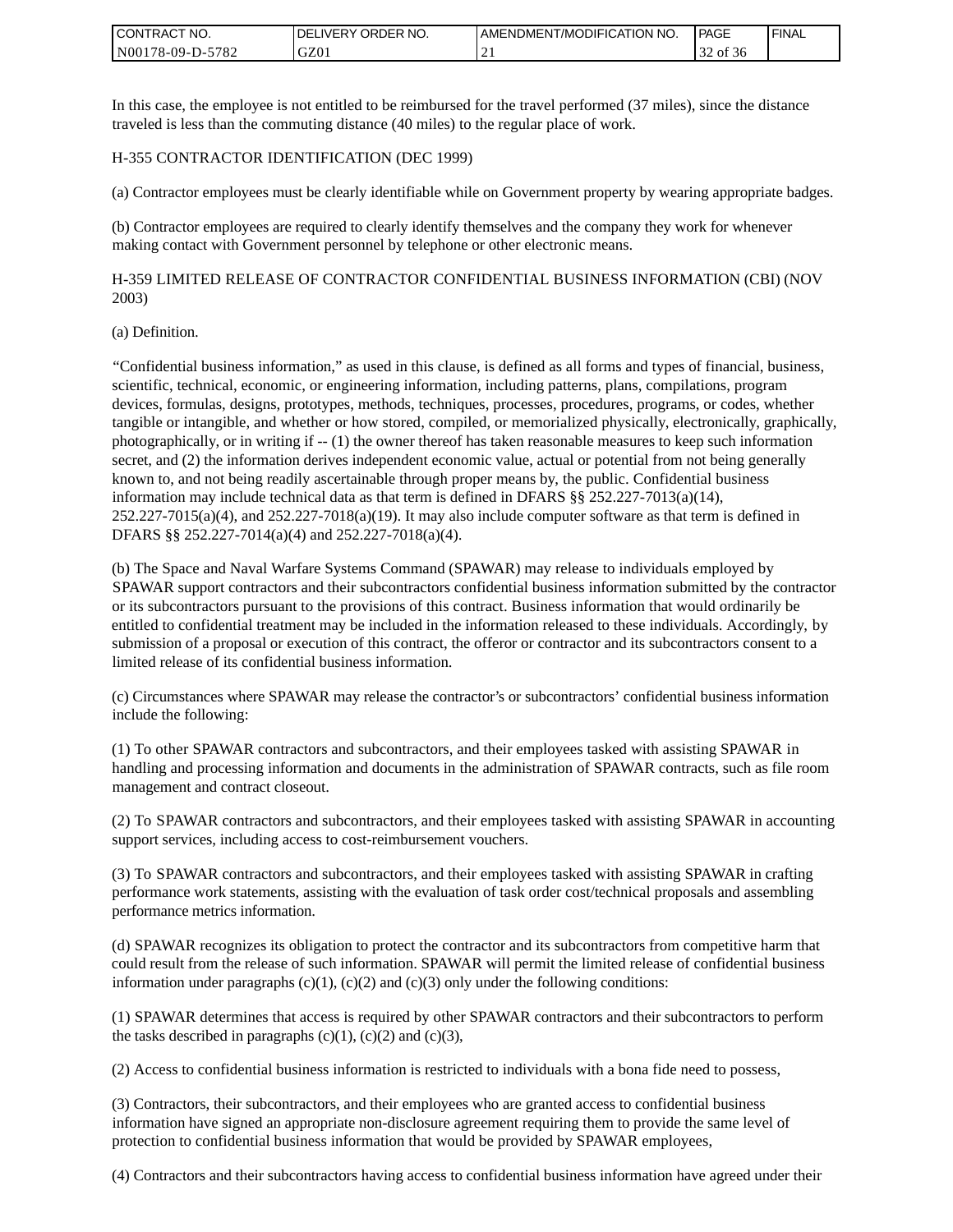| I CONTRACT NO.   | DELIVERY ORDER NO. | AMENDMENT/MODIFICATION NO. | PAGE  | ' FINAL |
|------------------|--------------------|----------------------------|-------|---------|
| N00178-09-D-5782 | GZ01               |                            | of 36 |         |

contract or a separate corporate non-disclosure agreement to provide the same level of protection to confidential business information that would be provided by SPAWAR employees, and

(5) SPAWAR contractors and their subcontractors performing the tasks described in paragraphs  $(c)(1)$ ,  $(c)(2)$  or  $(c)(3)$ have agreed under their contract or a separate non-disclosure agreement to not use confidential business information for any purpose other than performing the tasks described in paragraphs  $(c)(1)$ ,  $(c)(2)$  and  $(c)(3)$ .

(e) SPAWAR's responsibilities under the Freedom of Information Act are not affected by this clause.

(f) If SPAWAR satisfies the conditions listed in paragraph (d), the contractor and its subcontractors agree to indemnify and hold harmless the Government, its agents, and employees from every claim or liability, including attorneys fees, court costs, and expenses, arising out of, or in any way related to, the misuse or unauthorized modification, reproduction, release, display, or disclosure of confidential business information provided by the contractor to the Government.

(g) The contractor agrees to include, and require inclusion of, this clause in all subcontracts at any tier that requires the furnishing of confidential business information.

#### ORGANIZATIONAL CONFLICT OF INTEREST (NAVSEA) (JUL 2000) (RESTATED FROM BASIC CONTRACT)

(a) "Organizational Conflict of Interest" means that because of other activities or relationships with other persons, a person is unable or potentially unable to render impartial assistance or advice to the Government, or the person's objectivity in performing the contract work is or might be otherwise impaired, or a person has an unfair competitive advantage. "Person" as used herein includes Corporations, Partnerships, Joint Ventures, and other business enterprises.

(b) The Contractor warrants that to the best of its knowledge and belief, and except as otherwise set forth in the contract, the Contractor does not have any organizational conflict of interest(s) as defined in paragraph (a).

(c) It is recognized that the effort to be performed by the Contractor under this contract may create a potential organizational conflict of interest on the instant contract or on a future acquisition. In order to avoid this potential conflict of interest, and at the same time to avoid prejudicing the best interest of the Government, the right of the Contractor to participate in future procurement of equipment and/or services that are the subject of any work under this contract shall be limited as described below in accordance with the requirements of FAR 9.5.

(d) (1) The Contractor agrees that it shall not release, disclose, or use in any way that would permit or result in disclosure to any party outside the Government any information provided to the Contractor by the Government during or as a result of performance of this contract. Such information includes, but is not limited to, information submitted to the Government on a confidential basis by other persons. Further, the prohibition against release of Government provided information extends to cover such information whether or not in its original form, e.g., where the information has been included in Contractor generated work or where it is discernible from materials incorporating or based upon such information. This prohibition shall not expire after a given period of time.

(2) The Contractor agrees that it shall not release, disclose, or use in any way that would permit or result in disclosure to any party outside the Government any information generated or derived during or as a result of performance of this contract. This prohibition shall expire after a period of three years after completion of performance of this contract.

(3) The prohibitions contained in subparagraphs  $(d)(1)$  and  $(d)(2)$  shall apply with equal force to any affiliate of the Contractor, any subcontractor, consultant, or employee of the Contractor, any joint venture involving the Contractor, any entity into or with which it may merge or affiliate, or any successor or assign of the Contractor. The terms of paragraph (f) of this Special Contract Requirement relating to notification shall apply to any release of information in contravention of this paragraph (d).

(e) The Contractor further agrees that, during the performance of this contract and for a period of three years after completion of performance of this contract, the Contractor, any affiliate of the Contractor, any subcontractor, consultant, or employee of the Contractor, any joint venture involving the Contractor, any entity into or with which it may subsequently merge or affiliate, or any other successor or assign of the Contractor, shall not furnish to the United States Government, either as a prime contractor or as a subcontractor, or as a consultant to a prime contractor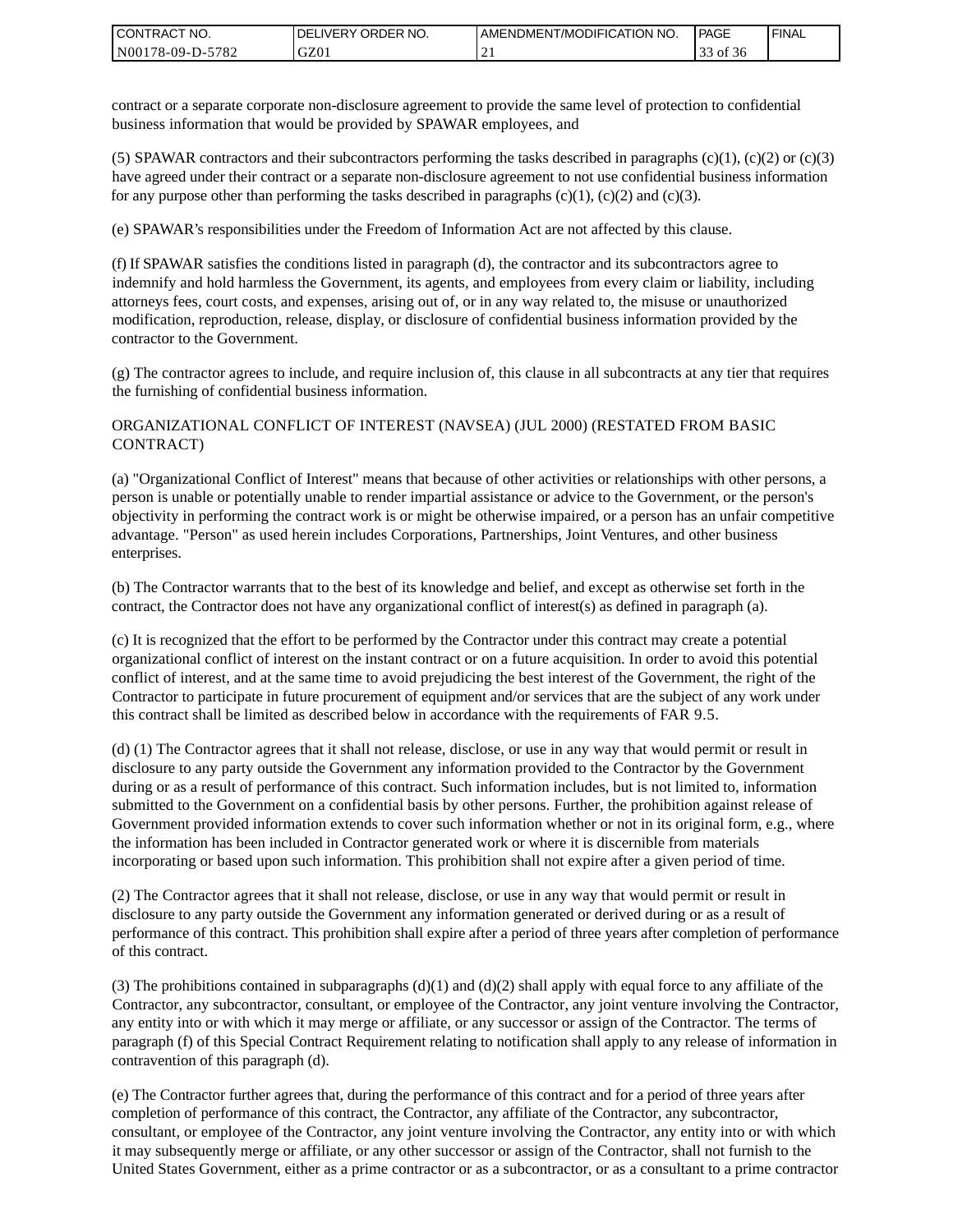| I CONTRACT NO.   | <b>IDELIVERY ORDER NO.</b> | AMENDMENT/MODIFICATION NO. | PAGE      | ' FINAL |
|------------------|----------------------------|----------------------------|-----------|---------|
| N00178-09-D-5782 | GZ01                       |                            | 0Ť<br>-56 |         |

or subcontractor, any system, component or services which is the subject of the work to be performed under this contract. This exclusion does not apply to any recompetition for those systems, components or services furnished pursuant to this contract. As provided in FAR 9.505-2, if the Government procures the system, component, or services on the basis of work statements growing out of the effort performed under this contract, from a source other than the contractor, subcontractor, affiliate, or assign of either, during the course of performance of this contract or before the three year period following completion of this contract has lapsed, the Contractor may, with the authorization of the SeaPort/Task Order Contracting Officer, participate in a subsequent procurement for the same system, component, or service. In other words, the Contractor may be authorized to compete for procurement(s) for systems, components or services subsequent to an intervening procurement.

(f) The Contractor agrees that, if after award, it discovers an actual or potential organizational conflict of interest, it shall make immediate and full disclosure in writing to the SeaPort/Task Order Contracting Officer. The notification shall include a description of the actual or potential organizational conflict of interest, a description of the action which the Contractor has taken or proposes to take to avoid, mitigate, or neutralize the conflict, and any other relevant information that would assist the SeaPort/Task Order Contracting Officer in making a determination on this matter. Notwithstanding this notification, the Government may terminate the contract/Task Orders for the convenience of the Government if determined to be in the best interest of the Government.

(g) Notwithstanding paragraph (f) above, if the Contractor was aware, or should have been aware, of an organizational conflict of interest prior to the award of this contract or becomes, or should become, aware of an organizational conflict of interest after award of this contract and does not make an immediate and full disclosure in writing to the SeaPort/Task Order Contracting Officer, the Government may terminate this contract/task orders for default.

(h) If the Contractor takes any action prohibited by this requirement or fails to take action required by this requirement, the Government may terminate this contract for default.

(i) The SeaPort/Task Order's Contracting Officer's decision as to the existence or nonexistence of an actual or potential organizational conflict of interest shall be final.

(j) Nothing in this requirement is intended to prohibit or preclude the Contractor from marketing or selling to the United States Government its product lines in existence on the effective date of this contract; nor, shall this requirement preclude the Contractor from participating in any research and development or delivering any design development model or prototype of any such equipment. Additionally, sale of catalog or standard commercial items are exempt from this requirement.

(k) The Contractor shall promptly notify the Contracting Officer, in writing, if it has been tasked to evaluate or advise the Government concerning its own products or activities or those of a competitor in order to ensure proper safeguards exist to guarantee objectivity and to protect the Government's interest.

(l) The Contractor shall include this requirement in subcontracts of any tier which involve access to information or situations/conditions covered by the preceding paragraphs, substituting "subcontractor" for "contractor" where appropriate.

(m) The rights and remedies described herein shall not be exclusive and are in addition to other rights and remedies provided by law or elsewhere included in the basic contract or this task order.

(n) Compliance with this requirement is a material requirement of the basic contract and this task order.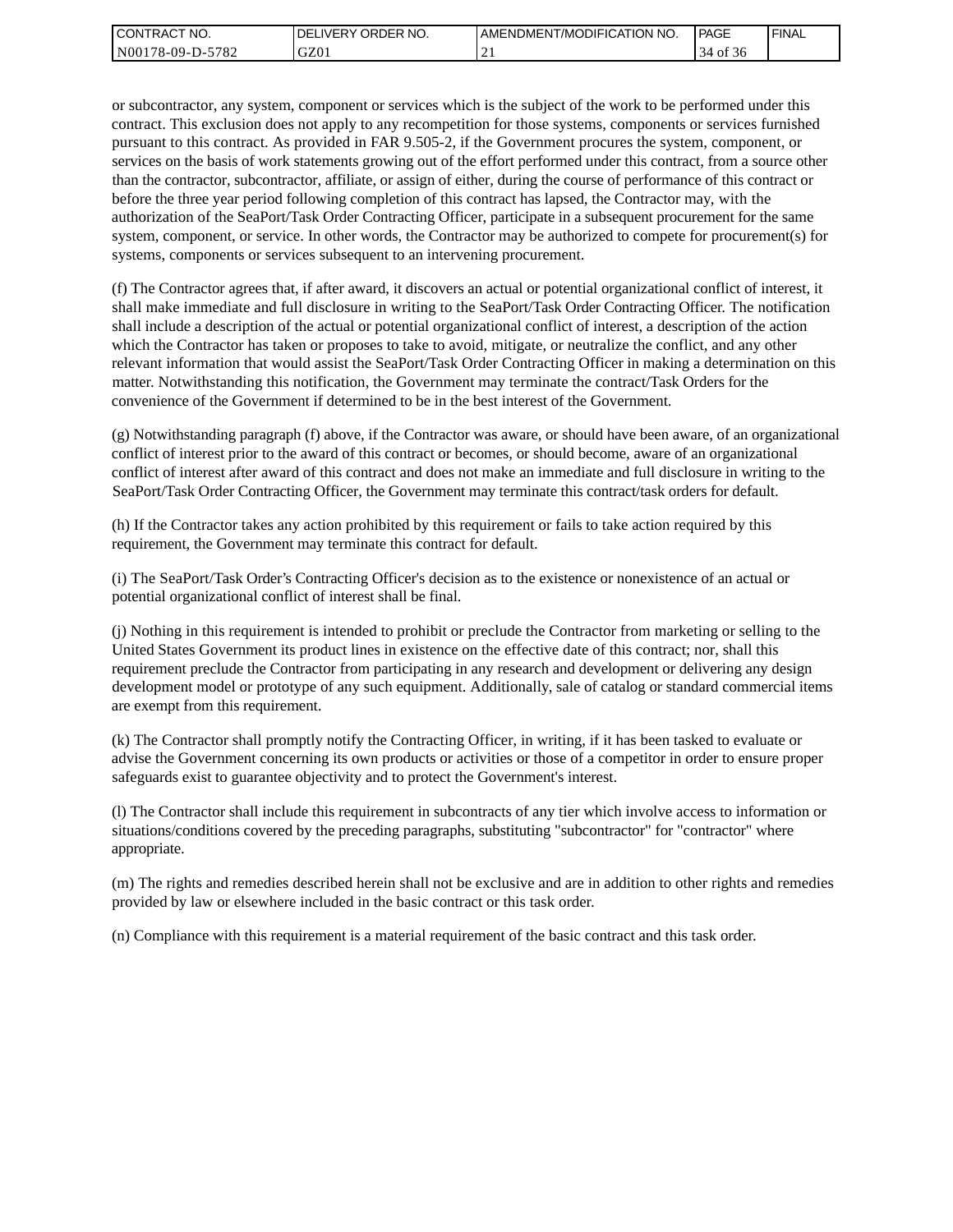| CONTRACT NO.     | `NO.<br><b>DELIVERY ORDER</b> | AMENDMENT/MODIFICATION<br>' NO. | PAGE  | 'FINAL |
|------------------|-------------------------------|---------------------------------|-------|--------|
| N00178-09-D-5782 | GZ01                          |                                 | of 36 |        |

# **SECTION I CONTRACT CLAUSES**

52.217-9 OPTION TO EXTEND THE TERM OF THE CONTRACT (MAR 2000)

(a) The Government may extend the term of this task order by written notice to the Contractor on or before the expiration of the task order; provided, that the Government gives the Contractor a preliminary written notice of its intent to extend at least 60 days before the task order expires. The preliminary notice does not commit the Government to an extension.

(b) If the Government exercises this option, the extended task order shall be considered to include this option clause.

(c) The total duration of this task order, including the exercise of any options under this clause, shall not exceed five years.

#### 52.219-14 LIMITATIONS OF SUBCONTRACTING (DEC 1996)

Authorized subcontractors:

Nortel Government Solutions, Inc

Mandex, Inc.

Planned Systems International, Inc.

Dependable global Solutions, Inc

Cyber Squared, Inc.